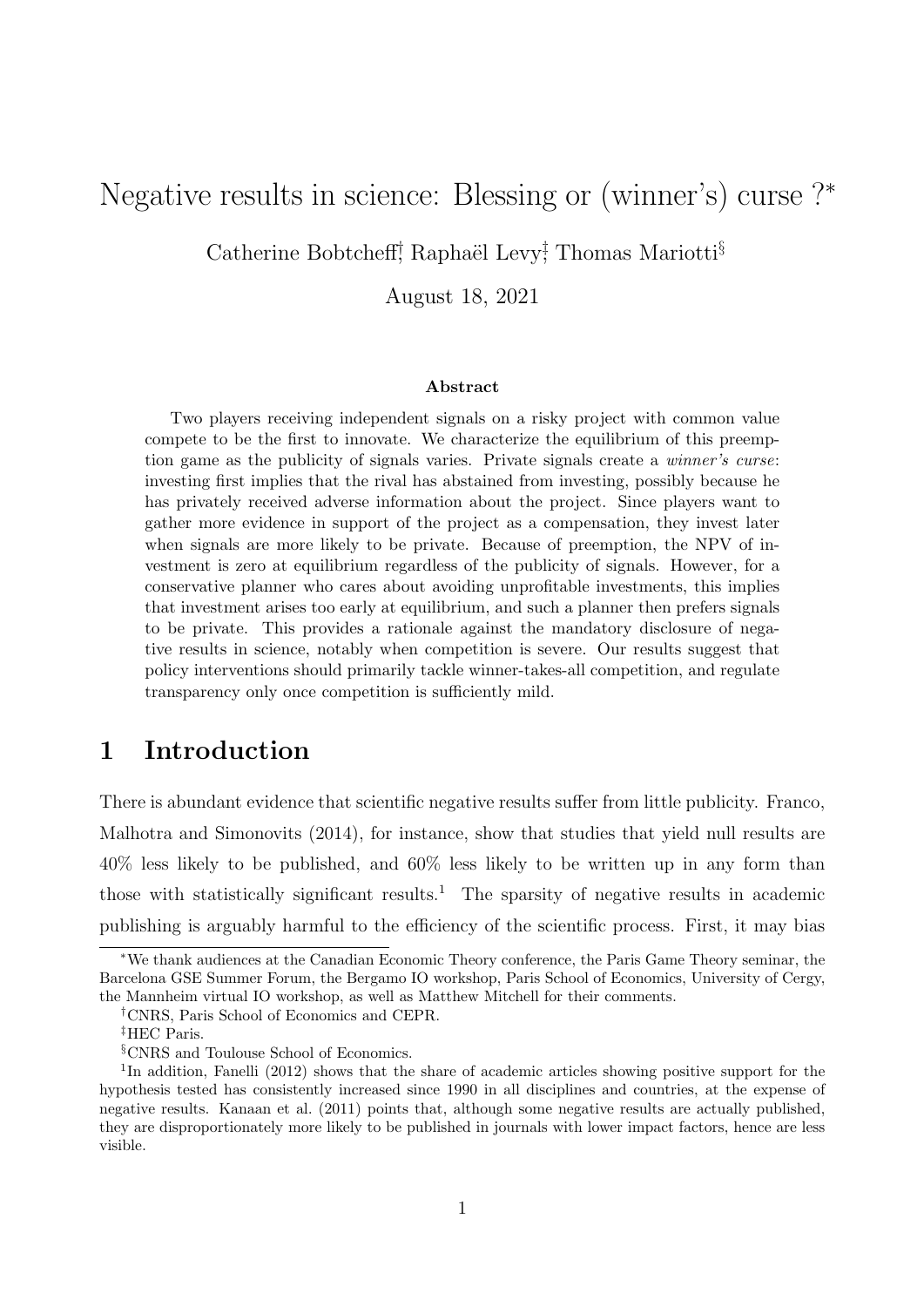the interpretation of existing knowledge. In particular, meta-analyses supposed to offer a good representation of the state of the art then report positive results in a disproportionate way.<sup>2</sup> Such biases may also have important consequences since public policy (e.g., health policy, economic policy...) is more likely to be responsive when there is an apparent strong consensus among scientists.<sup>3</sup> Second, other researchers unaware of past failed trials may engage in a socially wasteful duplication of efforts. While this problem has been well-known since Rosenthal (1979) coined it as the "file drawer problem", it has received renewed interest in the recent years. In particular, there has been a recent push for the systematic publication of negative results. The World Health Organization has notably taken a strong stand on this issue in its 2015 Statement on Public Disclosure of Clinical Trial Results:

"Researchers have a duty to make publicly available the results of their research... Negative and inconclusive as well as positive results must be published or otherwise made publicly available."<sup>4</sup>

In line with this objective, scientific research has recently experienced several major changes going in the direction of greater transparency. First, several journals, institutions and grants now request the preregistration of scientific studies in a public registry. Preregistration has become a standard in medical research, and is increasingly important in most disciplines.<sup>5</sup> Second, some journals have started to promote a new editorial policy whereby the acceptance decision can be based on the empirical strategy of an article and not necessarily on its results. For instance, the Journal of Development Economics offers authors the opportunity "to have their prospective empirical projects reviewed and approved for publication before the results are known.<sup>6</sup> Third, and relatedly, there is an increasing pressure on authors

<sup>&</sup>lt;sup>2</sup>Turner et al. (2008), for instance, showed that, while  $94\%$  of published studies of antidepressants used by the FDA to make approval decisions had positive results, this fraction fell to 51% once one included unpublished studies.

<sup>3</sup>For instance, in a meta-analysis on the impact of the minimum wage, Card and Krueger (1995) suggest that the literature relying on time series data may have been affected by publication bias, leading to an overrepresentation of statistically significant results in the published literature. In a similar spirit, Ashenfelter and Greenstone (2004) find that publication bias may explain a strong upward bias in the reported estimates of the value of statistical life, a key determinant of health and environment regulation.

<sup>4</sup>See https://www.who.int/ictrp/results/WHO\_Statement\_results\_reporting\_clinical\_trials. pdf.

<sup>&</sup>lt;sup>5</sup>Top medical journals only publish studies that have been registered, notably on the most widely used registry clinicaltrials.org. In economics, the AEA RCT registry created in 2012 receives an increasing number of registrations.

 ${}^{6}$ In a similar spirit, 8 health economics journals editors have issued a common statement that "studies that utilize appropriate data in a sound and creative manner (....) have potential scientific and publication merit regardless of whether such studies' empirical findings do or do not reject null hypotheses that may be specified". See https://www.cambridge.org/core/journals/health-economics-policy-and-law/article/ editorial-statement-on-negative-findings/E7326C8D32F70D3461655D58B7CAE679.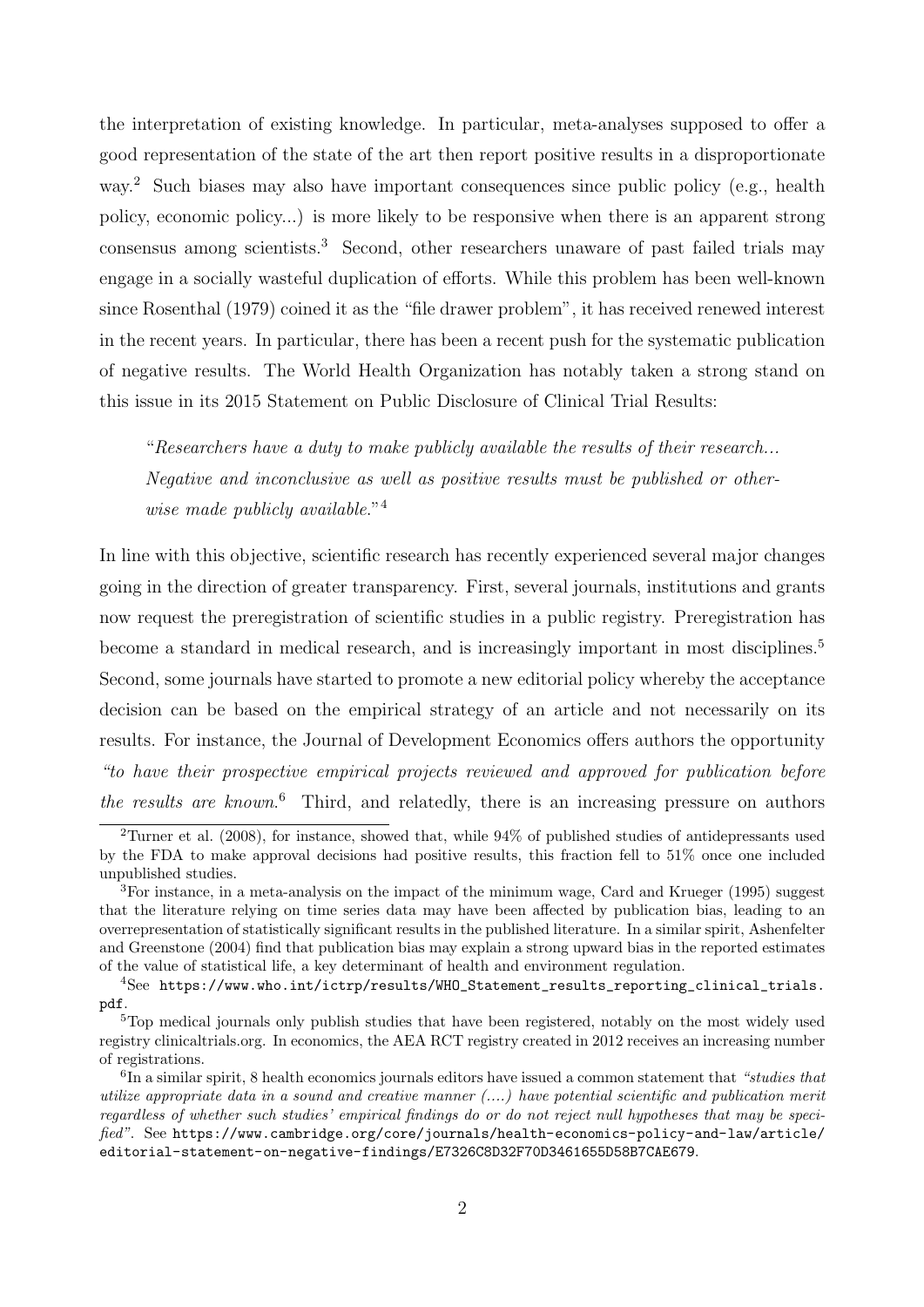to publish a pre-analysis plan so as to avoid cherry-picking of results.<sup>7</sup> Finally, several new journals specializing in the publication of negative results have emerged (e.g., "Missing pieces Collection" by PLOS One, Journal of Negative Results, Journal of Pharmaceutical Negative Results...). All these evolutions undoubtedly contribute to greater transparency and a more systematic dissemination of negative results.

However, these initiatives also arise in a context where the incentives to publish for academic researchers have become extremely salient ("publish or perish"), which allegedly biases incentives towards positive results even further. In this paper, we examine the welfare impact of public information in a preemption game, and argue that promoting the publication of negative results may actually have an adverse effect on welfare, especially when competition is fierce. Beyond the example of negative results in science, the question that this paper addresses is also relevant for innovation or patent races. Indeed, when a firm receives bad news about the value of the innovation and thus exits the race, the possibility for its rivals to observe exit generates an information spillover. However, we show that this positive spillover is not per se enough to guarantee that observing exit does actually increase welfare.

We consider a model of investment timing that features both competition and learning. Two players (firms, researchers...) observe (conditionally) independent processes that may stochastically reveal bad news about the common value of the project which they contemplate.<sup>8</sup> They compete by choosing the date at which they invest, if they ever do. A player gets a positive payoff upon investing if and only if he is the first one to invest (winner-takes-all competition), and the project is of high quality (hence the learning rationale). We allow the extent to which each player observes his rival's signal to vary between the two polar cases of public and private signals. The public signals case corresponds to a situation where negative results are systematically disclosed (alternatively, exit is observable); the private signals case to one where they never are. We establish that, as soon as signals are not public, the possibility of preemption creates, on top of the usual payoff externality, an information externality. Indeed, when seeing that one's rival has not invested yet, one becomes wary that lack of investment might result from the rival having privately observed bad news on the project. This creates a winner's curse: being the first one to invest then becomes all else equal bad news. Since this effect is stronger when signals are more likely to be private,

<sup>7</sup>Pre-analysis plans notably specify the primary outcome variable, the statistical model specification, and the set of covariates to be included in the study. See Olken (2015) on this issue, and Christensen and Miguel (2018) for a more general survey on publication bias.

<sup>&</sup>lt;sup>8</sup>One possible interpretation is that such arrival of bad news is a *negative result*.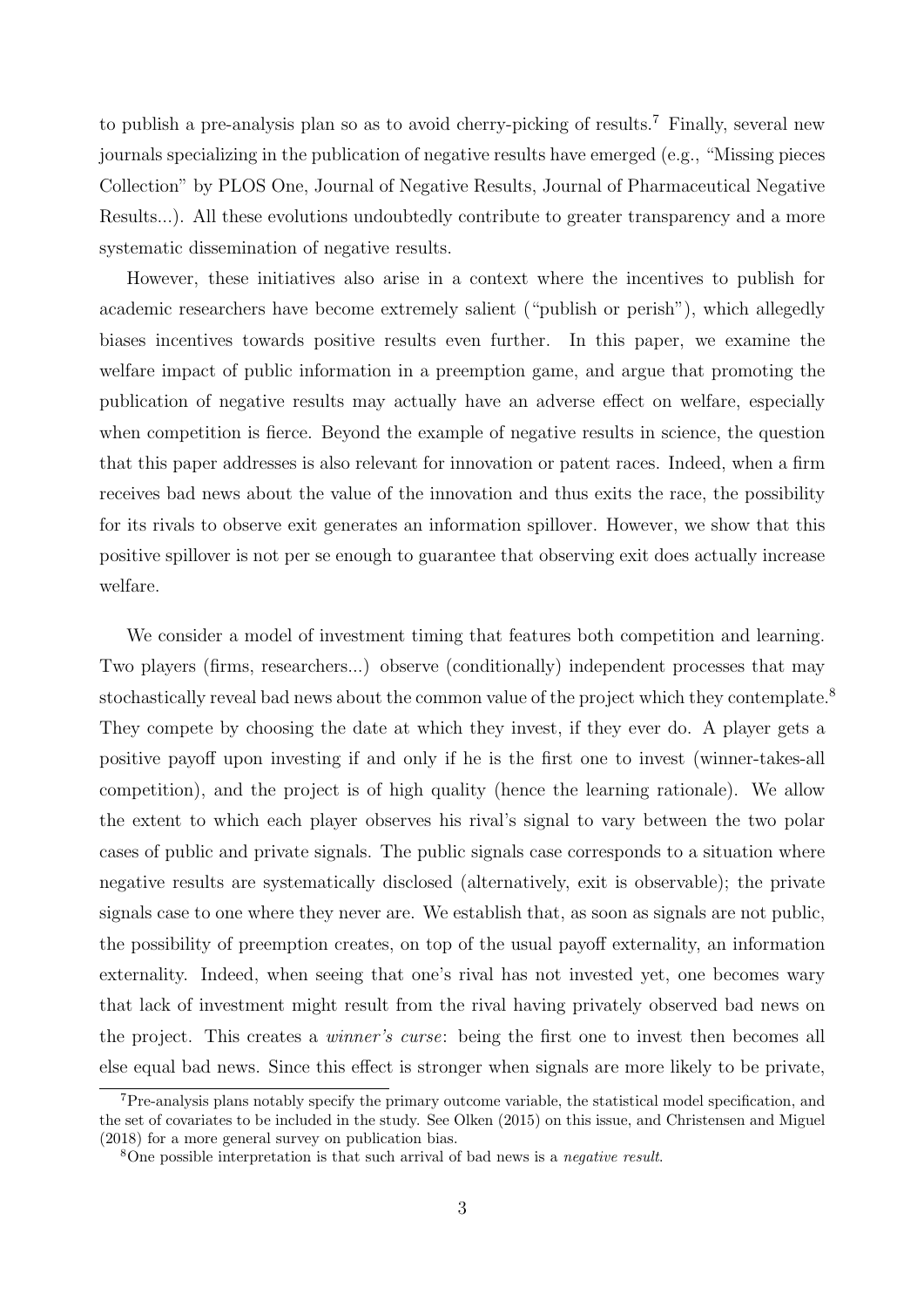investment then arises later in equilibrium. Actually, the winner's curse provides an incentive to delay investment in order to gain extra confidence on the project through one's own signal.

In terms of welfare, the impact of the publicity of signals on the quality of decision-making is a priori ambiguous. Conditional on a given investment strategy, players are better informed when signals are public thanks to the information spillover. However, since players then tend to invest earlier, they accumulate less confidence in the project. Overall, because competition fully dissipates rents, the NPV of the project is equal to zero at any equilibrium investment date: by investing later, a player gains exactly as much when the project is bad (because he is then more likely to find out and, hence, save the investment cost) than he loses from delaying investment when it is good, so that the two effects exactly compensate each other. Regulating information disclosure in the aim of promoting information spillovers is thus vain: the benefits arising from these spillovers are always fully eroded by competition. However, a social planner with different preferences over type I and type II errors might strictly prefer one environment to the other. In particular, a planner who cares more than players about the costs of unsuccessful investments and is thus more conservative prefers an environment where signals are private, as investment then arises later. This provides a possible rationale against the mandatory disclosure of negative results.

We then extend our analysis to n players, and show that all our results carry over. An interesting insight emerging from this analysis is the complementarity between the extent of competition and the publicity of signals in the planner's welfare. Specifically, we establish that more competition (a higher number of players) increases welfare as long as the regime of publicity of signals is optimal from the planner's perspective. For instance, if the planner is more conservative, hence prefers signals to be private, more competition increases his welfare when signals are actually private, but it instead decreases welfare when signals are public. Accordingly, competition magnifies differences of welfare between the two regimes of disclosure, which suggests that the question of the optimal level of publicity of negative results of is all the more critical as the environment is competitive.

Finally, we examine the impact of policy interventions aiming at fostering the publication of negative results (e.g., subsidies). A natural intuition is that such subsidies would provide incentives to experiment longer because obtaining a negative result is now rewarded. Since negative results would then be public, such a policy would arguably allow to achieve the best of two worlds: reap the benefit of information spillovers without this leading to excessively early investment. It happens that this intuition is incorrect. Indeed, even when negative results are rewarded, the equilibrium investment strategy remains independent of the subsidy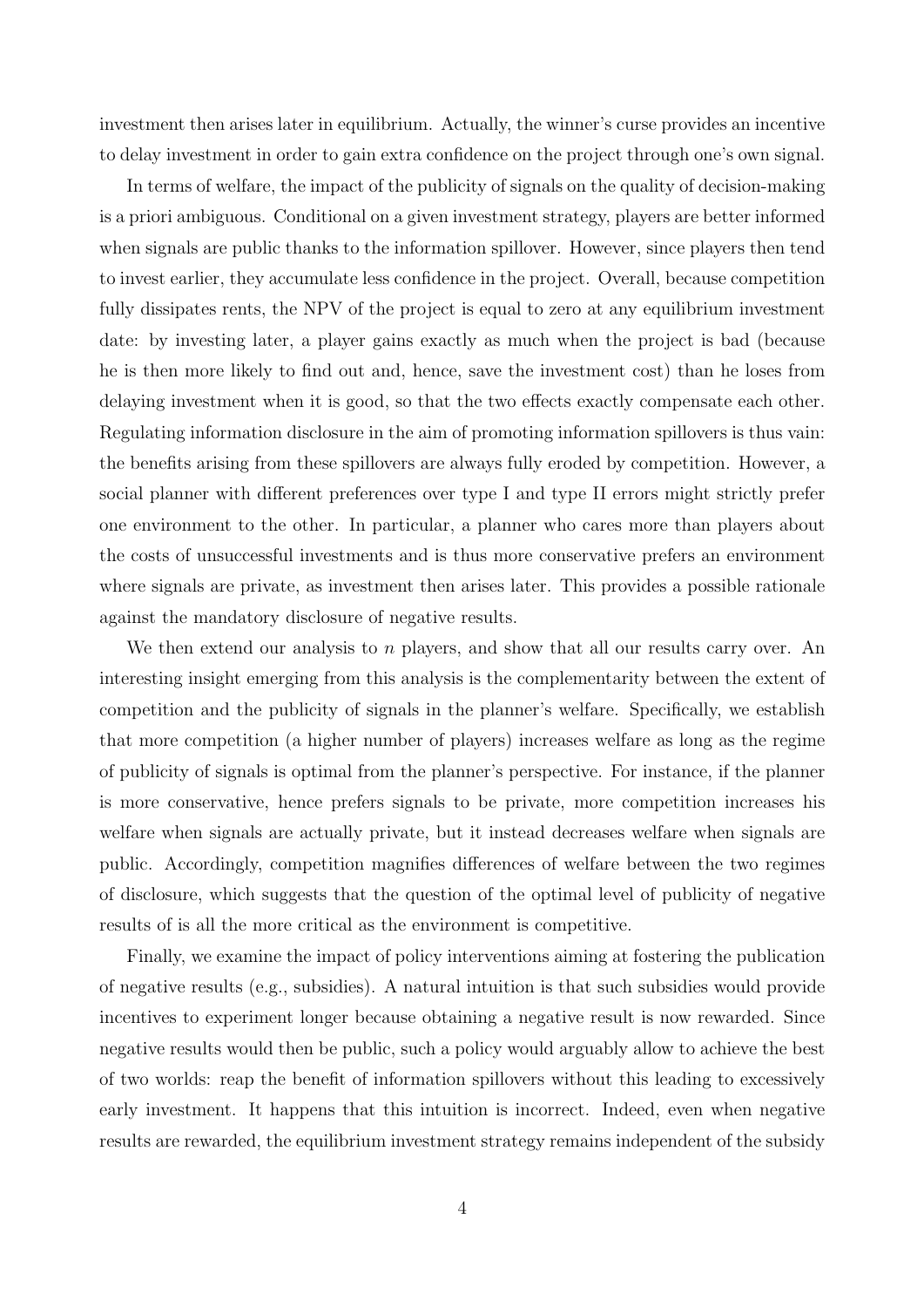(though the equilibrium payoff increases) because of competition. Investment strategies are indeed only driven by the fear of preemption – actually, they are pinned down by the condition that one must be indifferent between winning the preemption race or not. Accordingly, promoting the disclosure of negative results matters only to the extent that signals become public. To address the question of the optimal regime of publicity of signals in a more general context, we also relax the assumption of winner-takes-all competition, and show that public signals are more likely to be optimal when competition becomes less fierce. Public signals may notably be suboptimal for the planner under winner-takes-all competition, but become optimal when the second mover gets a sufficiently large payoff. Accordingly, policies aiming at regulating information disclosure or transparency may be useless – and even detrimental – when competition is too severe. This suggests a pecking order in regulation whereby policy-makers should primarily tackle winner-takes-all competition (e.g., through policies related to patents and intellectual property), and regulate transparency only once competition is softer.

Our paper relates to the literatures on preemption and learning externalities in timing games. Since the seminal papers of Reinganum (1981) and Fudenberg and Tirole (1985) on preemption races, several papers have generalized the basic preemption framework in terms of payoff functions (Hoppe and Lehmann-Grube, 2005), number of firms (Argenziano and Schmidt-Dengler, 2014) and uncertainty about the presence of competitors (Bobtcheff and Mariotti, 2012; Bobtcheff, Bolte and Mariotti, 2017). Another stream of papers consider timing games where preemption concerns are absent and, on the contrary, players have incentives to wait in the hope of learning from others (Chamley and Gale, 1994; Décamps and Mariotti, 2004; Murto and Välimäki, 2011; Kirpalani and Madsen, 2019; Margaria, 2020).

Our model combines both preemption and learning externalities, as in Chen, Ishida and Mukherjee (2018). However, their analysis does not cover the case of winner-takes-all competition which is at the core of our analysis. In addition, they only consider private signals while we stress the comparison between public and private news to highlight the pros and cons of the publication of negative results. This focus also relates our paper to a series of papers that compare public and private learning in timing games. Hopenhayn and Squintani (2011) analyze the impact of players being privately informed about their payoff from exiting. However, since they consider a private value setup, there is no information externality, hence no winner's curse. Moscarini and Squintani (2010) consider the impact of private signals in a model where private information is on the arrival rate of payoffs,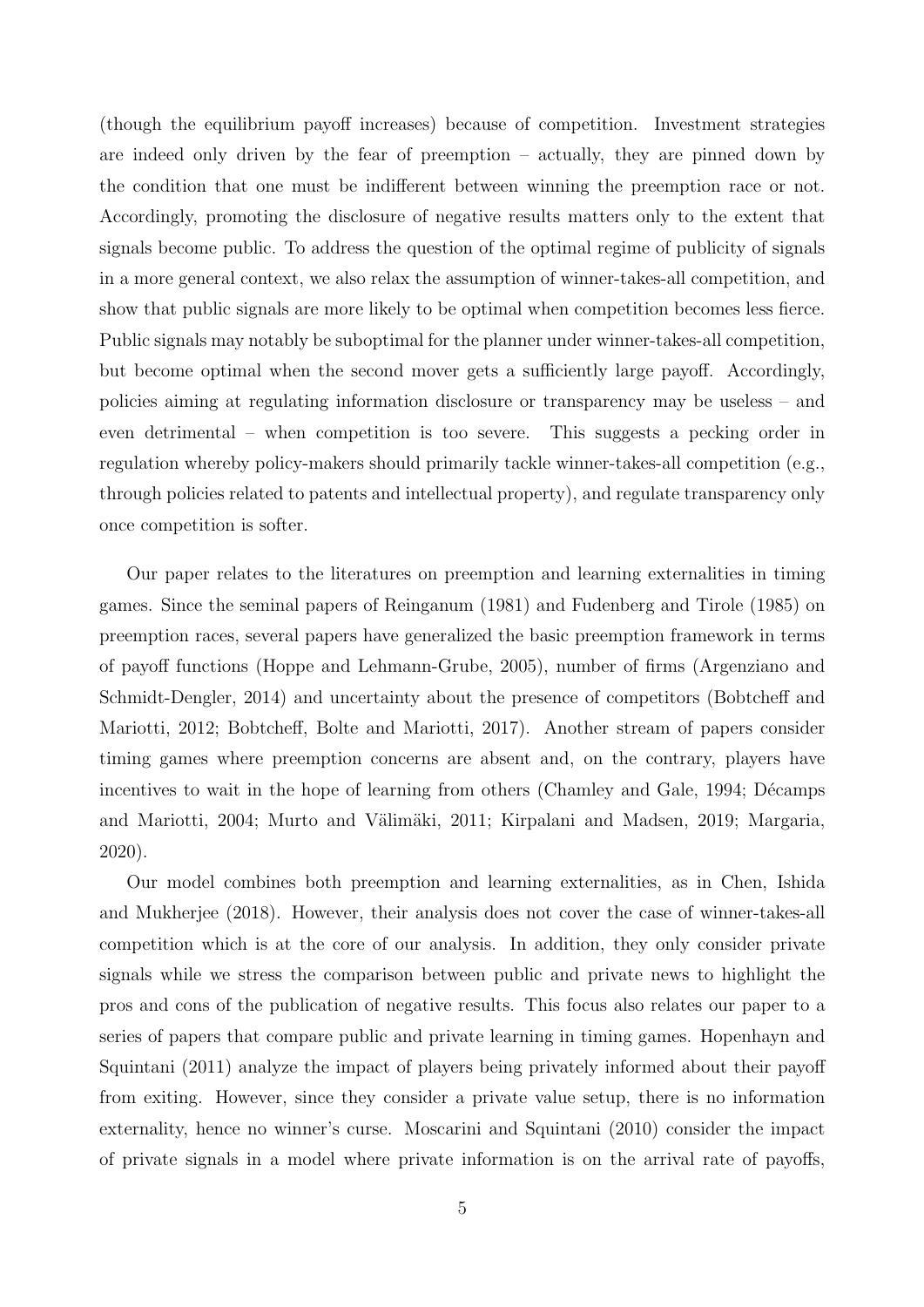so that staying in the game signals positive information to the competitor. Akcigit and Liu (2015) also consider the inefficiency created by private information. While observable signals take the form of breakthroughs (good news) in their model, we consider bad news learning, which generates a winner's curse. As a result, we are able to exhibit the downside of public information, a concern which is absent in their setup where public information is always optimal. Hoppe-Wewetzer, Katsenos and Ozdenoren (2019) consider pure-strategy equilibria in a discrete-time preemption race. Because they consider good news learning, there is no winner's curse in their model either, while we show that private news induce a winner's curse problem, which in turn precludes the existence of pure-strategy equilibria, giving rise to a different dynamics of beliefs.

The complementarity between the publicity of learning and the prize-sharing rule we highlight also relates our paper to Halac, Kartik and Liu  $(2017)$ , who study how a principal optimally designs a contest both in terms of allocation of the prize and feedback given to contestants. A key difference, however, is that the principal always wants to maximize total effort (hence the duration of experimentation) there, while in our case the planner cares about overall efficiency. Actually, our planner is more likely to prefer longer experimentation (hence private learning) when surplus erosion is maximal, that is, under winner-takes-all competition, in contrast to their paper where public learning is optimal under winner-takes-all competition.

Finally, some papers show that private learning can dominate public learning in different contexts. Klein and Wagner (2018) consider a setup with learning externalities in which the possibility of signaling which private information brings allows to encourage investment, thereby mitigating free-riding. Henry (2009) and Herresthal (2017) consider environments where an agent running experiments can voluntarily disclose the outcomes of his tests to a principal, and establish that hidden testing may be superior to transparency.

The paper is organized as follows. In Section 2, we introduce the model and solve for the benchmark case of a single decision-maker. We then characterize the equilibrium of the two-player preemption game in Section 3, and examine its welfare properties in Section 4. In Section 5, we study the *n*-player game. Finally, in Section 6, we relax the assumption of winner-takes-all competition and examine whether rewarding negative results can improve welfare. Section 7 concludes.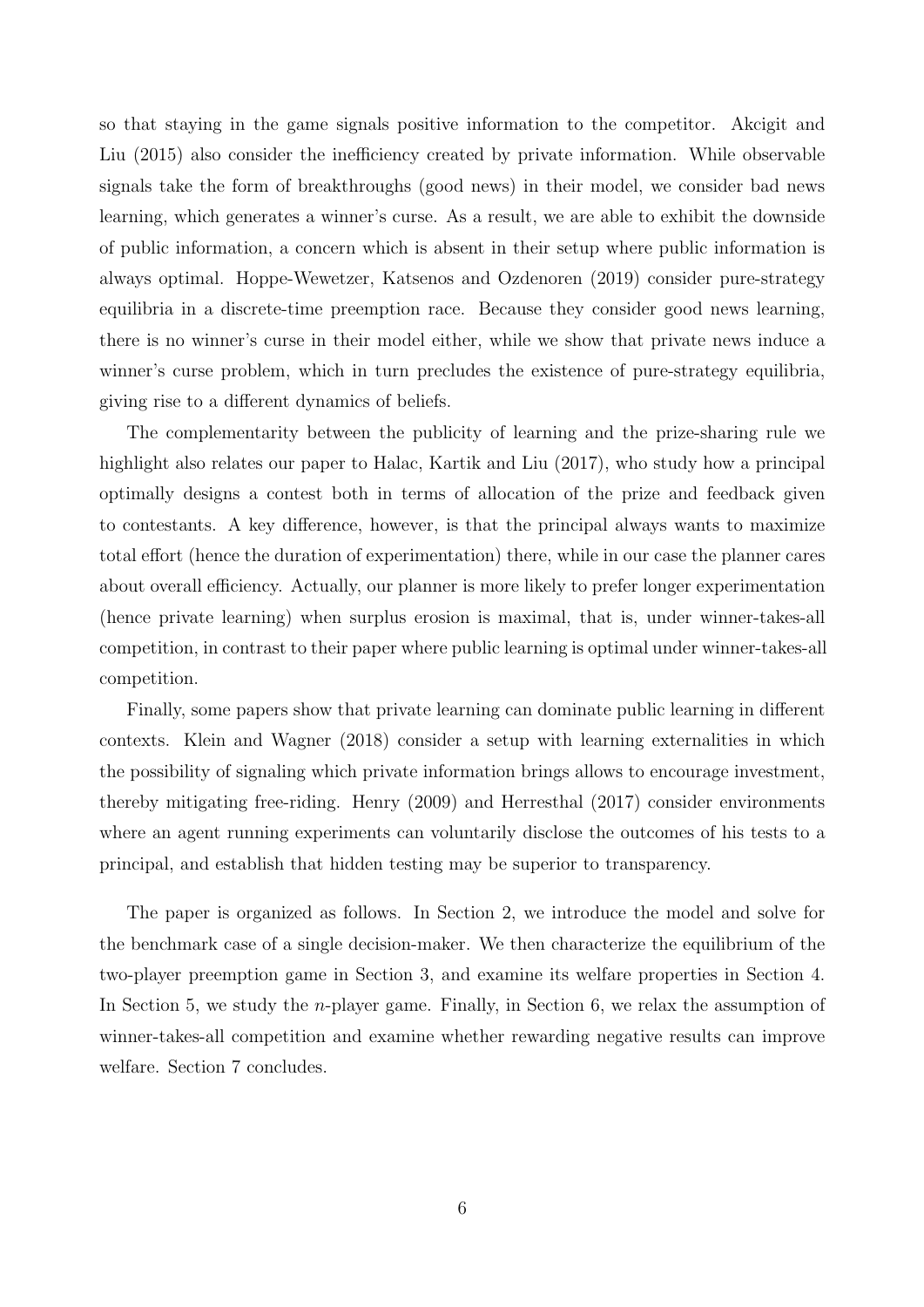# 2 The Model

#### 2.1 An investment timing game

Time is continuous and indexed by  $t > 0$ . Two players (firms, researchers...) contemplate investing in a project of ex ante unknown but common quality. The quality of the project is high with probability  $p_0$ , and low with probability  $1-p_0$ . Investment involves an irreversible cost  $I \in (p_0, 1)$ . Each player decides at which time to invest in the project, if he ever does. Upon investing, a player obtains a revenue of 1 if and only if the project is of high quality and he is the first player to invest.<sup>9</sup> In all other cases, his revenue is zero. Both players are risk-neutral and discount future revenues and costs at rate r.

As long as he has not invested, each player learns about the quality of the project by observing for free a personal signal. If the project is of low quality, this signal generates a failure at a time that is exponentially distributed with rate  $\lambda > 0$ . In the example of scientific research, one can interpret such a failure as a negative result, for instance, a counterexample to a theorem. In the case of a pharmaceutical firm, such a failure could be interpreted as the detection of significant side-effects that preclude the marketing of the drug regardless of its effectiveness.<sup>10</sup> Instead, when the project is good, nothing is ever observed. Thus, players become increasingly optimistic about the quality of the project as long as no failure has been observed.<sup>11</sup> The players' signals are conditionally independent given the quality of the project. We assume that a player that observes a failure immediately exits the game, that is, each player's signal generates at most one failure.

That a player observes a failure, and thus exits, may or may not be observed by his rival. Specifically, we assume that exit is public (hence immediately observed) with probability  $x$ , and private with probability  $1-x$ , in which case it will never be discovered by the other player. Notice that since the learning technology can only produce failures, and failures immediately trigger exit, observing the personal signal of one's rival is equivalent to observing his exit (as long as exit is observed with no delay). The two polar cases have a natural interpretation. The case  $x = 1$  corresponds to public signals, i.e., both players observe a common signal that

<sup>&</sup>lt;sup>9</sup>If both players attempt to invest at the same time, a fair public device randomly selects one of them, as in Dutta and Rustichini (1993).

 $10$ In these interpretations, the irreversible investment I could consist of submitting one's paper in the example of academic research, and of marketing one's product in the example of an innovation (drug). Notice that, in the example of scientific research, the fact that one obtains a payoff of 1 when the project is good and 0 otherwise implies that the refereeing process is assumed to be perfect. Therefore, we abstract from issues related to the quality of certification or refutability that are studied, e.g., in Bernard (2020).

 $11$ In such a bad news model, it is therefore impossible to obtain conclusive news that the project is good. If we allowed for conclusive good news, it is easy to see that it would always be optimal to invest as soon as good news arises in the preemption game.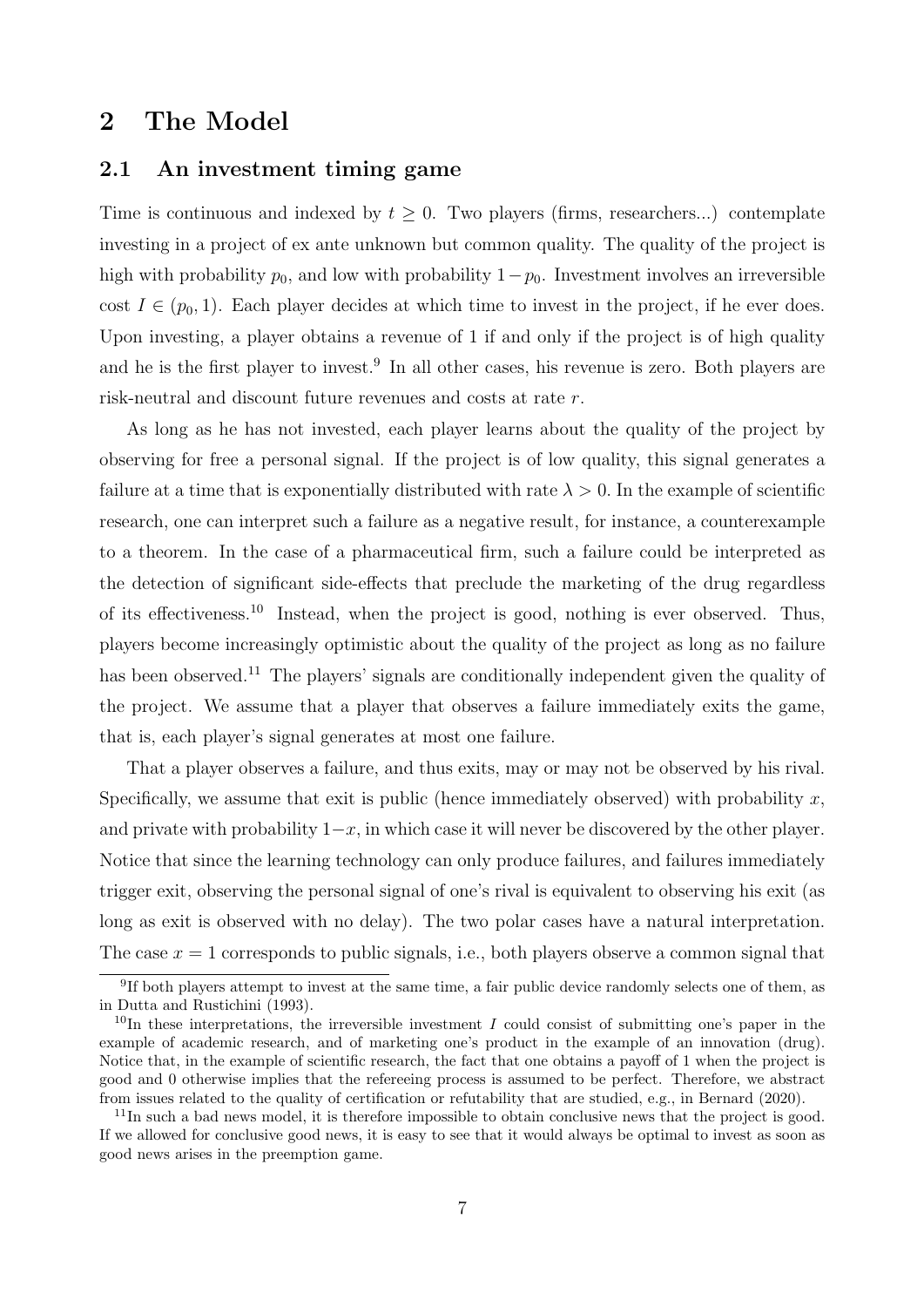is twice more informative than the signal observed in isolation. Alternatively, each player observes his own signal only, but immediately observes when the other exits, which implies that both players have the same beliefs at any point in time. The case  $x = 0$  corresponds to private signals (or unobserved exit), in which case each player is unsure whether the rival has exactly the same beliefs or is out of the game.

To allow for a finer comparative statics analysis, we let  $x$  vary continuously between these two polar cases. In a first stage, we take  $x$  to be an exogenous parameter reflecting the informational environment. For instance, drug development is highly regulated in that pharmaceutical firms are mandated to register their clinical trials and to disclose their results, so that it seems appropriate to think of this market as one with high  $x$ . At any point in time, competitors can observe whether or not a given firm is moving to the next phase of trials, and thus interpret the fact of not moving further as exiting even if exit is not publicly announced. In the example of scientific research, incentives to publish negative results are low, so that it is typically difficult to observe whether other researchers have moved to another topic. This case corresponds to low values of x. Studying how welfare varies as a function of  $x$ will allow us to draw policy implications regarding the promotion of transparency between competitors. In a second stage, we allow a social planner to subsidize the publication of negative results, thereby endogenizing the publicity of signals.

To conclude the description of the model, we assume that investment is immediately observable to the rival. This implies that a strategy for each player specifies at what time to invest conditional on observing neither a failure – from his or his rival's signal – nor the rival investing. Our equilibrium concept is perfect Bayesian equilibrium.

#### 2.2 The Single-player Benchmark

Let us first consider the benchmark case where there is a single player (monopolist) and, hence, no preemption concerns.<sup>12</sup> Let  $V^m(t)$  denote the expected payoff of the monopolist viewed from date 0 when his strategy is to invest at date  $t$  conditional on having observed no bad news by then. There is a probability  $p_0 + (1 - p_0)e^{-\lambda t}$  that no failure arises before date t, and conditional on reaching t without a failure, the probability of success is  $\frac{p_0}{p_0+(1-p_0)e^{-\lambda t}}$ , so this expected payoff reads

$$
V^{m}(t) = e^{-rt} (p_0 + (1 - p_0)e^{-\lambda t}) \left( \frac{p_0}{p_0 + (1 - p_0)e^{-\lambda t}} - I \right)
$$
  
=  $e^{-rt} (p_0(1 - I) - (1 - p_0)e^{-\lambda t} I).$ 

 $12$ The monopoly benchmark is the same as in Décamps and Mariotti (2004) and Bobtcheff and Levy (2017).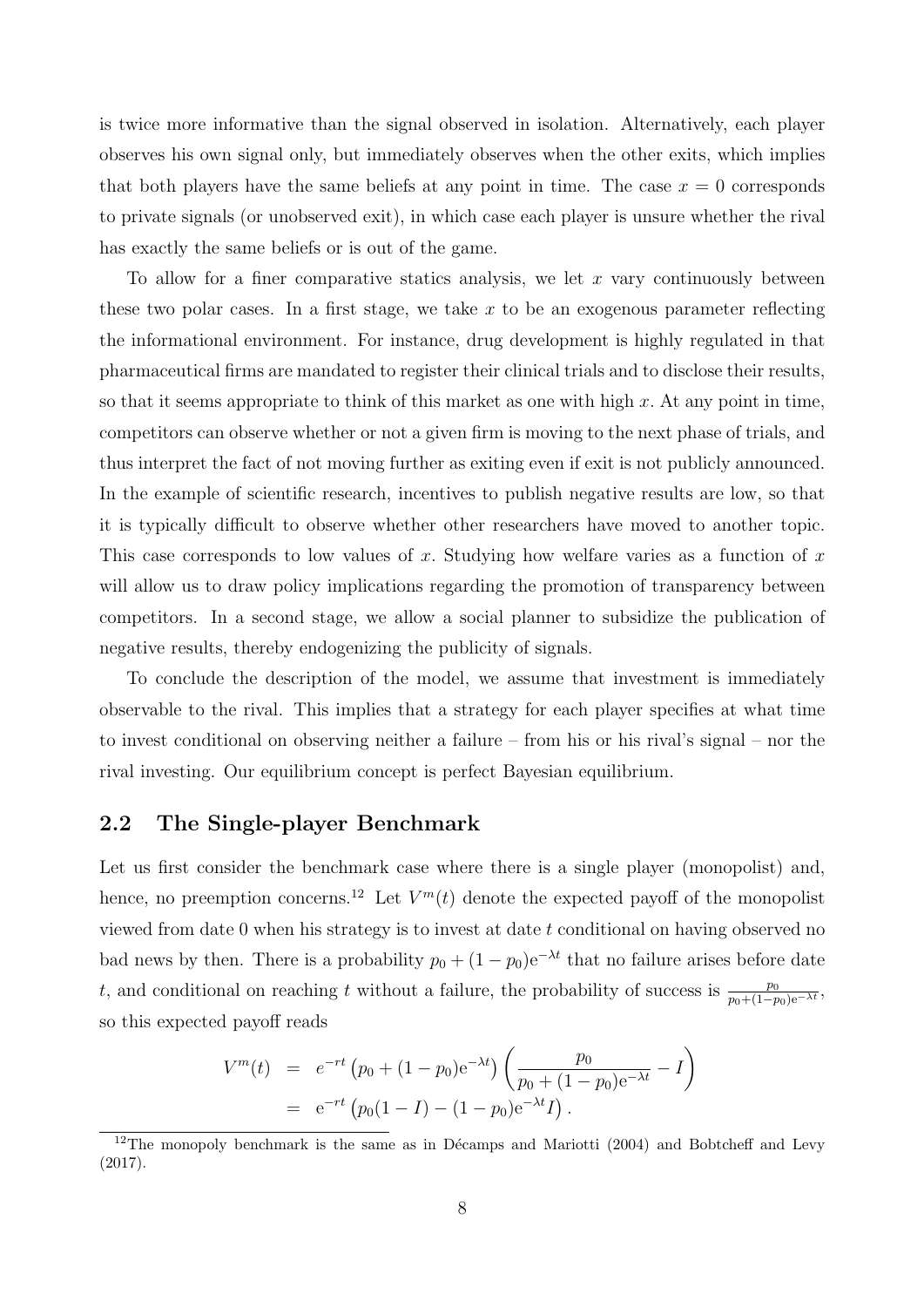This expression illustrates the tradeoff between discounting and learning: while waiting delays the realization of the payoff, it allows to learn. The value of learning increases with  $\lambda$ , that is, with the probability that a failure reveals that the project is of low quality, in which case the decision maker avoids inefficiently sinking the investment outlay I. The optimal investment time  $t^m$  reflects this tradeoff:

$$
t^{m} \equiv -\frac{1}{\lambda} \ln \left( \frac{rp_{0}(1-I)}{(r+\lambda)(1-p_{0})I} \right) > 0.
$$
 (1)

It is clear that  $t^m$  is decreasing in  $p_0$  and  $r$ , and increasing in I. Besides, as shown in Bobtcheff and Levy (2017),  $t^m$  is decreasing in  $\lambda$  because the ex-ante NPV of the project is negative  $(p_0 < I)^{13}$ 

### 3 Competition with two players

#### 3.1 Preliminaries

**Strategies** As in the single-player case, a (pure) strategy for player i consists of a date at which player i invests conditional on having observed nothing, i.e., neither a failure – from his or j's signal – nor j investing. Since future beliefs can be perfectly anticipated at date 0, if the strategy  $t$  is optimal viewed from date 0, it will also be optimal to invest at t if this date is reached before anything is observed. So there is no loss in considering that strategies are chosen at date 0 and simply executed whenever nothing happens. Likewise, a mixed strategy is a distribution of investment dates  $F^{i}(t)$  chosen at date 0. A date t is drawn at date 0 from the distribution  $F<sup>i</sup>$  and investment is implemented at date t as long as player i has observed nothing by then. Because a failure or investment by player j effectively terminates the game, the distribution  $F<sup>i</sup>$  fully captures player i's strategy. Notice that one must behave in the same way when the project is of high quality and when it is of low quality but no failure has been observed since one cannot tell these two events apart.

**Payoffs** In order to express the objective function of player i, let us first derive the ex ante probability that player i turns out to invest in the project if he chooses a strategy  $t$ , which we denote  $N^{i}(t)$ . As long as  $F^{j}$  has no atom at t, this probability is just the probability that date t is reached without i observing either a failure – from his own or player j's signal

<sup>&</sup>lt;sup>13</sup>This last result is not immediate. Indeed, there are two effects at play: on the one hand, when  $\lambda$  increases (faster learning), one reaches a given level of optimism on the project sooner, which provides incentives to invest early; on the other hand, improved learning opportunities increase the value of learning further, which tends to delay investment. If the project had positive ex-ante NPV  $(p_0 \geq I)$ , then  $t^m$  would be single-peaked in  $\lambda$  (Bobtcheff and Levy, 2017).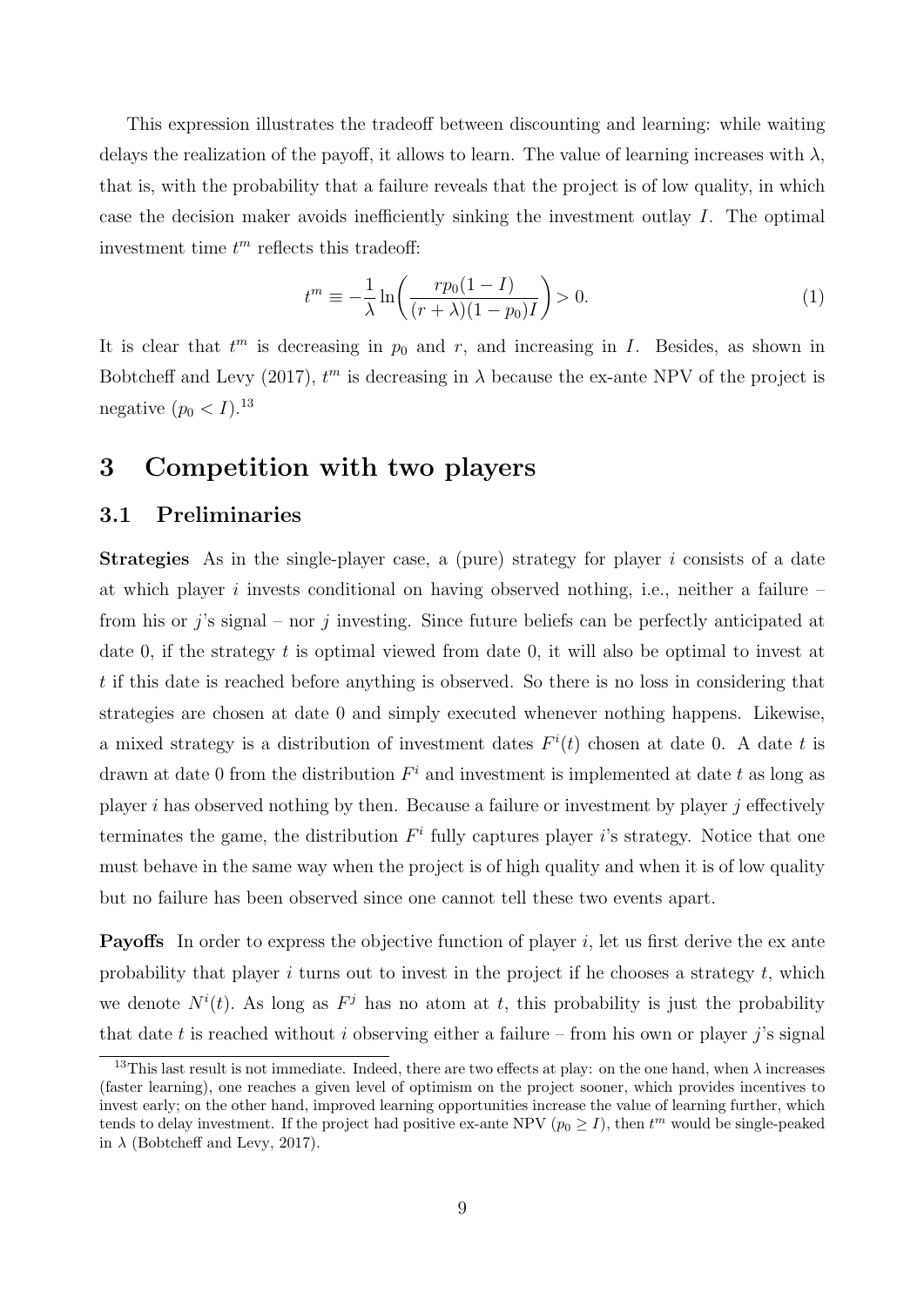– or j investing.<sup>14</sup> It is the sum of the probabilities of two disjoint events. First, if the project is of high quality, no failure will arise and the probability that nothing happens by date t is simply the probability that player j does not invest by then, that is,  $1 - F^{j}(t)$ . Second, if the project is of low quality, player  $i$  observes no failure from his own signal with probability  $e^{-\lambda t}$ . Regarding player j, we distinguish two disjoint sub-events. Either player  $j$  has observed no failure from his signal and has not invested by time  $t$ ; this occurs with probability  $e^{-\lambda t} [1 - F^{j}(t)]$ . Or player j has observed a failure from his signal at a date before the date at which he was supposed to invest, but this failure (or the ensuing exit) has not been observed by player *i*; this occurs with probability  $(1-x) \int_0^t \lambda e^{-\lambda s} [1 - F^j(s)] ds$ . We derive

$$
N^{i}(t) = p_{0}[1 - F^{j}(t)] + (1 - p_{0})e^{-\lambda t} \left( e^{-\lambda t} [1 - F^{j}(t)] + (1 - x) \int_{0}^{t} \lambda e^{-\lambda s} [1 - F^{j}(s)] ds \right). (2)
$$

Let us denote by  $p_t^i$  the posterior probability that player i assigns to the project being good conditional on having observed nothing at date  $t$ . From Bayes' rule, this probability is equal to

$$
p_t^i = \frac{p_0[1 - F^j(t)]}{N^i(t)}.\tag{3}
$$

Overall, the expected discounted payoff of player  $i$  from investing at time  $t$  reads

$$
V^{i}(t) \equiv e^{-rt} N^{i}(t) \left( p_{t}^{i} - I \right). \tag{4}
$$

Winner's curse As usual in preemption games, investment by the rival prevents from investing in one's project, which creates a payoff externality. In addition, the possibility for the rival to invest creates an information externality. To see this, let us remark that, as soon as  $F^j(t) < 1$ , one can rewrite  $p_t^i$  as follows.

$$
p_t^i = \frac{p_0}{p_0 + (1 - p_0)e^{-\lambda t} \left(e^{-\lambda t} + (1 - x) \int_0^t \lambda e^{-\lambda s} \frac{1 - F^j(s)}{1 - F^j(t)} ds\right)}
$$
(5)

$$
= \frac{p_0}{p_0 + (1 - p_0)e^{-\lambda t} \left(1 - x + xe^{-\lambda t} + (1 - x) \int_0^t \lambda e^{-\lambda s} \frac{F^j(t) - F^j(s)}{1 - F^j(t)} ds\right)}.
$$
(6)

Let us first look at what happens as long as the competitor is not supposed to invest, i.e., for  $F^j(t) = 0$ . In that case, beliefs at date t are equal to  $\frac{p_0}{p_0 + (1 - p_0)e^{-\lambda t}(1 - x + xe^{-\lambda t})}$ , an increasing

<sup>&</sup>lt;sup>14</sup>At atoms of  $F<sup>j</sup>$ , the probability that i invests is possibly determined by the public randomization device, which complicates the expression of  $N<sup>i</sup>$ . This will become apparent when we discuss the existence of purestrategy equilibria. Except for the particular case where a pure-strategy equilibrium exists, we will show that equilibrium distributions must be atomless, so that these considerations are irrelevant and we ignore them in the exposition for clarity.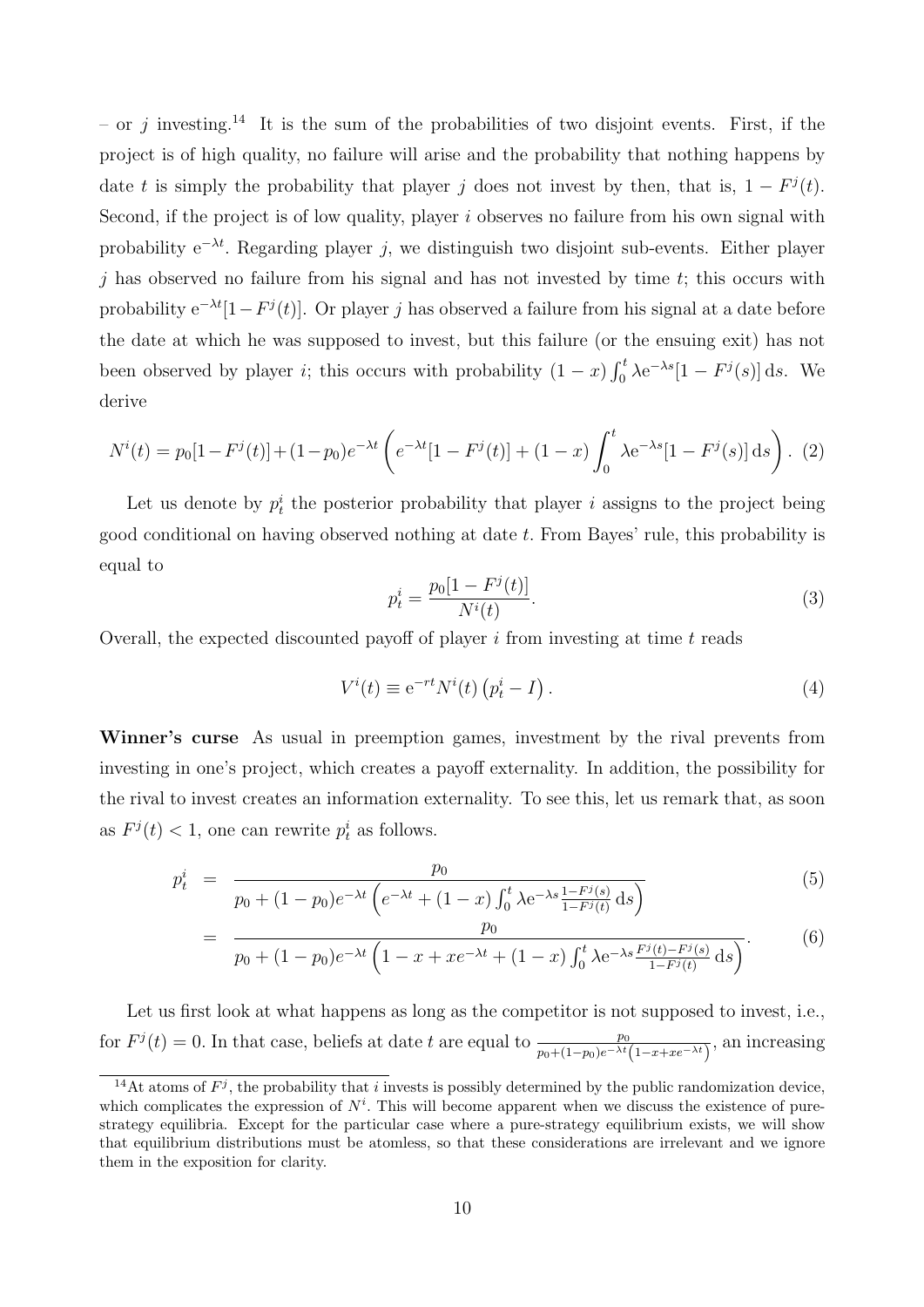function of  $x$ , reflecting the fact that, whenever the signals received by the competitor (or his exit) become more observable, each player learns at a faster pace. However, as soon as  $F^{j}(t)$ is positive, player  $i$  should infer additional information from the absence of investment of his rival. Indeed, the investment decision of player  $j$  depends on some underlying information which i does not observe perfectly (as long as  $x < 1$ ), namely j's signal. Actually, lack of investment of j is bad news for i when j is supposed to invest with positive probability because it may be that player  $j$  has observed a failure (hence has exited) before the time at which his strategy prescribed him to invest. This is analogous to the winner's curse problem in common-value auctions.

As is clear from (6), the term  $(1-x)\int_0^t \lambda e^{-\lambda s} \frac{F^j(t)-F^j(s)}{1-F^j(t)}$  $\frac{\binom{r(t)-F^{j}(s)}{1-F^{j}(t)}}{1-F^{j}(t)}$  ds captures this additional informational content. This term is obviously zero when  $x = 1$  (public signals). Indeed, since i then observes whatever j observes, lack of investment by j cannot signal anything relevant that i would not know of, so there is no winner's curse. In that case,  $p_t^i = \frac{p_0}{p_0 + (1-p_0)e^{-2\lambda t}}$  and each player actually learns twice faster than in the single-player case. However, one remarks from inspecting (6) that if  $x = 0$ , one has

$$
p_t^i = \frac{p_0}{p_0 + (1 - p_0)e^{-\lambda t} + (1 - p_0)e^{-\lambda t} \int_0^t \lambda e^{-\lambda s} \frac{F^j(t) - F^j(s)}{1 - F^j(t)} ds} < \frac{p_0}{p_0 + (1 - p_0)e^{-\lambda t}},
$$

that is, a player is less optimistic upon seeing nothing before  $t$  than when alone: this is because not only he cannot observe the other's signal, hence learn from it, but the winner's curse imposes to shade his beliefs downward to take into account that lack of investment by the rival is bad news.

Overall, an increase in  $F^{j}(t)$  has both a real effect, by reducing the probability that player  $i$  is the first to invest, and an informational effect, by increasing the winner's curse. This can be best seen by rewriting the objective function  $V^i$  as follows:

$$
V^{i}(t) = e^{-rt} (1 - F^{j}(t)) (p_0(1 - I) - (1 - p_0)I e^{-\lambda t} (1 - x + x e^{-\lambda t}))
$$
  
- (1 - x)(1 - p\_0)I e^{-(r + \lambda)t}  $\int_0^t \lambda e^{-\lambda s} [F^{j}(t) - F^{j}(s)] ds$  (7)

One sees that as long as  $F^j = 0$ , the payoff is  $e^{-rt} (p_0(1 - I) - (1 - p_0)Ie^{-\lambda t}(1 - x + xe^{-\lambda t}))$ , which corresponds to the single-player payoff once one takes into account that the decision maker observes a signal of quality  $\lambda$  with probability  $1-x$  and of quality  $2\lambda$  with probability  $x$ . The presence of the rival imposes a payoff externality in that this payoff is obtained with probability  $1-F^j(t)$  only, i.e., as long as the rival does not preempt, as well as an information externality captured by the winner's curse term  $e^{-(r+\lambda)t}(1-x)(1-p_0)I\int_0^t \lambda e^{-\lambda s}[F^j(t)]$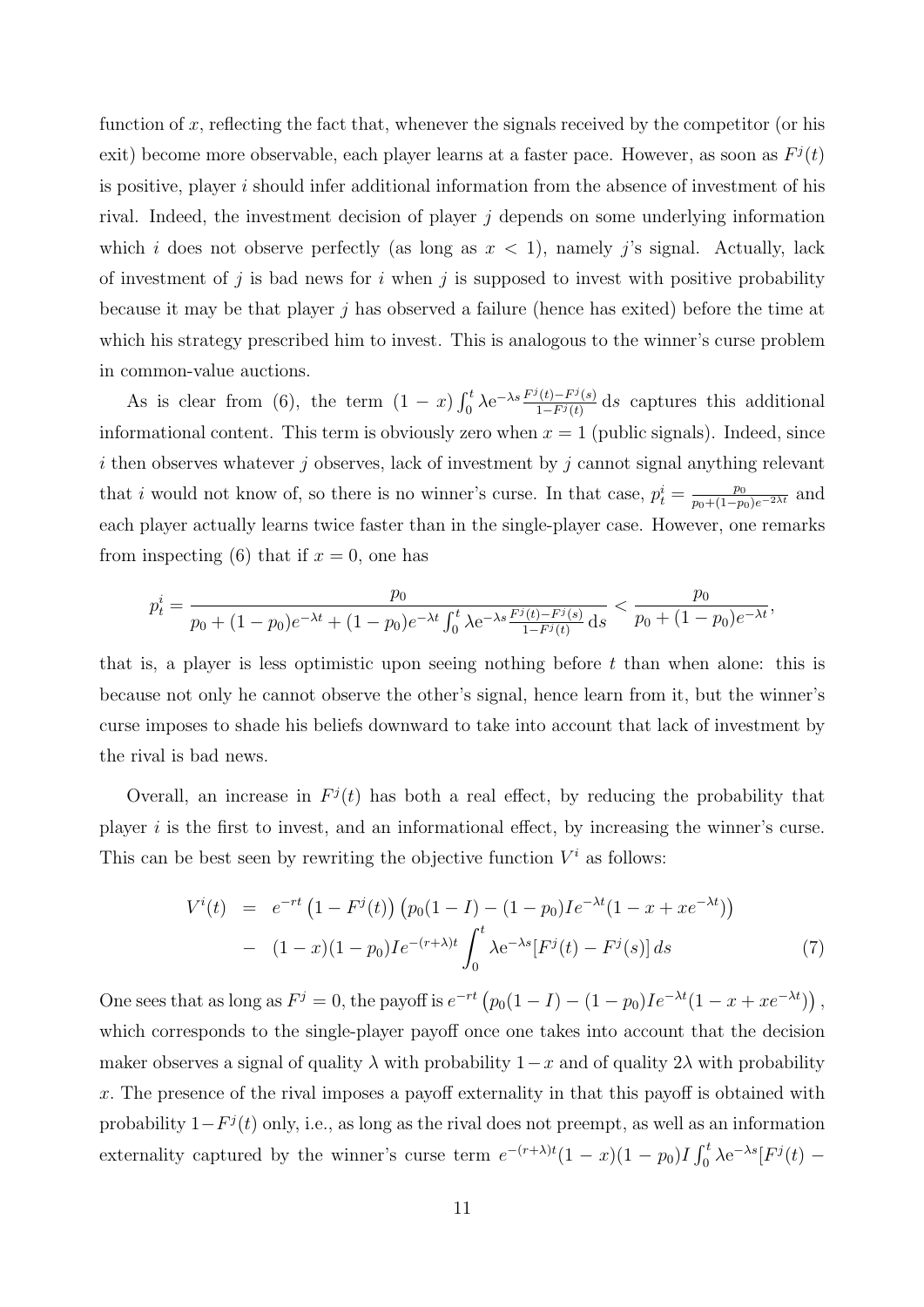$F^{j}(s)$  ds. While the payoff externality induces players to hurry investment, the winner's curse provides incentives to delay investment. In what follows, we further explore the interplay between these two effects and examine more specifically the role of the publicity of signals x on investment incentives.

#### 3.2 Equilibrium analysis

The first natural avenue to look for is whether there are pure-strategy equilibria. In any such equilibrium, it must be the case that each player invests at the first date at which the expected value of the project conditional on no failure becomes nonnegative, that is, at  $\hat{t}(x)$ such that

$$
\frac{p_0}{p_0 + (1 - p_0)e^{-\lambda \hat{t}(x)}\left(1 - x + xe^{-\lambda \hat{t}(x)}\right)} = I.
$$
\n(8)

To see that both players must invest at  $\hat{t}(x)$  in a pure-strategy equilibrium, consider what would happen otherwise. First, investing before  $\hat{t}(x)$  yields a negative profit, hence cannot be optimal as one could always secure a payment of 0 by never investing; second, if one had  $t_i > t_i > \hat{t}(x)$ , then j would strictly increase his profit by investing at any date between  $\hat{t}(x)$ and  $t_i$ ; third, if  $t_j > \hat{t}(x) = t_i$ , then i would strictly increase his profit by investing at any date between  $\hat{t}(x)$  and  $t_j$ ; finally, if  $t_i = t_j > \hat{t}(x)$ , any player could increase his payoff by slightly undercutting his rival.<sup>15</sup>

Let us look at whether both players investing at  $\hat{t}(x)$  is an equilibrium, and consider first the case  $x < 1$ . When  $F<sup>j</sup>$  has an atom at t, the formulae given by (2), (3) and (4) do not readily apply since both players attempt to invest at the same date with a non-zero probability, in which case the "winner" of the preemption race is determined by the tie-breaking rule. In such a situation, the relevant belief  $p_t^i$  is the probability that the project is good conditional on observing nothing by date t and winning the race.<sup>16</sup> In the pure-strategy equilibrium we consider, each player turns out to win with probability  $\frac{1}{2}$  upon observing nothing by  $\hat{t}(x)$ . This means that, conditioning on winning the race and observing

<sup>&</sup>lt;sup>15</sup>Undercutting indeed increases the likelihood of being the one who invests, and increases the probability of success conditional on investing. That is, both  $N^i(t)$  and  $p_t^i$  have a downward discontinuity at  $t = t_j$ . See the proof of Lemma 1 in the Appendix for details.

<sup>&</sup>lt;sup>16</sup>When a player's strategy is to invest at a date t that is not an atom of  $F<sup>j</sup>$ , he wins the race with probability 1 conditional on observing nothing by date  $t$ , so conditioning on winning does not change beliefs further.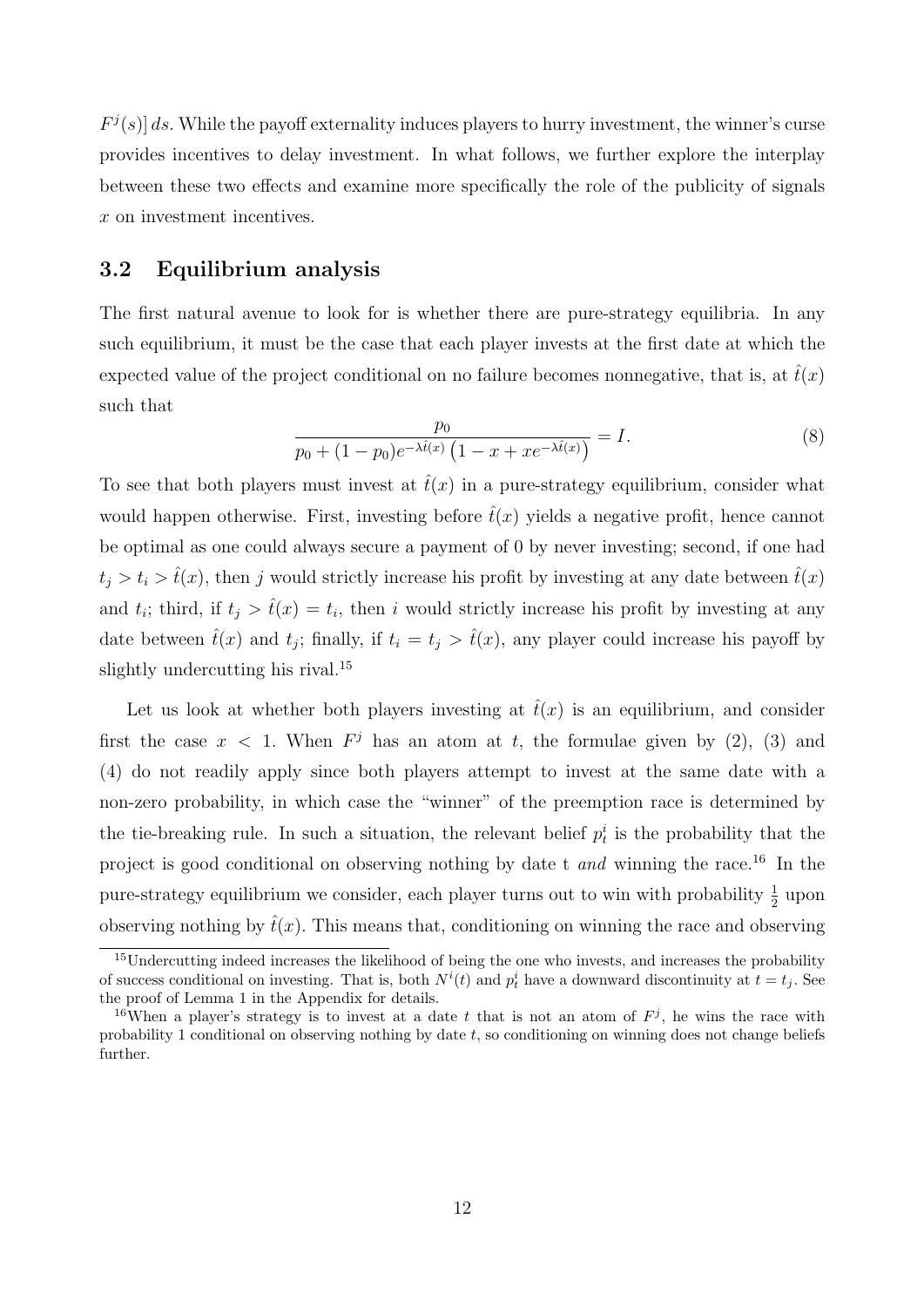no failure, each player has beliefs

$$
p_{\hat{t}(x)}^i = \frac{\frac{1}{2}p_0}{\frac{1}{2}p_0 + (1 - p_0)e^{-\lambda \hat{t}(x)}\left(\frac{1}{2}e^{-\lambda \hat{t}(x)} + (1 - x)(1 - e^{-\lambda \hat{t}(x)})\right)}
$$
  
< 
$$
\leq \frac{p_0}{p_0 + (1 - p_0)e^{-\lambda \hat{t}(x)}\left(1 - x + xe^{-\lambda \hat{t}(x)}\right)}
$$
  
= I.

Therefore, each player gets a negative expected payoff so this cannot be an equilibrium. The reason why it is not is the winner's curse problem. Since in the bad state the competitor might have observed a failure and thus exited, one is more likely to win in the bad state than in the good state, which implies that winning is bad news.<sup>17</sup> Correcting for this winner's curse, the expected value of the project – that is arbitrarily close to 0 right before  $\hat{t}(x)$  – jumps and becomes negative at  $\hat{t}(x)$ . Therefore, such a pure-strategy equilibrium cannot exist. Notice that this holds only if  $x < 1$ . In the case where  $x = 1$ , there is no winner's curse, that is, even conditioning on the fact of winning, one still has  $p_{\hat{t}(x)}^i = I$ . Indeed, winning is then only a matter of luck. In this case, a pure-strategy equilibrium exists: both players invest at  $\hat{t}(1)$  and get an expected payoff of 0.

It is therefore the presence of the winner's curse that precludes the existence of pure-strategy equilibria if  $x < 1$ . We now establish that, in that case, there exists a unique mixed-strategy equilibrium where players randomize over the interval  $[t(x), \infty)$ .

**Proposition 1** The game admits a unique equilibrium in which both players get an expected payoff of zero:

- If  $x = 1$ , both players invest at  $\hat{t}(1)$  such that  $p_0(1 I) (1 p_0)Ie^{-2\lambda \hat{t}(1)} = 0$ .
- If  $x < 1$ , both players follow a mixed strategy described by a cdf  $F_x$  given by

$$
F_x(t) = 1 - e^{-\lambda[t - \hat{t}(x)]} \left( \frac{p_0(1 - I) - (1 - p_0)I e^{-2\lambda \hat{t}(x)}}{p_0(1 - I) - (1 - p_0)I e^{-2\lambda t}} \right)^{\frac{1+x}{2}}
$$
(9)

for all  $t > \hat{t}(x)$ .

Proof: In the Appendix.

Notice that because  $p_0(1-I) - (1-p_0)Ie^{-2\lambda \hat{t}(1)} = 0$ , for any sequence  $(x_\tau)_{\tau \in \mathbb{N}}$  converging to 1, the corresponding sequence of distribution functions  $(F_{x_{\tau}})_{\tau \in \mathbb{N}}$  given by (9) converges weakly to the jump distribution  $1_{\lbrack \hat{t}(1),\infty)}$ . That is, as signals (or exit) become close to

 $17$ Notice that this argument would hold for any tie-breaking rule in case of simultaneous investment.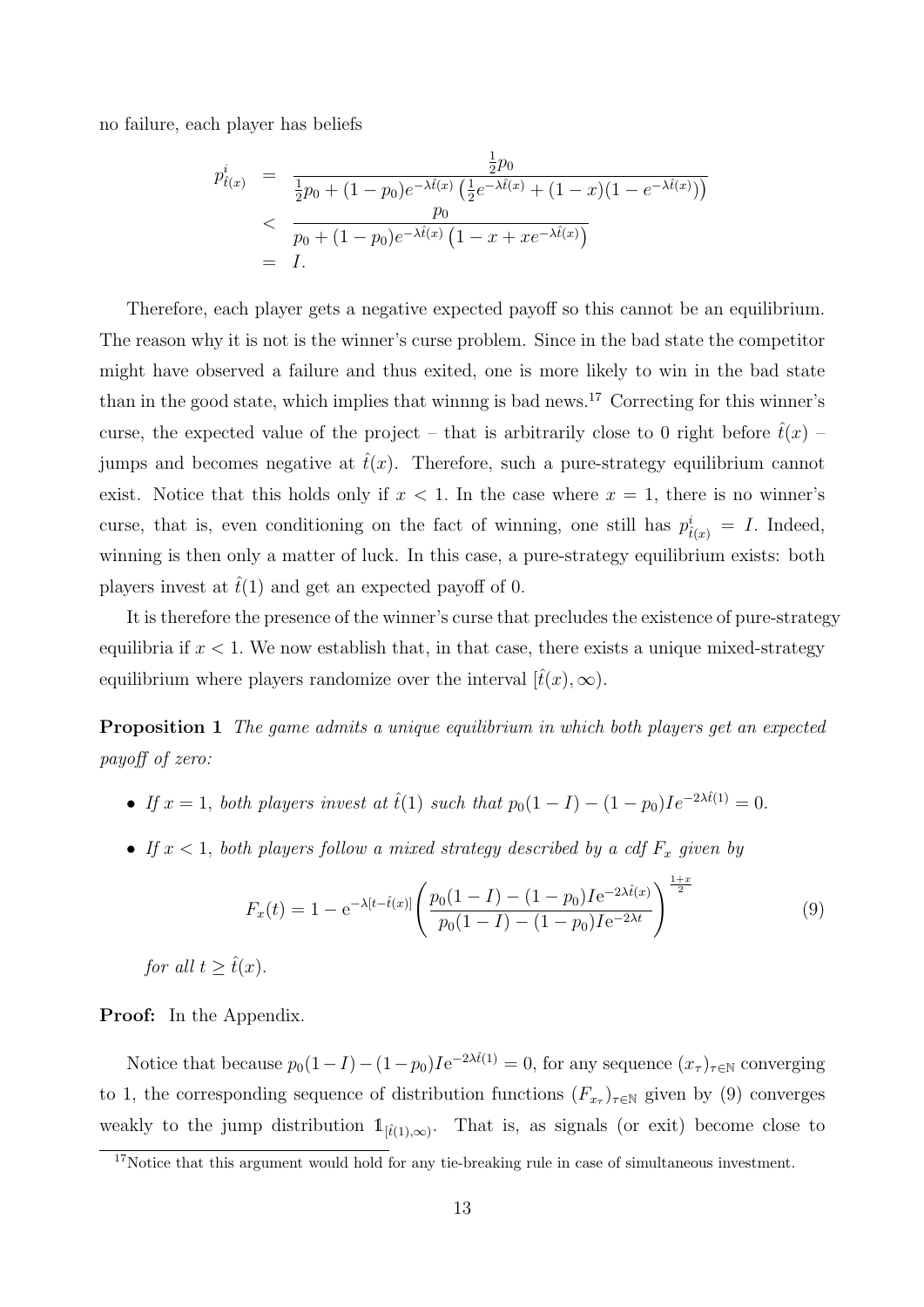perfectly observable, the sequence of mixed-strategy equilibria converges to the pure-strategy equilibrium. We now derive how the equilibrium investment strategy changes as the publicity of signals  $x$  varies.

**Proposition 2** If  $x' < x < 1$ , the investment time under x is smaller than the investment  $time$  under  $x'$  in the hazard-rate order.

Proof: In the Appendix.

Proposition 2 notably implies that equilibrium distributions can be ranked in terms of (first order) stochastic dominance: if  $x > x', F_{x'}(t) \leq F_x(t)$  for all t. In other words, players invest sooner when signals are more observable. Notice also that, since  $\hat{t}(1) < \hat{t}(x)$ , investment occurs sooner when  $x = 1$  than for any  $x < 1$ . The result of Proposition 2 is illustrated in Figure 1, where we depict the equilibrium distribution of investment dates for two different values of  $x$ .



Figure 1: Equilibrium distribution for  $x = 0.2$  and  $x = 0.8$  [ $p_0 = 0.5, I = 0.7, \lambda = 0.8$ ]

The intuition that investment arises sooner when signals are more likely to be publicly observed rests on three distinct effects. First, learning is faster when the publicity of signals increases. Holding the investment strategy of his rival fixed, a player is more confident about the project upon seeing no failure as x increases since he learns from overall more informative signals. This direct effect would be present even in the absence of competition, as an increase in the speed of arrival of news unambiguously leads to earlier investment when there are no preemption concerns.<sup>18</sup> This direct effect is exacerbated by the strategic interaction between players, which generates two additional forces. On the one hand, because each player should expect his rival to invest earlier, he should in turn be more aggressive for fear of being preempted. This is due to the strategic complementarity in preemption

<sup>&</sup>lt;sup>18</sup>An increase in x is here qualitatively similar to an increase in  $\lambda$  in the single-player case. As we observed in Section 2.2,  $t^m$  decreases in  $\lambda$  when the ex-ante NPV of the project is negative.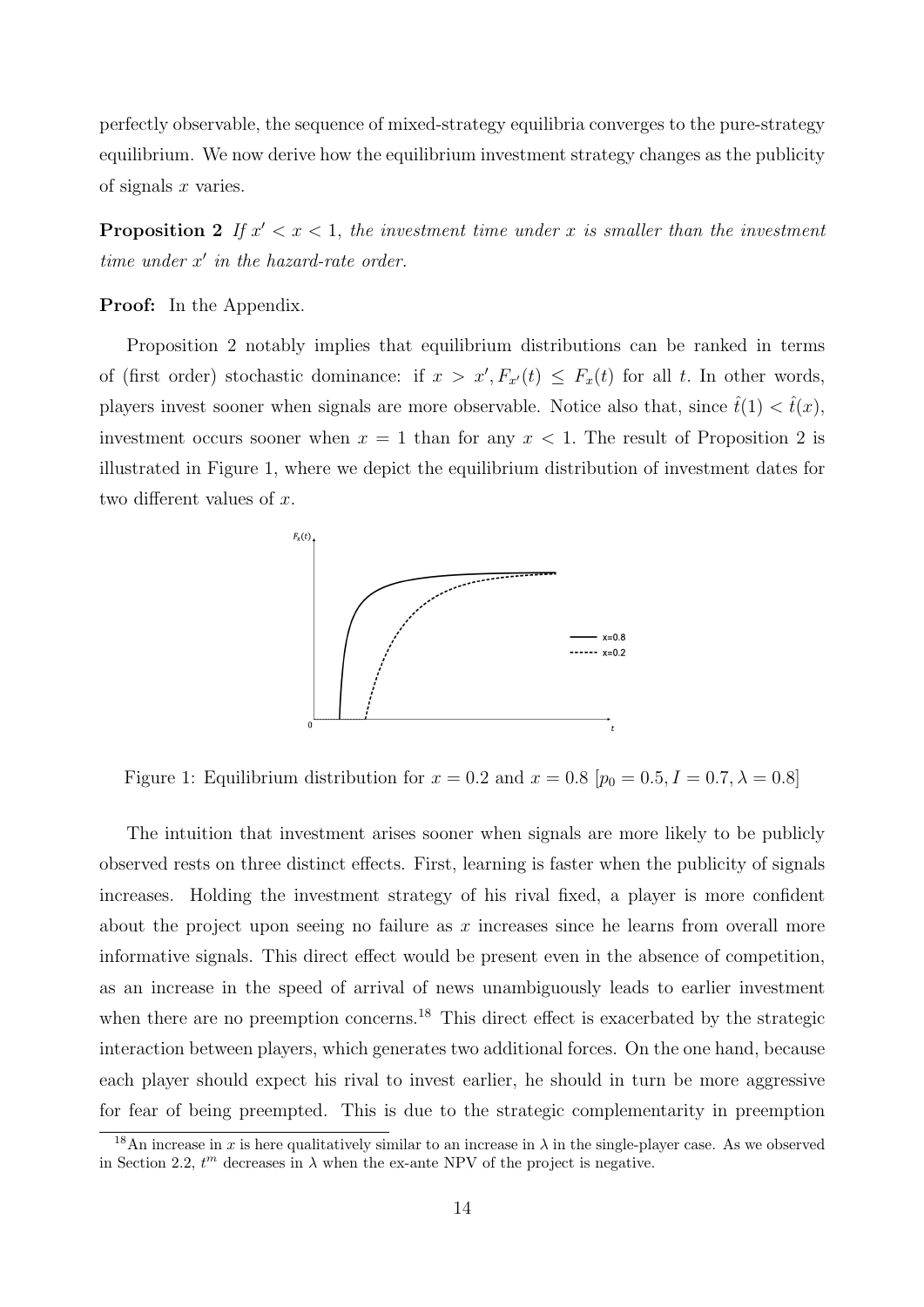games, which arises even in the absence of information externality. On the other hand, as x decreases, the winner's curse problem worsens, which provides incentives to further delay investment so as to gain extra confidence on the project through one's own signal. These three effects compound to generate earlier investment when signals are more likely to be public. To underline that earlier investment is not simply the mechanical consequence of more information being available to each player, let us compare what happens when signals are public  $(x = 1)$  and the rate of arrival of bad news is  $\frac{\lambda}{2}$  for each player on the one hand, and when signals are private  $(x = 0)$  and the arrival rate of bad news is  $\lambda$  on the other hand, so that the total arrival rate is the same (equal to  $\lambda$ ) in the two situations. In the first scenario, both players invest at t such that  $p_0(1-I) - (1-p_0)e^{-2\frac{\lambda}{2}t} = 0$ , that is, at  $\hat{t}(0)$ . In the second scenario, players randomize over all dates  $t \geq \hat{t}(0)$ . This shows that the presence of the winner's curse alone is enough to generate later investment when signals are private. We now turn to the analysis of the welfare impact of such delayed investment.

# 4 Welfare

In Proposition 1, we establish that players get an expected payoff of zero regardless of the publicity of signals. As usual in winner-takes-all models of competition, preemption leads to full dissipation of rents in equilibrium (Fudenberg and Tirole, 1985). The intuition in the pure-strategy equilibrium  $(x = 1)$  is standard: if the equilibrium payoff was positive, it would be possible for one player to increase his profit by slightly undercutting his rival.<sup>19</sup> When  $x < 1$ , the intuition reflects the winner's curse problem. In such a case, the equilibrium can only be in mixed strategy and the support of the distribution of investment dates  $F_x$  must be unbounded. Otherwise, the payoff from investing at the upper bound of the support would be strictly negative, because each player could reflect that this upper bound may be reached without his rival investing only if the latter has observed a failure that has not been publicly observed. Because of discounting, this implies that the equilibrium payoff must exactly be zero.

A property of the equilibrium strategy is thus that players' beliefs remain constant – specifically,  $p_t^i = I$  – over the whole support of investment dates. Relatedly, the probability that investment takes place conditional on the project being bad is independent of  $x$ . Denoting  $\alpha$  this probability and  $f_x$  the density of the distribution of investment dates, one

<sup>&</sup>lt;sup>19</sup>Of course, such undercutting strategy is possible because no player ever invests at date 0 (the ex ante NPV is negative). If we had  $p_0 > I$ , there would be a pure-strategy equilibrium where both players invest at date 0 and make positive profits.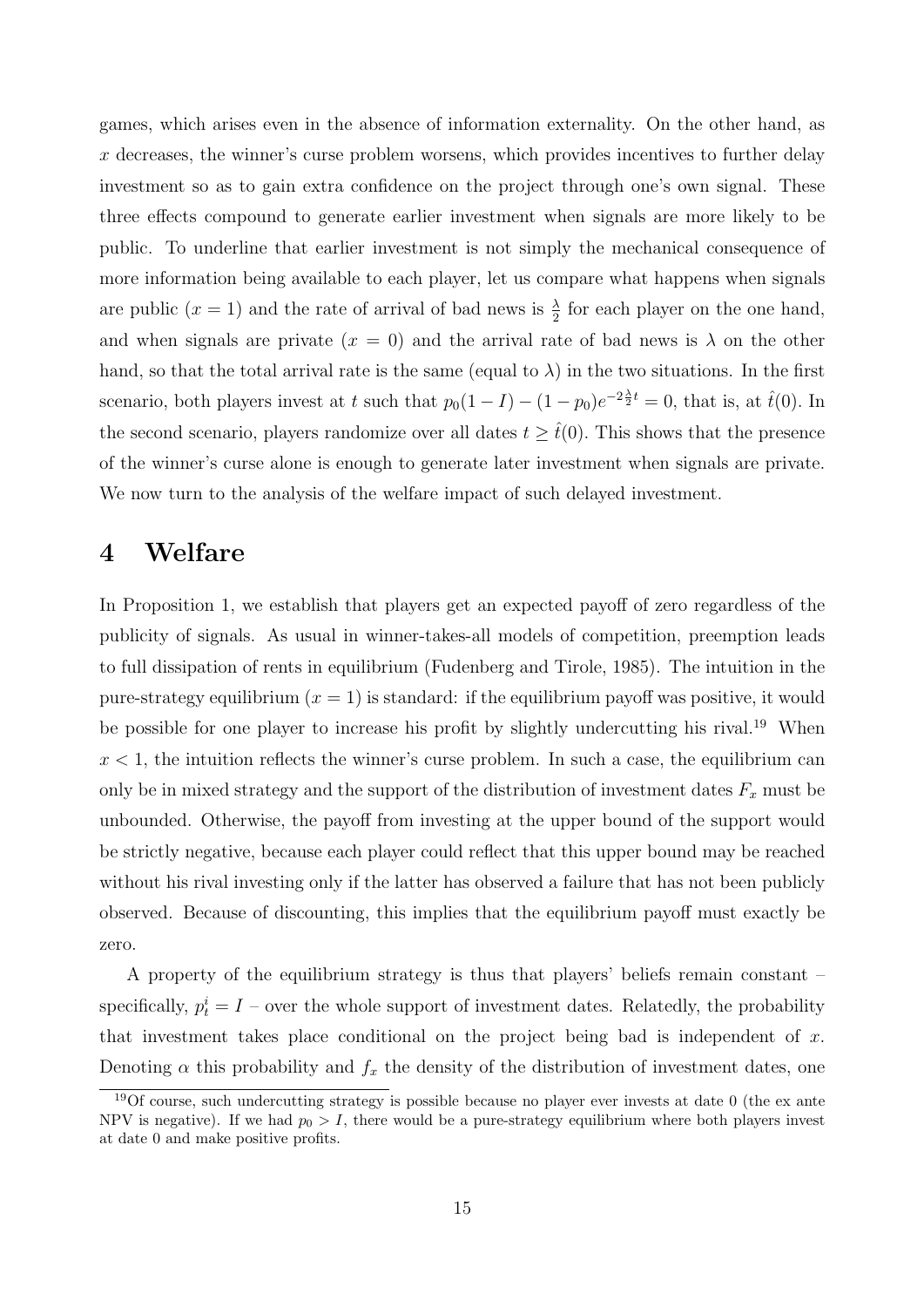indeed can check:<sup>20</sup>

$$
\alpha = \frac{1}{1 - p_0} \int_{\hat{t}(x)}^{\infty} 2 (N(t) - p_0[1 - F_x(t)]) f_x(t) dt
$$
  
\n
$$
= \frac{1}{1 - p_0} \int_{\hat{t}(x)}^{\infty} 2 \frac{1 - p_t}{p_t} p_0[1 - F_x(t)] f_x(t) dt
$$
  
\n
$$
= \frac{p_0}{1 - p_0} \frac{1 - I}{I} \int_{\hat{t}(x)}^{\infty} 2[1 - F_x(t)] f_x(t) dt
$$
  
\n
$$
= \frac{p_0}{1 - p_0} \frac{1 - I}{I}
$$

The first equality uses (3), the second follows from  $p_t = I$  for all  $t \geq \hat{t}(x)$ . Therefore, because rents are fully dissipated anyway, imposing different standards of disclosure for negative results has no impact on the quality of investments, and policy interventions that affect x would have no efficiency impact.

However, the social planner's objective function may differ from that of players: first, he may not fully internalize their payoffs (profits); second, the planner may care about the welfare of third parties (e.g., consumers...). This is undoubtedly the case in the applications we have in mind, such as drug development or scientific research. Drug development is indeed characterized by strong externalities; these are typically positive when the drug is of high quality (e.g., vaccine), or negative when it is not (health costs generated by side effects, shadow cost of public funds in public health insurance systems...). Likewise, in academic research, there is no reason to expect the private value of a publication (better career prospects, prestige...) to match its social value. Let us denote the planner's payoffs in case of successful and failed investment by  $W_S \geq 0$  and  $-W_F \leq 0.21$  To formally display how the planner's welfare is generically imperfectly aligned with players', we develop a very simple example in which we micro-found the payoffs of players.

Example: Suppose that two firms with constant marginal cost (equal to 0 for simplicity) can enter a market at any time at cost  $E > 0$ . Whenever both firms are on the market, they compete à la Bertrand. Market demand depends on the unknown state of the world  $\theta \in \{S, F\}$ . If  $\theta = S$ , demand is given by  $D_S(p) = 5(1-p)$ , while it equals  $D_F(p) = 1-p$ 

<sup>&</sup>lt;sup>20</sup>Since the equilibrium is symmetric, we simplify the notation:  $N^{i}(t) = N^{j}(t) = N(t)$ , and  $p_{t}^{i} = p_{t}^{j} = p_{t}$ .

 $21$ We assume that the planner gets 0 in case there is no investment. This is for notational simplicity. To generalize this, it is enough to consider that  $W_S$  and  $W_F$  account for the net gain in each state from investment as compared to the status quo. Furthermore, the assumption that  $W_S$  and  $W_F$  are both positive is unnecessary, but captures the most interesting configuration. Indeed, it is easy to see that if  $W_F < 0$ (resp.  $W<sub>S</sub> < 0$ ) the planner would always want investment to take place as early (resp. late) as possible, hence would always prefer signals to be public (resp. private).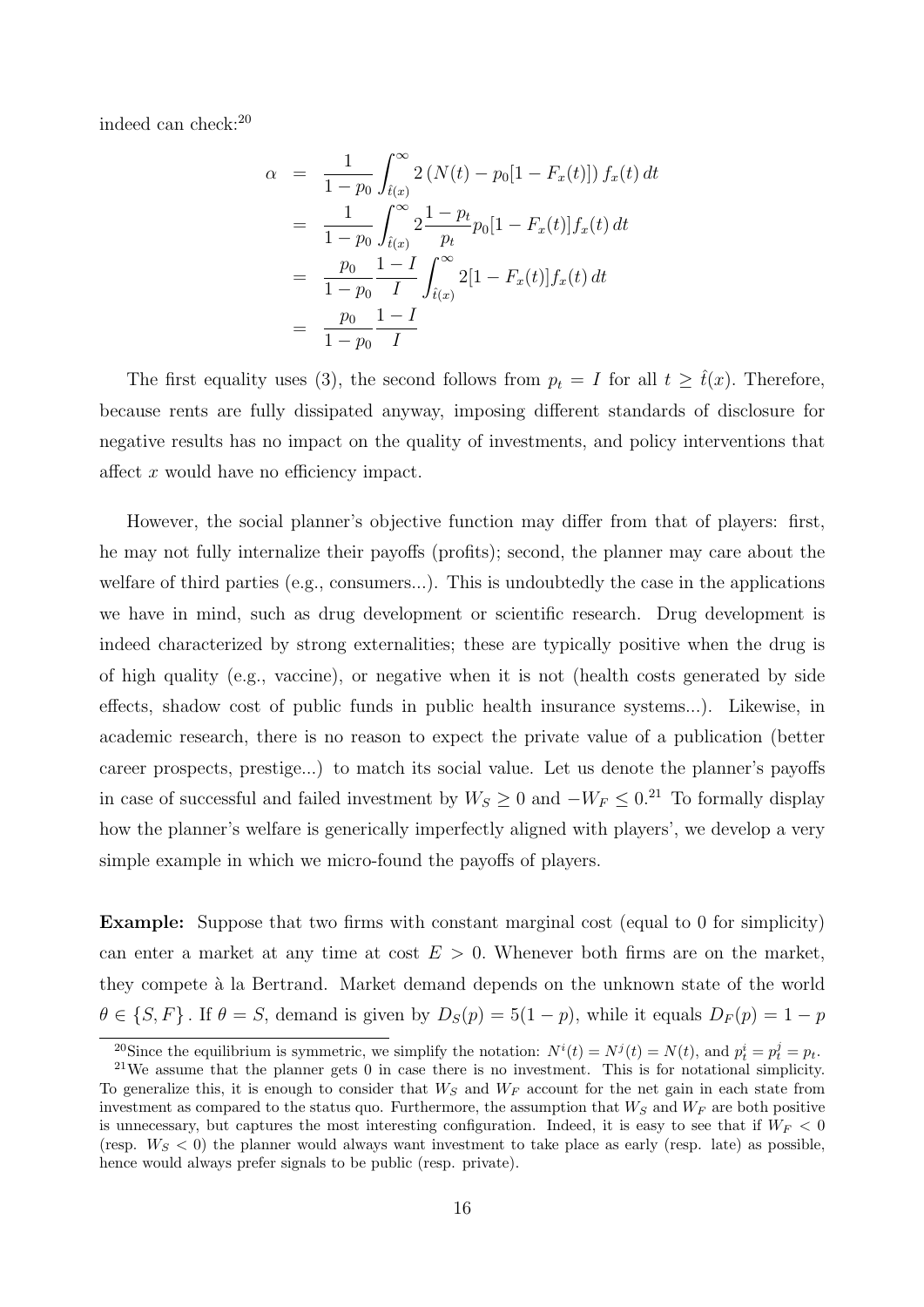if  $\theta = F$ . Before entering, firms learn about  $\theta$  as specified in Section 2.1 (bad news Poisson learning). Entry is publicly observable. Because Bertrand competition yields zero profits to duopolists and the entry cost is positive, as soon as one firm enters, the other will thus stay out of the market. Accordingly, the first entrant can charge the monopoly price, that is,  $\frac{1}{2}$ , hence gets a net profit of  $\pi_S = \frac{5}{4} - E$  if  $\theta = S$  and  $\pi_F = \frac{1}{4} - E$  if  $\theta = F$ . It is easy to see that defining  $I \equiv E - \frac{1}{4}$  $\frac{1}{4}$ , the profits of the first entrant in each state are respectively  $1 - I$ and  $-I$ , as in Section 2.1. Furthermore, if  $E \in \left(\frac{1}{4}\right)$  $\frac{1}{4}, \frac{5}{4}$  $\frac{5}{4}$ , one has  $-I < 0 < 1 - I$ . The planner internalizes part of firms' profits but also cares about consumer surplus as well as possible externalities. It is easy to check that consumer surplus is worth  $CS_S = \frac{5}{8}$  $\frac{5}{8}$  in state S and  $CS_F = \frac{1}{8}$  $\frac{1}{8}$  in state F. Assuming linear externalities, a typical welfare function would thus be  $W_{\theta} = CS_{\theta} + \beta \pi_{\theta} + \gamma_{\theta} D_{\theta}(\frac{1}{2})$  $\frac{1}{2}$ , where  $\beta$  captures the weight the planner puts on firms' profits, and  $\gamma_{\theta}$  measures the marginal externality in state  $\theta$  (with  $\gamma_{\theta}$  < 0 when the externality is negative). It is straightforward to see that one may have  $W_{\theta} \lessgtr \pi_{\theta}$  according to the weight the planner puts on firms profits and the magnitude of externalities.

Given such preferences, if the planner had the opportunity to choose the investment date himself, he would invest at a date  $t^*$  such that

$$
t^* \equiv \max\left\{-\frac{1}{\lambda}\ln\left(\frac{rp_0W_S}{(r+\lambda)(1-p_0)W_F}\right),0\right\}.
$$
 (10)

As in Section 2.2, the investment strategy reflects the tradeoff between discounting and learning. One remarks that

$$
t^m < t^* \Leftrightarrow \frac{W_S}{W_F} < \frac{1-I}{I}.
$$

If  $W_S/W_F < (1-I)/I$ , the planner cares relatively more about avoiding failures as compared to players, thus has a stronger motive for learning. As a consequence, his investment policy is more conservative and he invests later.

With this premise in mind, let us go back to the preemption game and derive how the welfare of the planner at equilibrium  $W(x)$  varies with the publicity of signals x.

**Proposition 3** More frequently disclosing negative results (a higher  $x$ ) decreases the planner's welfare if  $W_S/W_F$  <  $(1 - I)/I$ , and increases the planner's welfare if  $W_S/W_F$  >  $(1-I)/I$ .

**Proof:** Let  $W(x)$  denote the planner's welfare at the equilibrium of the preemption game. If  $x < 1$ ,  $W(x)$  is given by

$$
W_S \int_{\hat{t}(x)}^{+\infty} 2e^{-rt} p_0[1 - F_x(t)] f_x(t) dt - W_F \int_{\hat{t}(x)}^{\infty} 2e^{-rt} (N(t) - p_0[1 - F_x(t)]) f_x(t) dt
$$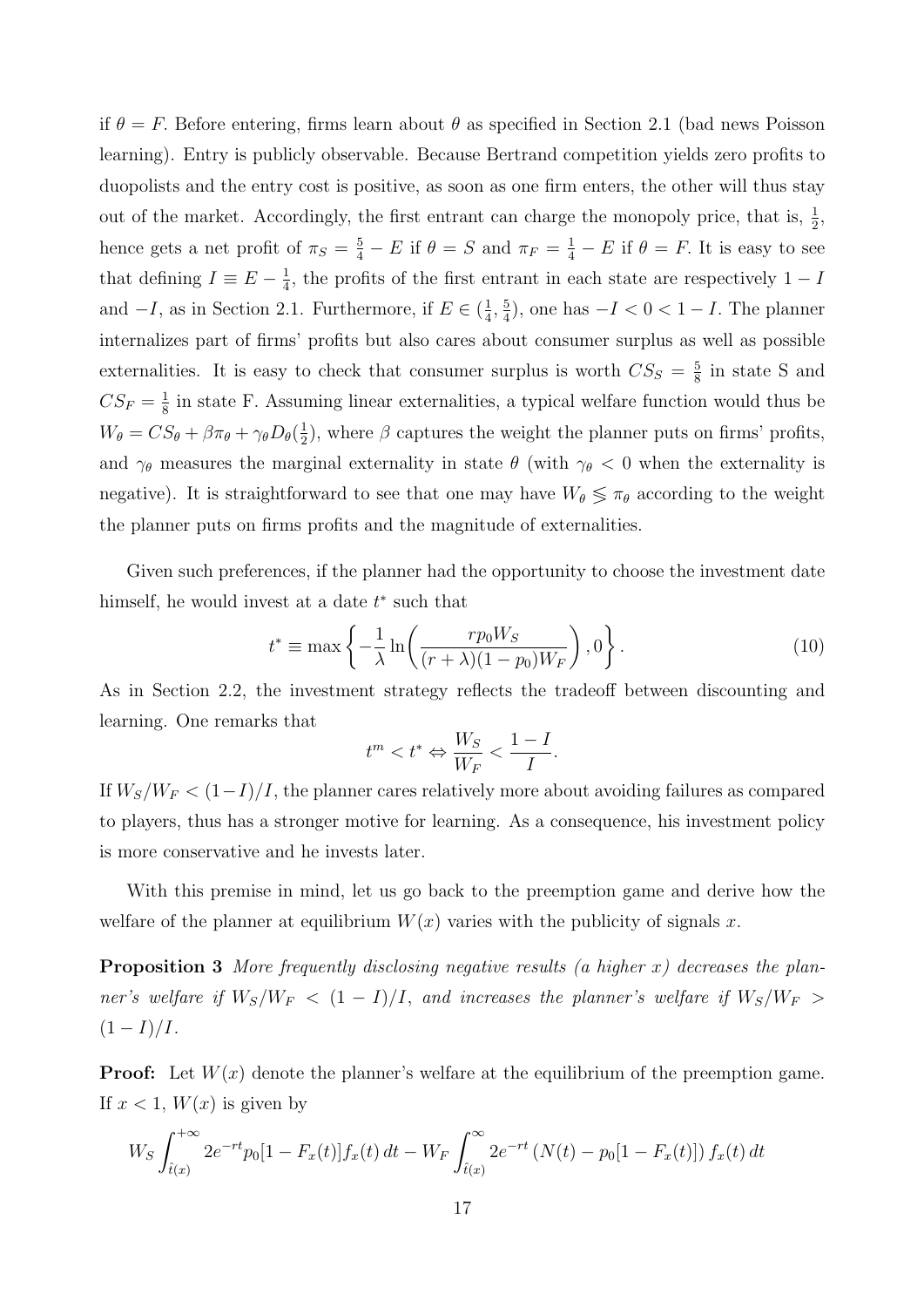Using (3) as well as  $p_t = I$  for all  $t \geq \hat{t}(x)$ , one derives

$$
W(x) = p_0 \left( W_S - W_F \frac{1 - I}{I} \right) \int_{\hat{t}(x)}^{\infty} 2e^{-rt} [1 - F_x(t)] f_x(t) dt.
$$
 (11)

From Proposition 2, for all  $x' < x < 1$ ,  $F_{x'}$  first-order stochastically dominates  $F_x$ , which implies

$$
\int_{\hat{t}(x')}^{\infty} 2e^{-rt}[1 - F_{x'}(t)]f_{x'}(t) dt < \int_{\hat{t}(x)}^{\infty} 2e^{-rt}[1 - F_x(t)]f_x(t) dt.
$$
  
If  $x = 1$ ,

$$
W(1) = e^{-r\hat{t}(1)} \left( p_0 W_S - (1 - p_0) e^{-\lambda \hat{t}(1)} W_F \right)
$$
  
=  $p_0 \left( W_S - W_F \frac{1 - I}{I} \right) e^{-r\hat{t}(1)}$ .

Since  $\hat{t}(1) < \hat{t}(x)$ ,  $\int_{\hat{t}(x)}^{\infty} 2e^{-rt}[1 - F_x(t)]f_x(t) dt < e^{-r\hat{t}(1)}$  for any  $x < 1$ .

We can thus conclude that  $W(x)$  is increasing in x if and only if  $W_S/W_F > (1 - I)/I$ .

In the presence of competition, the tradeoff between discounting and learning we highlight in the single-player case is muted, since the fear of preemption induces players to stop learning as soon as the NPV of investment is zero. Since this holds regardless of  $x$ , the preference of the planner over the publicity of signals simply reflects his time preferences given that players will invest at their zero-NPV cutoff. This can be best seen by decomposing the planner's welfare  $W(x)$  as follows:

$$
W(x) = \underbrace{(IW_S - (1 - I)W_F)}_{\text{Planner's NPV upon investment}} \times \underbrace{\int_{\hat{t}(x)}^{\infty} 2\frac{p_0}{I}e^{-rt}[1 - F_x(t)]f_x(t) dt}_{\text{Present value of obtaining 1 at the first investment date}}
$$
(12)

Let us first look at the first term. At any equilibrium investment date, a player has beliefs  $p_t = I$ . With such a probability of success, the NPV of investment from the perspective of the planner is

$$
p_t W_S - (1 - p_t) W_F = I W_S - (1 - I) W_F.
$$

To figure out the interpretation of the second term (the integral), let us denote by  $G_x$  the cdf of the random variable equal to the first date at which investment arises at equilibrium. If one player invests, then the other will never invest so that  $G_x(t)$  is simply worth twice the probability that a given player invests by date t, that is,  $G_x(t) = 2 \int_{\hat{t}(x)}^t N(s) f_x(s) ds$ . Using  $p_t = I$  for all  $t \geq \hat{t}(x)$  together with (3) yields

$$
G_x(t) = \frac{p_0}{I} \int_{\hat{t}(x)}^t 2[1 - F_x(s)] f_x(s) ds.
$$
 (13)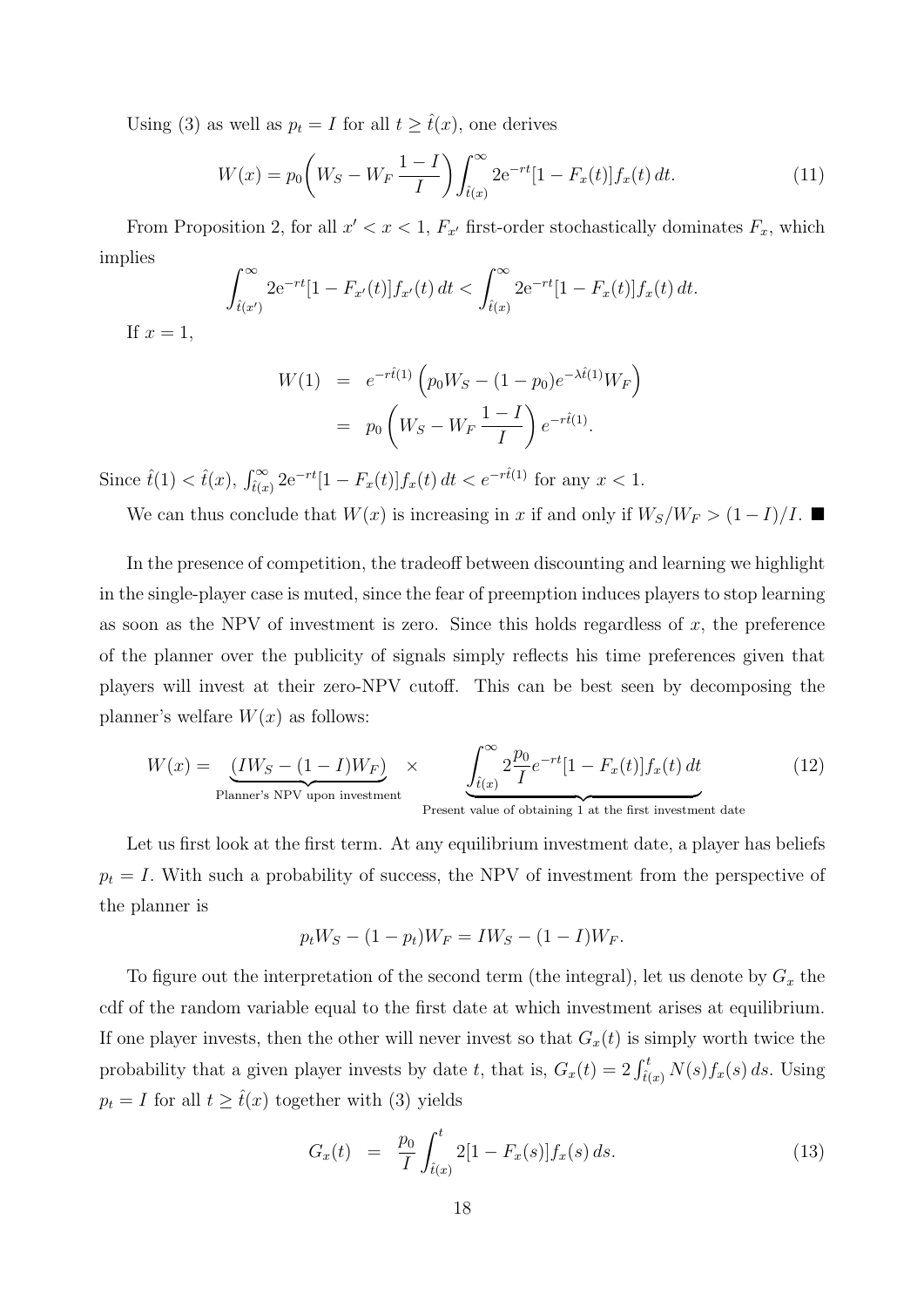$2\frac{p_0}{I}$  $\frac{p_0}{I}(1-F_x)f_x$  is thus the density of the first investment date, and  $\int_{\hat{t}(x)}^{\infty} 2\frac{p_0}{I}$  $\frac{p_0}{I}e^{-rt}[1-F_x(t)]f_x(t) dt$ is the present value of obtaining 1 whenever investment first occurs.

In this context, the intuition for Proposition 3 is as follows. When  $W_S/W_F > (1 - I)/I$ , the planner is relatively keener on investing than players. Thus, from his perspective, the NPV when players invest is positive. Since the NPV is the same at any equilibrium investment date, he would like investment to take place as early as possible, hence a preference for public signals. However, if  $W_S/W_F < (1 - I)/I$ , the planner is more conservative: his NPV upon investment is negative (and constant), so that he prefers investments to be delayed, hence a preference for private signals. In the special case  $r = 0$ , the publicity of signals is irrelevant to the planner, since the probability that investment ever takes place is independent of x. Notice in this respect that, since  $F_x$  is independent of r, nothing in the above analysis hinges on the assumption that the social planner has the same discount rate as the players.<sup>22</sup>

In a nutshell, while public signals generate a positive information spillover (better learning), the benefits created by these spillovers are fully eroded by competition. The publicity of signals is thus irrelevant to players, and can matter only to a planner that has different preferences over type I and type II errors. In particular, a planner who cares a lot about the costs of failed investments prefers more conservative investment policies, hence private signals. Indeed, the resulting winner's curse provides incentives to delay investment, thereby softening the incentives to accelerate investment caused by preemption concerns. This provides a possible rationale against the mandatory disclosure of negative results.

### 5 Competition with  $n$  players

We have so far assumed that there are only two players. In this section, we examine the impact of an increase in competition on investment strategies, and hence, on welfare. Suppose that there are now n identical players. As in the previous section, it can be easily shown that there cannot be a pure-strategy equilibrium as soon as  $x < 1$ . In the case of public signals  $(x = 1)$ , there exists a pure-strategy equilibrium in which all players invest at the first date at which the NPV becomes nonnegative, that is, at  $t(1, n)$  such that

$$
p_0(1-I) - (1-p_0)I e^{-\lambda n \hat{t}(1,n)} = 0
$$
\n(14)

<sup>&</sup>lt;sup>22</sup>In particular, this implies that if the only conflict of interests between players and the planner was different preferences for the present, the welfare of the planner would be independent of the publicity of news. Formally, if  $W_F = I$  and  $W_S = 1 - I$ , and the planner has discount rate  $r^P \neq r$ , then  $W(x) = 0$  for all x.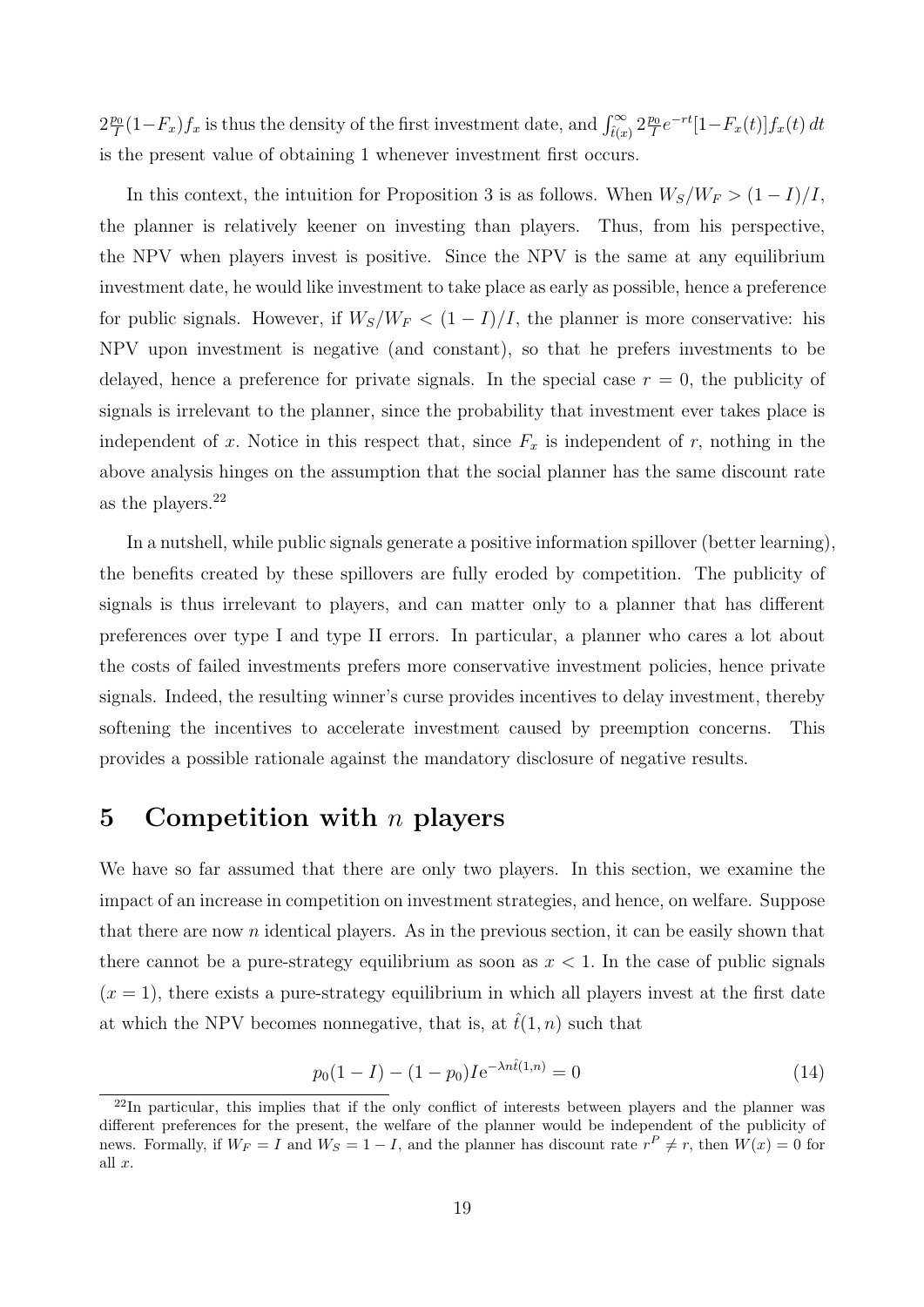More generally, we establish in the following Proposition that all the properties of the equilibrium characterized in Proposition 1 go through with n players.<sup>23</sup>

Proposition 4 The game admits a unique symmetric equilibrium in which all players get an expected payoff of zero:

- If  $x = 1$ , all players invest at  $\hat{t}(1, n)$ .
- If  $x < 1$ , all players follow a mixed strategy described by a cdf  $F_{x,n}$  such that

$$
F_{x,n}(t) = 1 - e^{-\frac{1}{n-1}\lambda[t-\hat{t}(x,n)]} \left( \frac{\left(\frac{p_0}{1-p_0}\frac{1-I}{I}\right)^{\frac{1}{n-1}} - e^{-\frac{n}{n-1}\lambda\hat{t}(x,n)}}{\left(\frac{p_0}{1-p_0}\frac{1-I}{I}\right)^{\frac{1}{n-1}} - e^{-\frac{n}{n-1}\lambda t}} \right)^{\frac{1+(n-1)x}{n}}
$$
(15)

for all  $t > \hat{t}(x, n)$ , where  $\hat{t}(x, n)$  is defined by

$$
p_0(1-I) - (1-p_0)I e^{-\lambda \hat{t}(x,n)} \left[1 - x + x e^{-\lambda \hat{t}(x,n)}\right]^{n-1} = 0
$$
\n(16)

If  $x > x'$ , the investment time under x is smaller than the investment time under x' in the hazard-rate order.

Finally, the planner's welfare  $W(x, n)$  is nondecreasing in x iff  $\frac{W_S}{W_F} \geq \frac{1-1}{I}$  $\frac{-I}{I}$ .

Proof: In the Appendix.

Based on the results of Proposition 4, let us now study the welfare impact of competition, that is, how  $W(x, n)$  varies with n (holding x fixed). For the sake of simplicity, let us compare the two polar cases  $x = 0$  and  $x = 1$  (private and public news).

Proposition 5 Suppose  $\frac{W_S}{W_F} \geq \frac{1-I}{I}$  $\frac{-I}{I}$  (resp.  $\frac{W_S}{W_F} \leq \frac{1-I}{I}$  $\frac{-1}{I}$ ). If  $x = 1$ , more competition (a higher n) increases (resp. decreases) the planner's welfare. If  $x = 0$ , more competition decreases (resp. increases) the planner's welfare.

#### Proof: In the Appendix.

Proposition 5 basically states that, as long as we are in the optimal regime of publicity of signals for the planner, more competition increases the planner's welfare. However, in a regime where the publicity of signals is not optimal, more competition will exacerbate the inefficiency. Suppose for instance that  $\frac{W_S}{W_F} \leq \frac{1-I}{I}$  $\frac{-I}{I}$ , that is, the planner prefers signals to be private, but that signals are instead public  $(x = 1)$ . In that case, an increase in competition

<sup>&</sup>lt;sup>23</sup>The only difference is that we show equilibrium uniqueness in the two-player case, while we only show that there is a unique symmetric equilibrium in the n-player case.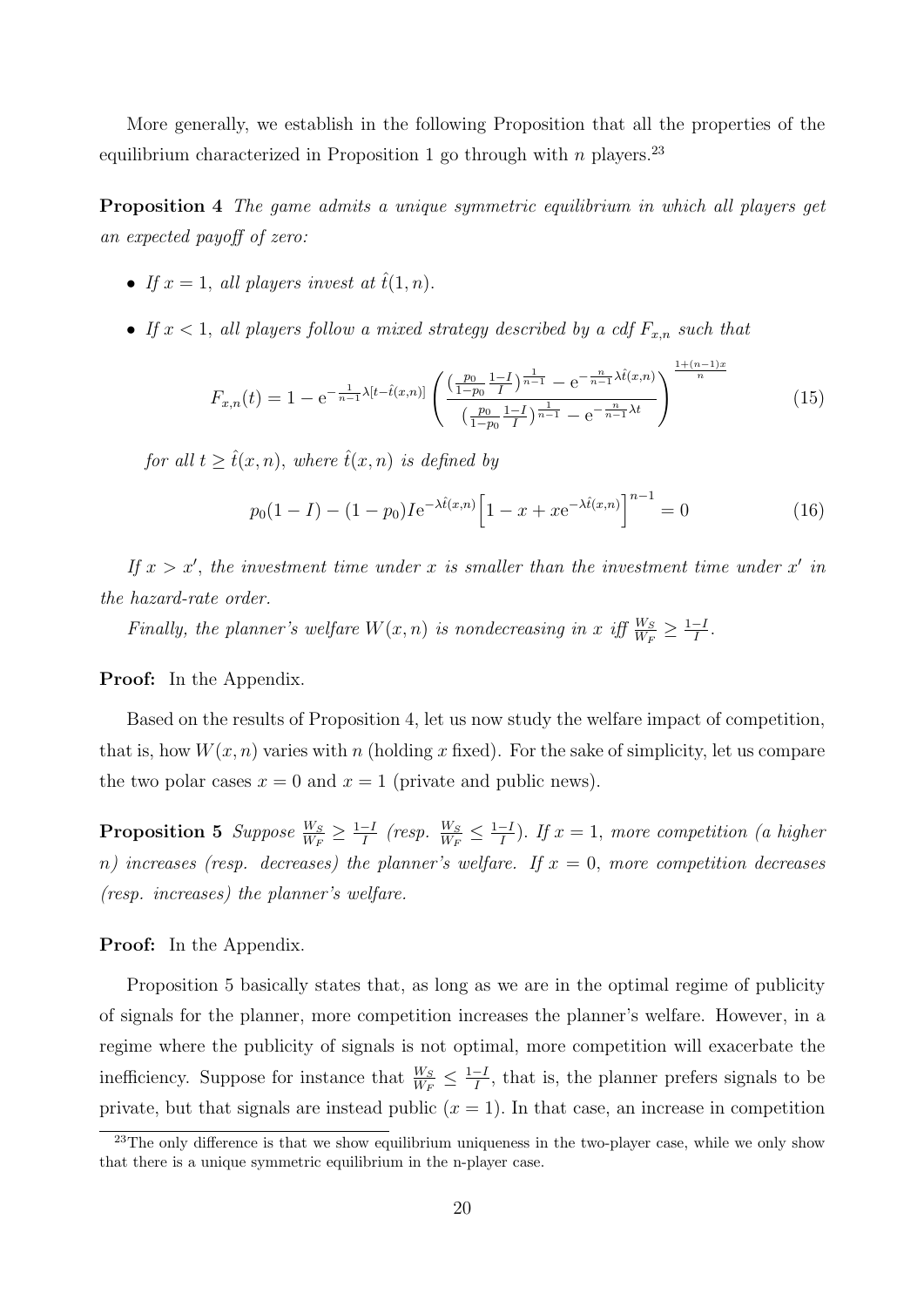will prompt investment even further, which hurts the planner. An increase in competition in the market for drugs may accordingly have an adverse effect for a planner who primarily cares about avoiding side-effects. In the same vein, a planner who does not internalize the cost for researchers of having their papers rejected but just cares about positive results being published will suffer from an increase of competition. An immediate corollary of Proposition 5 is that  $|W(1,n) - W(0,n)|$  is increasing in n. That is, competition amplifies differences of welfare between the two regimes of disclosure. This suggests that reaching the optimal level of publicity is all the more critical as the environment is competitive. While the ongoing initiatives going towards more transparency in scientific research may accordingly be an optimal response to increased competition, our paper suggests that, because transparency is not necessarily optimal, they might also create even more damage.

### 6 Should negative results be rewarded?

In line with the main question of the paper, we examine in this section whether the planner could increase welfare by promoting the publicity of signals, for instance, by subsidizing the publication of negative results. Specifically, we assume that a player obtains a prize  $c \geq 0$  from publishing a negative result if he is the first to publish one and if no one has invested in the project (otherwise failure reveals that the project is bad and there is no reward for a negative result that proves what is already known). Moreover, we also relax the assumption of winner-takes-all competition and assume that a player obtains a payoff  $L \geq 0$ from moving second (if and only if the project is good). The analysis of this more general case allows to examine how the optimal regime of publicity of signals may change as competition increases.<sup>24</sup> In terms of policy implications, it also allows to understand whether a planner can increase welfare by subsidizing second movers and/or negative results, and which of the two policy instruments is more effective.

In order to build intuition on the possible role of  $c$ , let us first look at the benchmark case of a single decision maker. Given a prize  $c$ , the decision maker maximizes

$$
e^{-rt} \left( p_0(1-I) - (1-p_0)I e^{-\lambda t} \right) + (1-p_0)c \int_0^t \lambda e^{-(r+\lambda)s} ds.
$$
 (17)

<sup>&</sup>lt;sup>24</sup>We introduce a positive payoff for the second-mover while leaving the payoff of the first-mover unchanged to simplify the comparison with the previous section. Alternatively, it would be possible to assume that the first mover gets  $1 - I - L$  in the good state while the second mover gets L without qualitatively affecting the analysis. In this manner, L would possibly capture the profit-sharing rule between competitors in the context of a licensing agreement. Licensing is pervasive in environments where intellectual property rights (e.g., patents) give a strong advantage to first movers (see, e.g., Scotchmer (2004)).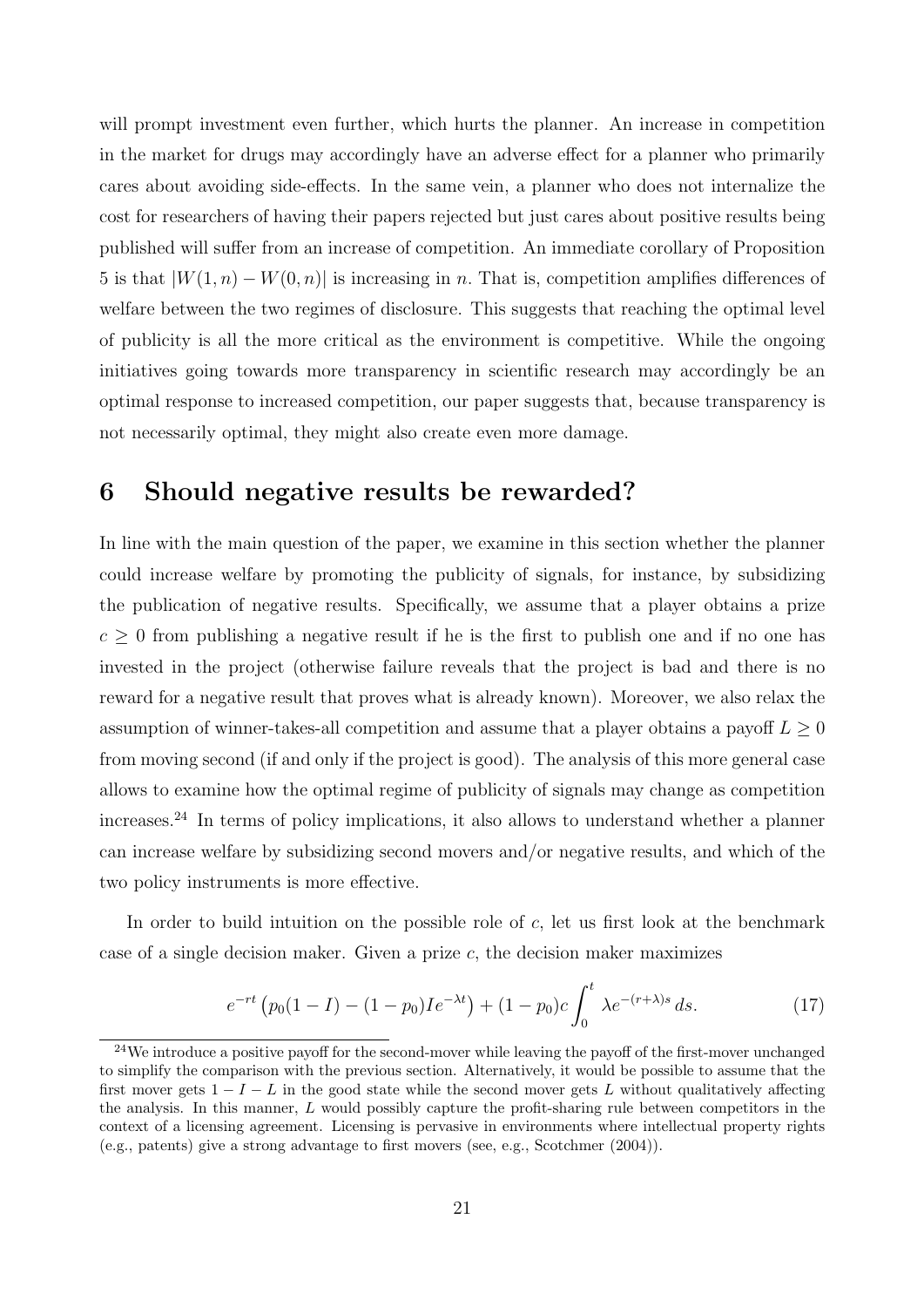One easily checks that this function is maximum at

$$
t^{m}(c) = -\frac{1}{\lambda} \ln \frac{rp_{0}(1-I)}{(1-p_{0})((\lambda+r)I+\lambda c)} > 0.
$$
 (18)

Hence the decision maker invests later as c increases: indeed, learning longer now brings the extra benefit that a negative result could be obtained. If the planner could set  $c$ , he would choose  $c = 0$  if  $W_S/W_F > (1 - I)/I \Leftrightarrow t^* < t^m$  since the decision maker already invests too late from the planner's perspective even with  $c = 0$ . However, if  $W_S/W_F < (1 - I)/I \Leftrightarrow$  $t^* > t^m$ , the planner would choose c such that  $t^m(c) = t^*$  and thus realign the investment strategy of the decision maker with what we would himself do.<sup>25</sup>

With this in mind, a natural intuition is that rewarding negative results could allow the planner to get the best of two worlds: on the one hand, it promotes information sharing, which generates positive spillovers; one the other hand,  $c$  could be fine-tuned to increase players' incentives to delay investment so as to counteract the adverse effect that public signals entail earlier investment. It happens that this intuition is incorrect, and that increasing c has indeed no direct impact on investment strategies, hence on welfare, because of competition. To see this formally, let us assume that when  $c > 0$  all players publish their negative results whenever they have one, while they withhold it if  $c = 0.26$  In that context, we derive the following proposition:

#### Proposition 6

• Suppose  $c > 0$  and  $x = 1$ . There is an equilibrium in pure strategies whereby each player invests at  $t_1(L)$  such that

$$
p_0(1-I) - (1-p_0)Ie^{-2\lambda t_1(L)} = p_0L
$$

• Suppose  $c = 0$  and  $x = 0$ . There exists a cutoff  $L_{max} < 1 - I$  such that, as long as  $L \le L_{max}$ , there is a symmetric equilibrium in mixed strategy whereby each player invests following a cdf  $\tilde{F}$  with support  $[t(L), \overline{t}(L)]$ .<sup>27</sup>

<sup>&</sup>lt;sup>25</sup>One can check that the optimal c is then  $\frac{\lambda+r}{\lambda} \frac{(1-I)W_F - IN_S}{W_S}$  $\frac{W_F - I W_S}{W_S} > 0.$ 

 $^{26}$ This is equivalent to assuming an infinitesimal cost of publishing negative result. More realistically, one could assume that the probability of publishing a negative result x increases continuously with  $c$ , which would arise, for instance, when players have a random outside option. We abstract from these considerations for conciseness and to better illustrate our point that  $c$  does not impact equilibrium strategies beside its impact on the rate of disclosure  $x$ .

<sup>&</sup>lt;sup>27</sup>Since the expression of  $\tilde{F}$  brings no intuition, we do not report it here for conciseness, and refer to the Appendix, notably Eq. (A.23).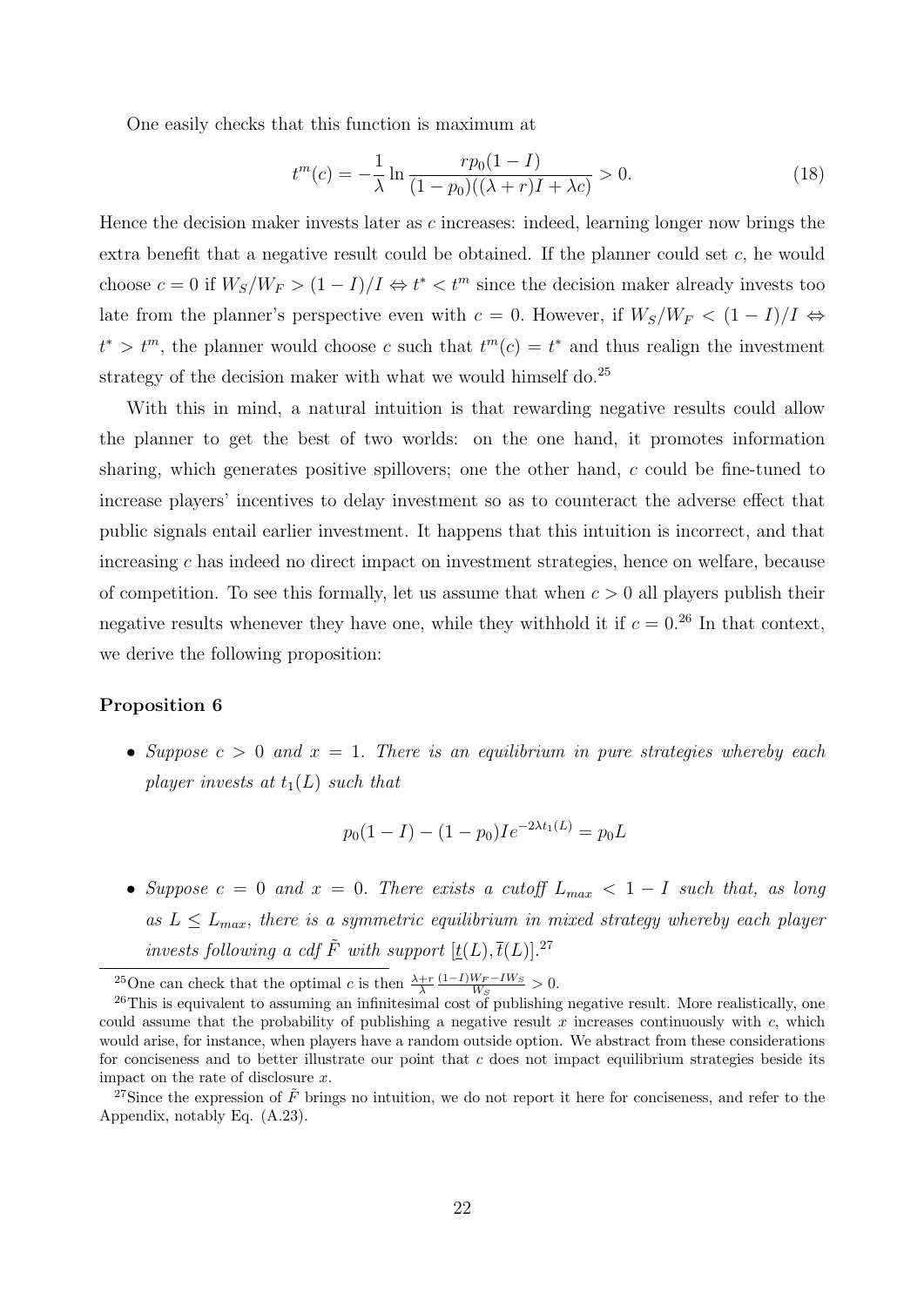Proof: In the Appendix.

Proposition 6 generalizes the equilibrium of Proposition 1 to the case where moving second and negative results are rewarded. As in Proposition 1, the equilibrium is in pure strategies as soon as signals are public, while with private signals, the presence of the winner's curse imposes to have a mixed-strategy equilibrium.<sup>28</sup> Proposition 6 formally establishes that, as long as signals are public, the equilibrium strategy (and, hence, the planner's welfare) is independent of c. Indeed, investment strategies are driven by the fear of preemption, which forces players to invest as soon as they are indifferent between winning or losing the preemption race, that is, at a date which is independent of the prize from publishing a negative result. Allegedly, if the subsidy is costly to the planner, he will thus choose to set either  $c = 0$  or c arbitrarily close to 0 according to the regime of publicity of signals he wants to promote.

In this respect, let us now compare the equilibrium strategies, payoffs and welfare in the two regimes where signals are public and private.

**Proposition 7** In the equilibrium with public signals  $(x = 1 \text{ and } c > 0)$ , players invest sooner and obtain a larger expected payoff than in the equilibrium with private signals ( $x = 0$ ) and  $c = 0$ ). The NPV upon investment is larger with public signals. Finally, there exists a  $\frac{cutoff}{W_S} < \frac{1-I}{I}W_F - \frac{W_F}{I}$  $\frac{V_F}{I}L$  such that the planner's welfare is larger with public signals if and only if  $W_S \geq \overline{W_S}$ .

Proof: In the Appendix.

Like in the case where  $L = 0$ , the presence of the winner's curse implies that investment always takes place earlier when signals are public:  $\underline{t}(L) > t_1(L)$ . When  $L > 0$ , we derive the additional result that players get a positive payoff at equilibrium, and that this equilibrium payoff is strictly larger with public signals (even if c is arbitrarily close to 0) than with private signals. The intuition is also related to the winner's curse. The winner's curse captures the negative information externality which players impose onto each other by not disclosing their negative results. Accordingly, players are better off when such an externality is absent. When  $L = 0$ , whether signals are public or not is irrelevant because rents are fully dissipated in both regimes, but as soon as  $L$  becomes positive and players obtain rents, they prefer the regime where negative results are disclosed in which the rent erosion is milder. Notice finally

<sup>&</sup>lt;sup>28</sup>Notice that the reason why such a mixed-strategy equilibrium exists only when  $L$  is sufficiently small is that the game changes from a preemption game to a war of attrition as  $L$  gets too large. In this case, investing second becomes preferable to investing first since it does not entail the risk of failure.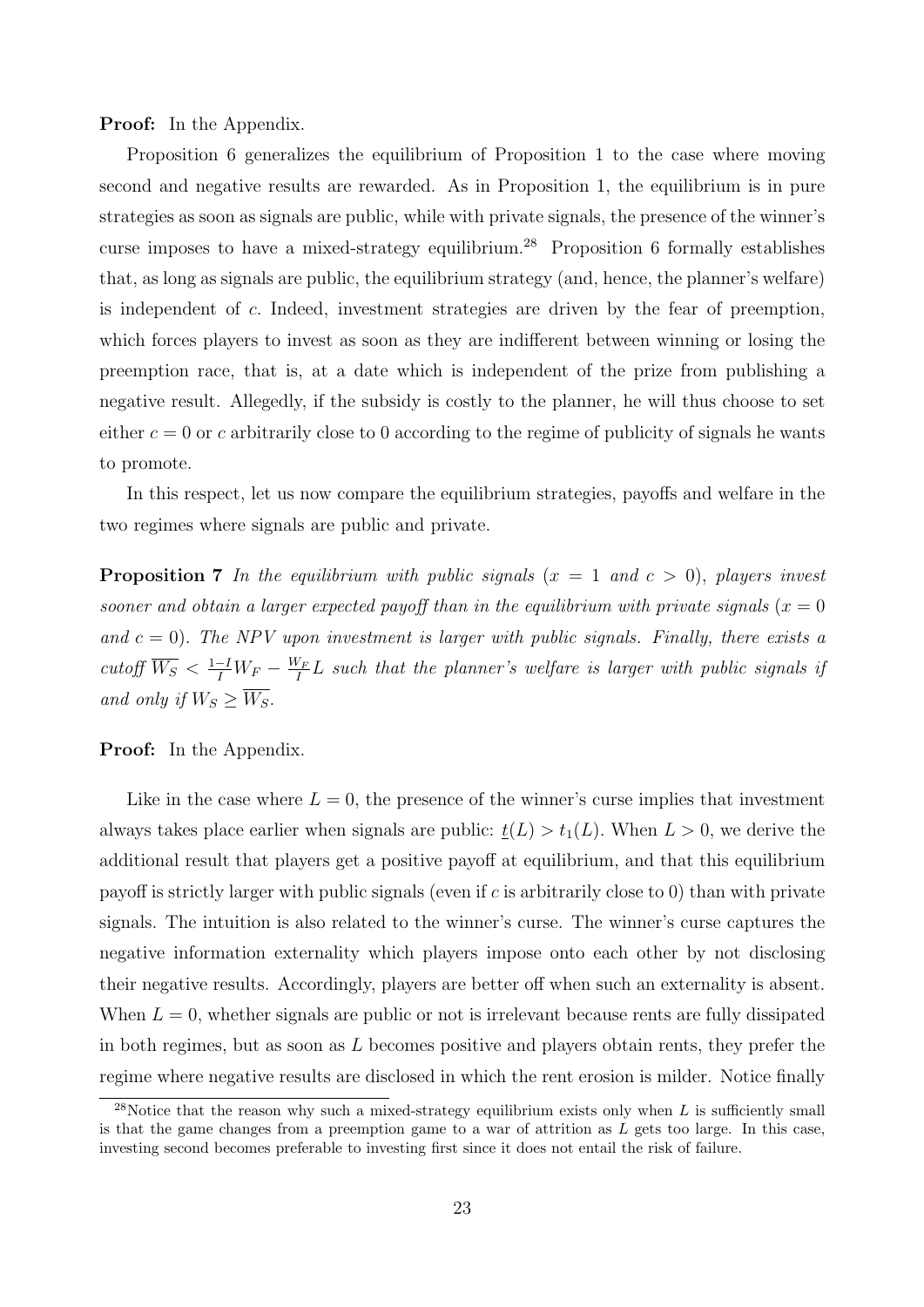that increasing c increases the equilibrium payoff (without affecting equilibrium strategies), hence reinforces the preference of players for public signals.

The most noteworthy finding we draw from this analysis has to do with welfare. As in Section 4, the planner prefers negative results to be public as soon as  $W<sub>S</sub>$  is sufficiently large (alternatively,  $W_F$  is sufficiently small). In addition, the cutoff  $\overline{W_S}$  is strictly smaller than the counterpart cutoff under winner-takes-all competition, that is,  $W_F \frac{1-l}{l}$  $\frac{-I}{I}$ . This implies that whenever the planner prefers public signals under winner-takes-all competition  $(L = 0)$ , he a fortiori prefers public signals once the second-mover gets a positive prize  $L$ . However, there are situations where the planner would strictly prefer private signals under winner-takes-all competition, but strictly prefers news to be public once competition is milder. This is the case when, e.g.,  $-W_F L < I W_S - (1-I)W_F < 0$ . This condition is more likely to be satisfied as  $L$  increases. Essentially, a larger  $L$ , by softening competition, increases the relative merit of public signals in two respects. First, because there is no winner's curse, the NPV of investment is larger in the public signals case. Investment is then more efficient, which is valuable to the planner regardless of his preferences for type I and type II errors. Second, softer competition reduces incentives to hurry investment, thereby attenuating the additional incentives to prompt investment which public signals bring.

A few conclusions emerge from this analysis. While rewarding negative results may be optimal for the planner when there is a single decision maker, it becomes less relevant as soon as there is competition. Indeed, with competition, c matters only to the extent that it determines whether signals are public, but otherwise affects neither investment strategies nor welfare. In this regard, while public signals may be detrimental to welfare under winner-takes-all competition, they may become optimal once preemption concerns become milder. Accordingly, mandating the disclosure of negative results can be efficient as a complement to a policy that relaxes winner-takes-all competition, but in the impossibility to resort to such policies, mandating the disclosure of negative results may actually backfire. This suggests a pecking order whereby the optimal regulation should first and foremost address winner-takes-all competition, and promote transparency only once competition is less severe.

# 7 Conclusion

In this paper, we consider a model of investment timing in which firms (or researchers) face a tradeoff between learning and discounting. Waiting allows to learn about the value of the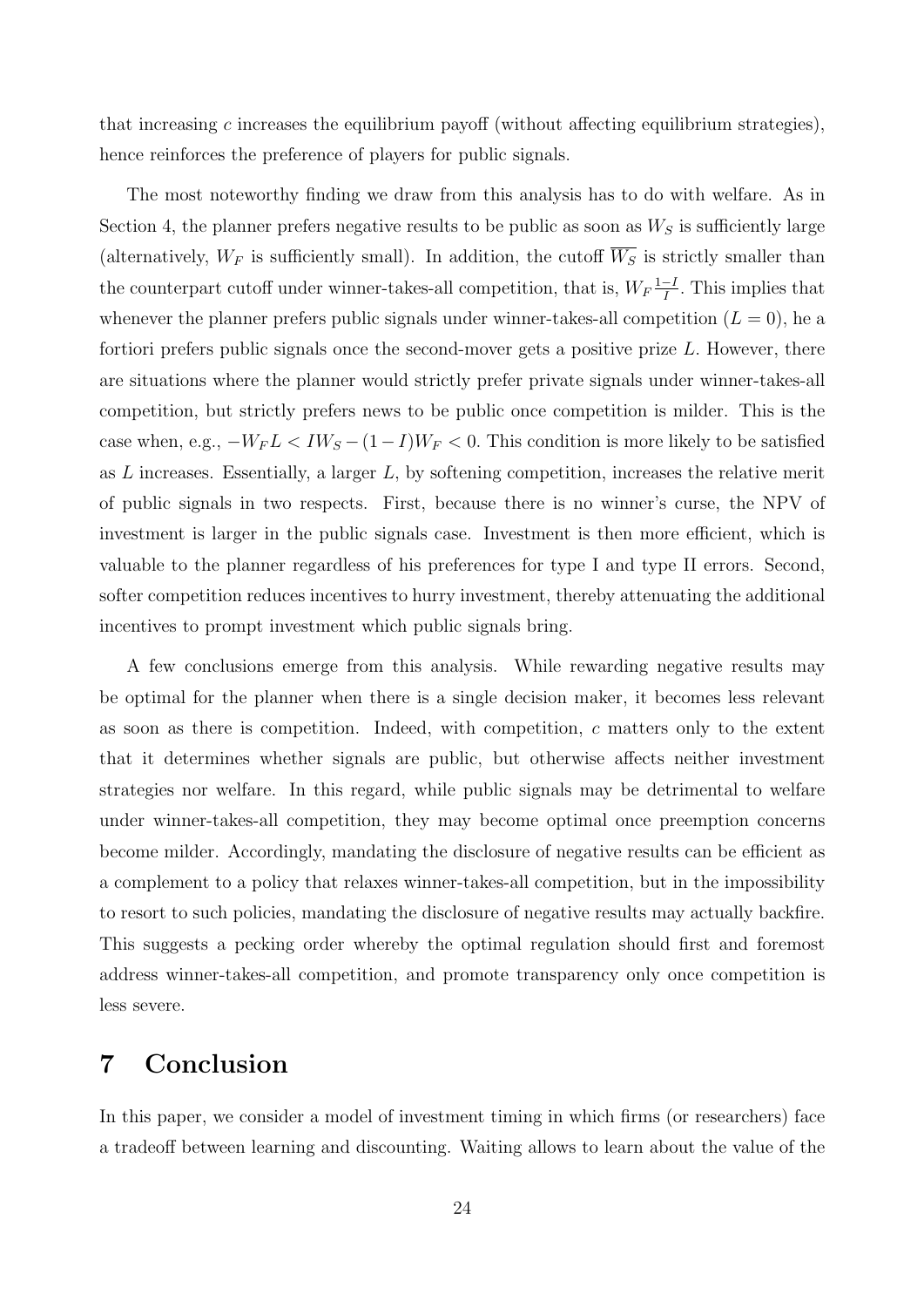project, which potentially allows to avoid unprofitable investments, but delays the payoff when investing is profitable. In the case where the planner cares a lot about the social costs of failed investments, hence would invest later than firms (researchers) in the absence of preemption, the presence of competition is essentially bad for the planner, since the fear of preemption induces earlier investment. In this context, we show that private signals can be optimal, because the resulting winner's curse provides incentives to delay investment, thereby softening the negative impact of preemption from the planner's perspective. In such situations, mandating (or incentivizing) the disclosure of negative results backfires, notably when competition is too fierce. Accordingly, our analysis suggests that a public policy aiming at increasing the disclosure of negative results has a positive impact when it is paired with a policy aiming at reducing winner-takes-all competition, but may have an adverse impact on welfare otherwise.

Notice also that, as information in our model comes for free, the social value of disclosing negative results does not stem from any wasteful duplication of costs in case signals are private, an argument often put forward to promote the mandatory disclosure of negative results. Instead, the possible optimality of public signals in our model results from the fact that investment takes place earlier when signals are public, which is valuable when the planner cares about getting investment done. Therefore, our paper on the one hand raises doubts as to the fact that mandatory disclosure of negative results might be universally optimal, but on the other hand provides an alternative and complementary reason for why it might be.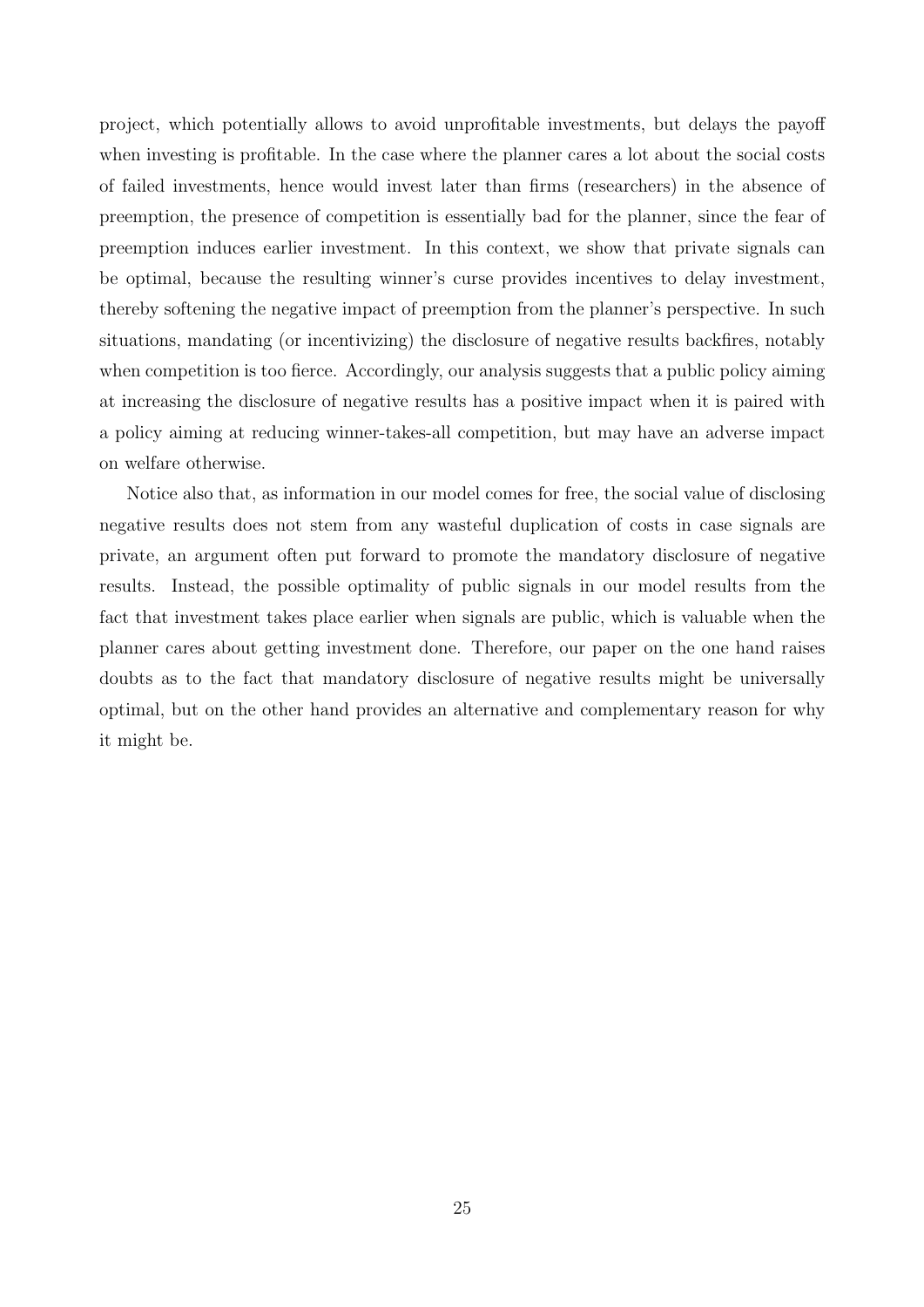# Appendix

#### Proof of Proposition 1.

Let us recall from  $(7)$  that the expected payoff of player i from investing at a date t that is not an atom of  $F<sup>j</sup>$  reads

$$
V^{i}(t) = e^{-rt} (1 - F^{j}(t)) (p_{0}(1 - I) - (1 - p_{0})I e^{-\lambda t} (1 - x + x e^{-\lambda t}))
$$
  
- (1 - x)(1 - p\_{0})I e^{-(r + \lambda)t}  $\int_{0}^{t} \lambda e^{-\lambda s} [F^{j}(t) - F^{j}(s)] ds$  (A.1)

Before deriving equilibrium strategies, we first establish two lemmas which provide a set of conditions which any equilibrium must satisfy. Let  $S_i$  denote the support of player i's investment dates.

**Lemma 1** Suppose  $x < 1$ . In any equilibrium,  $S_i = S_j = S = [\hat{t}(x), +\infty)$  and  $F^i$  is continuous and strictly increasing on S. All players get an equilibrium payoff of 0.

The proof involves several claims, which we prove sequentially. Let  $\underline{t}_i$  and  $\overline{t}_i$  be the smallest and largest elements of  $S_i$ .

Claim 1:  $t_1 = t_2$  and  $\overline{t}_1 = \overline{t}_2$ .

*Proof*: Suppose that  $\bar{t}_i < \bar{t}_j$ . Then, using (A.1), for any  $t \geq \bar{t}_i$ ,

$$
V^{j}(t) = -(1-x)(1-p_{0})I e^{-(r+\lambda)t} \int_{0}^{\overline{t}_{i}} \lambda e^{-\lambda s} [1 - F^{i}(s)] ds < 0.
$$

Thus, dates  $t \in (\bar{t}_i, \bar{t}_j]$  cannot belong to the support  $S_j$ . This proves  $\bar{t}_1 = \bar{t}_2 = \bar{t}$ .

Suppose now that  $\underline{t}_i < \underline{t}_j$ , and let  $a(t) = e^{-rt} (p_0(1 - I) - (1 - p_0)Ie^{-\lambda t}(1 - x + xe^{-\lambda t}))$ . It is easy to see that a is single-peaked. Let  $t^*(x)$  denote the argmax of  $a(t)$ .

Using (A.1), we observe that  $V^{i}(t) = a(t)$  for all  $t \leq \underline{t}_{j}$  and  $V^{i}(t) < a(t)$  for all  $t > \underline{t}_{j}$ . Therefore, if  $\underline{t}_i > t^*(x)$ , investing at  $\underline{t}_i$  cannot be profit-maximizing for i since investing at  $t^{*}(x)$  does strictly better. If  $\underline{t}_{i} < t^{*}(x)$ , then player i could strictly increase profit by investing at  $\underline{t}_i + \epsilon$ . If  $\underline{t}_i = t^*(x)$ , player j whose payoff  $V^j(\underline{t}_j)$  is bounded away from  $a[t^*(x)]$  could get a payoff arbitrarily close to  $a[t^*(x)]$  by investing slightly before  $t^*(x)$ . This proves  $\underline{t}_1 = \underline{t}_2 = \underline{t}$ .

Claim 2: If t is an atom of  $F^j$  then t does not belong to the support  $S_i$ .

*Proof*: Consider a date  $t_0$  that is an atom of  $F^j$  and let  $F^j(t_0) - \lim_{\epsilon \to 0} F^j(t_0 - \epsilon) = a > 0$ . When *i* invests at  $t_0$ ,  $N^i$  and  $p_t^i$  are modified as follows:

$$
N^{i}(t_{0}) = p_{0}[1 - F^{j}(t_{0}) + \frac{1}{2}a] + (1 - p_{0})e^{-\lambda t_{0}} \left( (1 - x) \int_{0}^{t_{0}} \lambda e^{-\lambda s} [1 - F^{j}(s)] ds + e^{-\lambda t_{0}} [1 - F^{j}(t_{0}) + \frac{1}{2}a] \right)
$$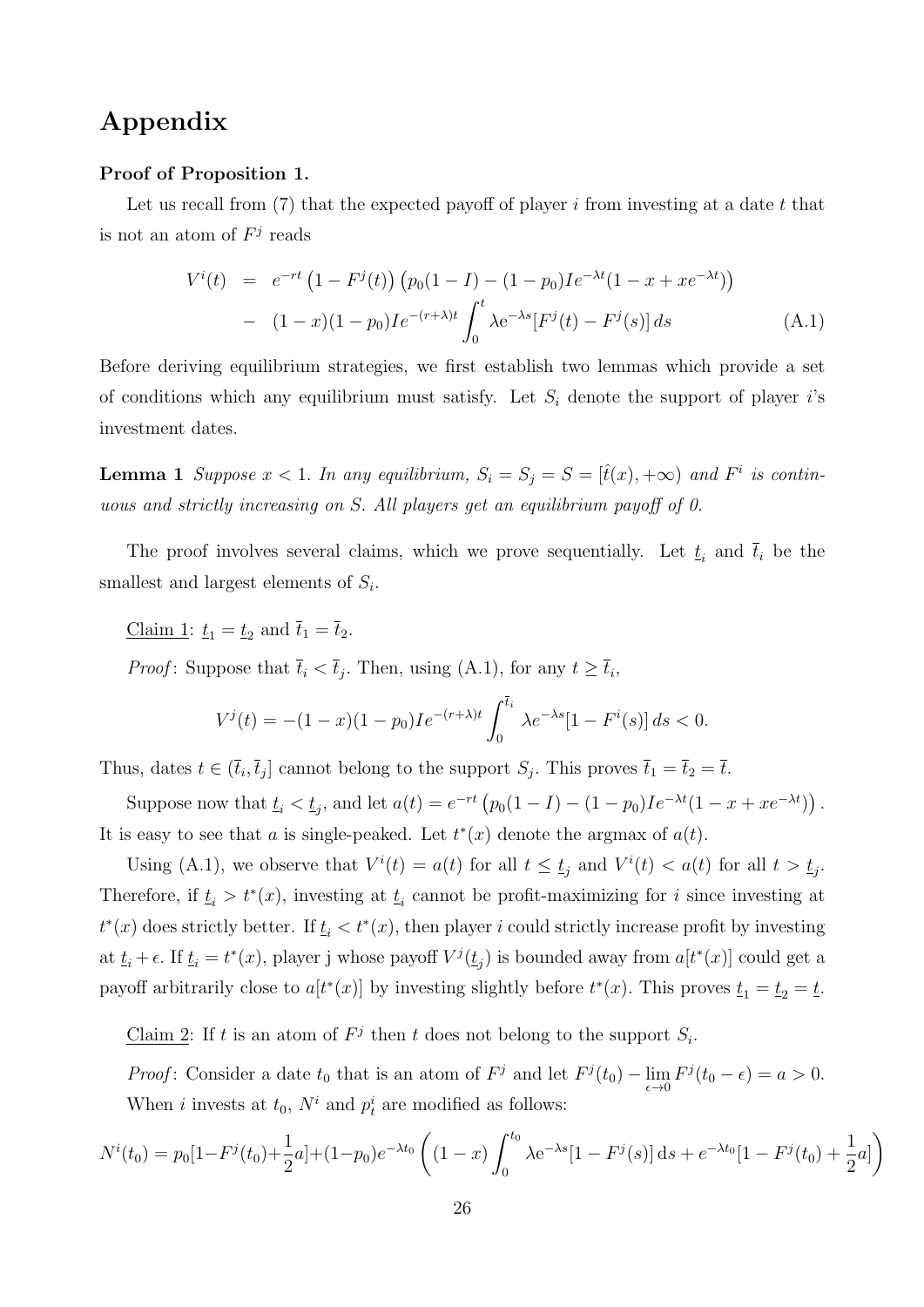$$
p_{t_0}^i = \frac{p_0[1 - F^j(t_0) + \frac{1}{2}a]}{N^i(t_0)}
$$

Recalling  $V^i(t_0) = e^{-rt} N^i(t_0) (p_{t_0}^i - I)$ , we infer

$$
V^{i}(t_{0}) = e^{-rt_{0}} \left\{ p_{0}(1-I)[1 - F^{j}(t_{0}) + \frac{1}{2}a] - (1-p_{0})Ie^{-\lambda t_{0}} \left( (1-x)\int_{0}^{t_{0}} \lambda e^{-\lambda s}[1 - F^{j}(s)] ds + e^{-\lambda t_{0}}[1 - F^{j}(t_{0}) + \frac{1}{2}a] \right) \right\}
$$

In turn, for  $\epsilon > 0, V^i(t_0 - \epsilon)$  reads

$$
e^{-r(t_0-\epsilon)}\left\{p_0(1-I)[1-F^j(t_0-\epsilon)]-(1-p_0)Ie^{-\lambda(t_0-\epsilon)}\left((1-x)\int_0^{t_0-\epsilon}\lambda e^{-\lambda s}[1-F^j(s)]ds+e^{-\lambda(t_0-\epsilon)}[1-F^j(t_0-\epsilon)]\right)\right\}
$$

We derive

$$
V^{i}(t_{0}) - \lim_{\epsilon \to 0} V^{i}(t_{0} - \epsilon) = e^{-rt_{0}} \left( p_{0}(1 - I) - (1 - p_{0})I e^{-2\lambda t_{0}} \right) \left( 1 - F^{j}(t_{0}) + \frac{1}{2}a - 1 + \lim_{\epsilon \to 0} F^{j}(t_{0} - \epsilon) \right)
$$
  
= 
$$
-\frac{1}{2} a e^{-rt_{0}} \left( p_{0}(1 - I) - (1 - p_{0})I e^{-2\lambda t_{0}} \right)
$$
  
< 0.

The last inequality makes use of the fact that one must have

$$
e^{-rt}\left(p_0(1-I)-(1-p_0)Ie^{-2\lambda t_0}\right)>0.
$$

Indeed, since  $V^{i}(t) < e^{-rt} (p_0(1-I) - (1-p_0)Ie^{-2\lambda t})$  for all  $t, i$  and  $x < 1$ , if we had  $e^{-rt} (p_0(1-I) - (1-p_0)Ie^{-2\lambda t_0}) \leq 0, t_0$  could not be in the support  $S_j$ .

Therefore, if  $t_0$  is an atom of  $F^j$ , the objective function of player i has a downward discontinuity at  $t_0$ , and it cannot maximize player i's payoff to invest at  $t_0$ .

Claim 3: There cannot be an atom at  $\underline{t}$  or  $\overline{t}$ .

Proof: Claim 3 is an immediate corollary from Claims 1 and 2. Let us remark that Claim 3 proves that there cannot be a pure-strategy equilibrium as soon as  $x < 1$ .

Claim 4: In any equilibrium, both players get an expected payoff of zero.

*Proof*: To prove the result, we prove that  $\bar{t} = +\infty$ . Suppose, by way of contradiction, that  $\bar{t}$  is finite. Since  $F^j$  has no atom at  $\bar{t}$ , one can write

$$
V^{i}(\bar{t}) = -(1-x)(1-p_{0})I e^{-(r+\lambda)\bar{t}} \int_{0}^{\bar{t}} \lambda e^{-\lambda s} [1 - F(s)] ds < 0.
$$

The equilibrium payoff cannot be negative since the player could secure 0 by never investing. This implies that the support of  $F^j$  must unbounded, i.e.,  $\bar{t} = \infty$ . The equilibrium payoff must thus be equal to  $\lim_{t\to\infty} V^i(t) = 0.$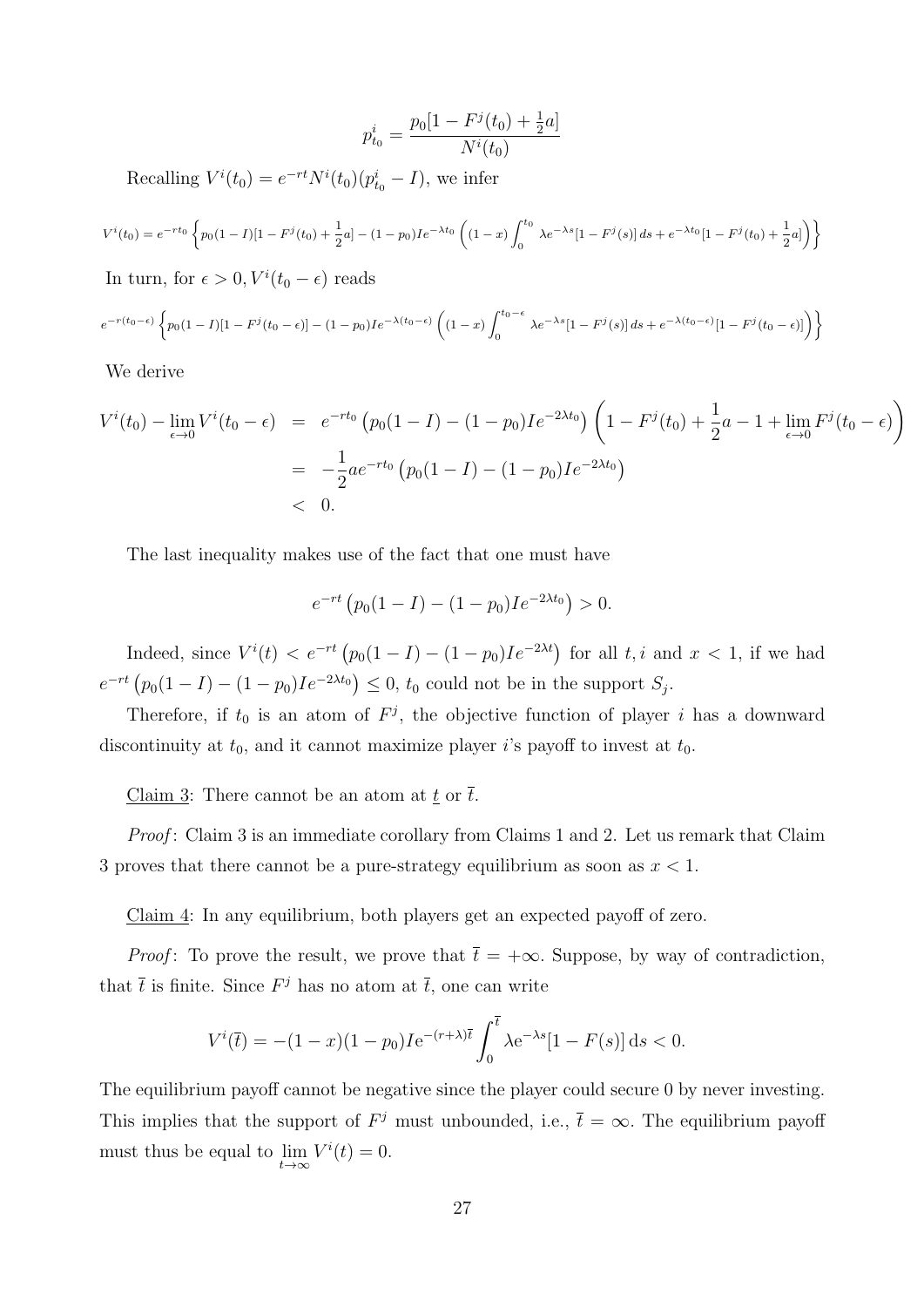In turn, this implies that  $\underline{t} = \hat{t}(x)$ . Indeed,  $V^i(t) < 0$  for any  $t < \hat{t}(x)$ , and if one had  $t > \hat{t}(x)$ , it would be possible for one player to obtain a strictly positive profit by investing at date between  $\hat{t}(x)$  and t.

Claim 5: For each player, the support of investment dates is an interval.

*Proof*: Suppose that there exist  $t_a$  and  $t_b$  with  $\hat{t}(x) < t_a < t_b$  such that  $t_a \in S_i$  and  $(t_a, t_b) \not\subset S_i$ . Then for any  $t \in (t_a, t_b), F^i(t) = F^i(t_a)$ , hence

$$
V^{j}(t) = e^{-rt}[1 - F^{i}(t_{a})] (p_{0}(1 - I) - (1 - p_{0})I e^{-\lambda t} (b + x e^{-\lambda t})) ,
$$

where  $b \equiv (1-x)\left(1-\int_0^{t_a} \lambda e^{-\lambda s} \frac{F^i(t_a)-F^i(s)}{1-F^i(t_a)}\right)$  $\frac{f^{i}(t_{a})-F^{i}(s)}{1-F^{i}(t_{a})} ds = 0.$ 

We derive

$$
V^{j'}(t) = -rV^{j}(t) + \lambda(1-p_{0})Ie^{-(r+\lambda)t}[1 - F^{i}(t_{a})] (b + 2xe^{-\lambda t}).
$$

Since at equilibrium  $V^{j}(t) \leq 0$  for all t and j, we derive that  $V^{j'}(t) > 0$  on  $t \in (t_a, t_b)$ , which implies that the interval  $(t_a, t_b)$  cannot belong to the support  $S_j$  either.

In turn (using the same argument), this implies that  $V^i(t)$  is increasing on  $t \in (t_a, t_b)$ .

In addition,  $t_a \in S_i$ , so  $V^i(t_a) = 0$ . From Claim 2,  $t_a \in S_i$  also implies that  $F^j$  cannot have an atom at  $t_a$ . Therefore,  $V^i$  is continuous at  $t_a$ , and there must be a neighbourhood  $[t_a, t_a + \epsilon]$  on which  $V^i$  is positive, which contradicts that the equilibrium payoff is zero. This implies that the support of each player's startegy is an interval.

#### Claim 6: For all  $i, F<sup>i</sup>$  has no atom.

*Proof*: Suppose that  $F^i$  has an atom at t. From the proof of Claim 2,  $V^j$  has a downward discontinuity at t. Since  $V^j$  can never have an upward discontinuity, this implies that there is an  $\epsilon$  such that the interval  $[t, t+\epsilon]$  does not belong to  $S_j$ . From Claim 5, this is impossible.

From all these claims, we conclude that  $S_i = S_j = S = [\hat{t}(x), +\infty)$  and  $F^i$  is continuous and strictly increasing on S.

#### **Lemma 2** Suppose  $x = 1$ . In the only equilibrium, both players invest at  $t = \hat{t}(1)$ .

*Proof*: In the case of public news  $(x = 1)$ , each player maximizes

$$
V^{i}(t) = e^{-rt} \left( p_0(1 - I) - (1 - p_0)I e^{-2\lambda t} \right) \left( 1 - F^{j}(t) \right)
$$

.

Let us first show that the equilibrium payoff must be 0. Suppose first that  $\bar{t}_1 = \bar{t}_2$ . In that case, the equilibrium payoff must be  $V^i(\bar{t}_i) = 0$ , so the result is immediate. Suppose instead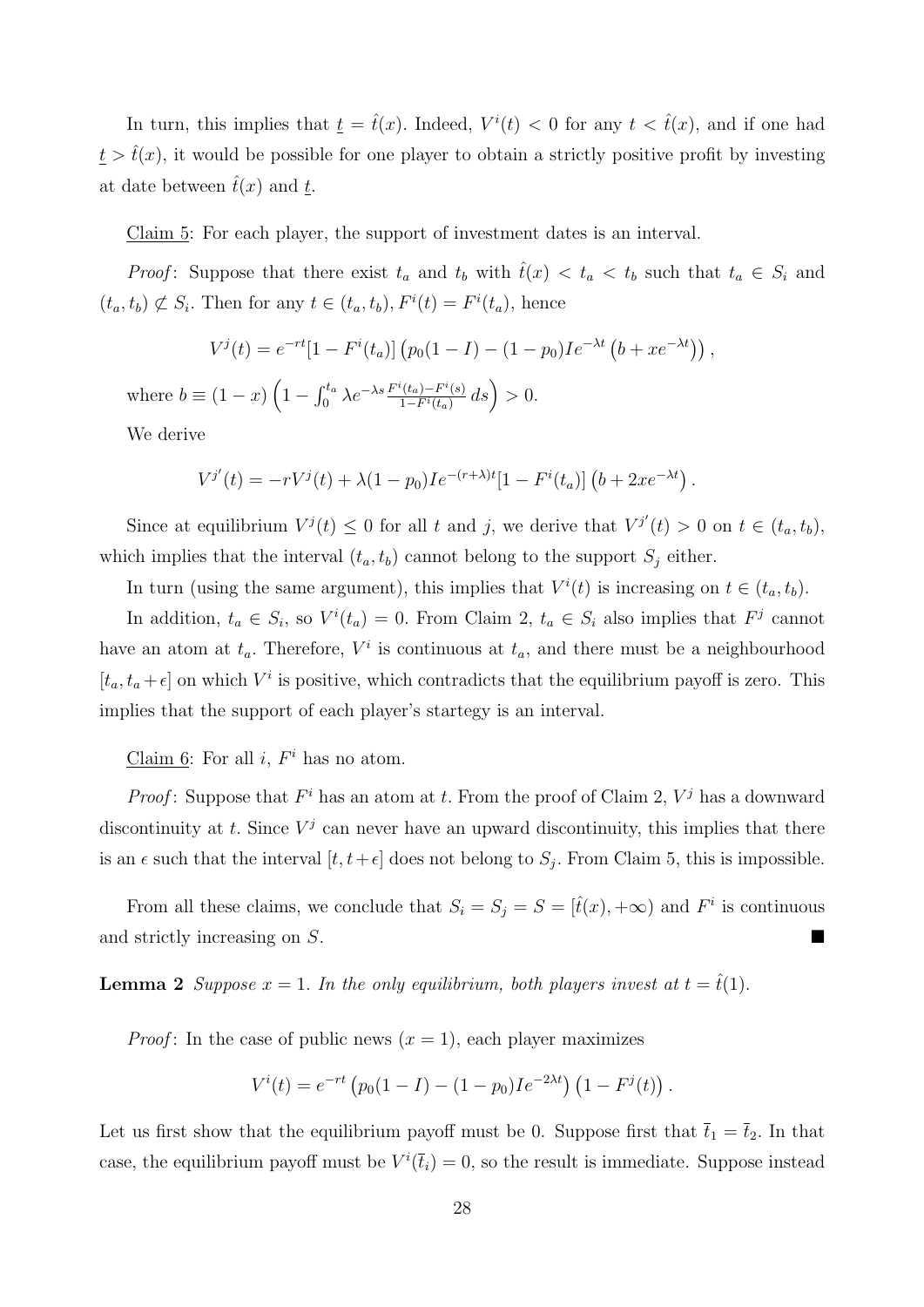that  $\bar{t}_i > \bar{t}_j$ . This implies that the equilibrium payoff of player i is  $V^i(\bar{t}_i) = 0$ . Suppose now that the equilibrium payoff of player j is positive. This implies that  $\underline{t}_j > \hat{t}(1)$ . In that case, player i could secure a positive payoff from investing at a date  $t \in [\hat{t}(1), \underline{t}_j]$ . A contradiction. This proves that both players must have an equilibrium payoff of 0.

This in turn implies that, for any  $t$  that belongs to the support of investment dates,  $\left(p_0(1-I)-(1-p_0)Ie^{-2\lambda t}\right)(1-F^{j}(t))=0.$  Suppose  $F^{j}[\hat{t}(1)]<1.$  This implies that there is a value  $t > \hat{t}(1)$  such that  $F^{j}(t) < 1$ , so that  $V^{i}(t) > 0$ . This contradicts the fact that the equilibrium payoff must be zero. So  $F^j[\hat{t}(1)] = 1$ . Since it is clear that investment never takes place before  $\hat{t}(1)$ , we derive that a necessary equilibrium condition is that both players invest at  $\hat{t}(1)$ . It is immediate to see that this is indeed an equilibrium.

Let us now derive the equilibrium strategies in the case  $x < 1$ . From Lemma 1, the equilibrium payoff is zero. Therefore, for any  $t \geq \hat{t}(x)$ ,  $p_t^i = I$ , which, using (5), can be written

$$
e^{-\lambda t} \left( e^{-\lambda t} + (1 - x) \int_0^t \lambda e^{-\lambda s} \frac{1 - F^j(s)}{1 - F^j(t)} ds \right) = \frac{p_0}{1 - p_0} \frac{1 - I}{I}.
$$
 (A.2)

Differentiating (A.2) over  $[\hat{t}(x), \infty)$  yields

$$
(1-x)e^{-\lambda t} \int_0^t \lambda e^{-\lambda s} \frac{1 - F^j(s)}{1 - F^j(t)} ds \left[ \frac{f^j(t)}{1 - F^j(t)} - \lambda \right] = (1+x)\lambda e^{-2\lambda t}
$$
 (A.3)

for all  $t \geq \hat{t}(x)$ , where  $f^j$  is the density of  $F^j$ . Substituting (A.3) into (A.2) and simplifying, we obtain that, for any such  $t$ ,

$$
\frac{f^{j}(t)}{1 - F^{j}(t)} = \lambda + \frac{(1+x)(1 - p_{0})I\lambda e^{-2\lambda t}}{p_{0}(1 - I) - (1 - p_{0})I e^{-2\lambda t}}.
$$
\n(A.4)

Integrating between  $\hat{t}(x)$  and t, we obtain

$$
\ln[1 - F^{j}[\hat{t}(x)]] - \ln[1 - F^{j}(t)] = \lambda(t - \hat{t}(x)) + \frac{1 + x}{2} \ln \frac{p_0(1 - I) - (1 - p_0)Ie^{-2\lambda t}}{p_0(1 - I) - (1 - p_0)Ie^{-2\lambda \hat{t}(x)}} \tag{A.5}
$$

Using  $F^j[\hat{t}(x)] = 0$ , we can now conclude that the solution to the problem is given by

$$
F^{j}(t) = 1 - e^{-\lambda[t - \hat{t}(x)]} \left( \frac{p_0(1 - I) - (1 - p_0)Ie^{-2\lambda\hat{t}(x)}}{p_0(1 - I) - (1 - p_0)Ie^{-2\lambda t}} \right)^{\frac{1+x}{2}}
$$

It is clear that  $F^j$  is nondecreasing in t, is worth 0 at  $t = \hat{t}(x)$  and goes to 1 as  $t \to \infty$ , so  $F^j$  is indeed a cdf. Since all that precedes holds for all  $j = 1, 2$ , the equilibrium is symmetric and we denote the solution  $F^1 = F^2 = F_x$ .

 $F_x$  is the only equilibrium in the class of equilibria such that  $F_x$  is continuous and strictly increasing over its support. Using Lemma 1, this equilibrium is therefore unique.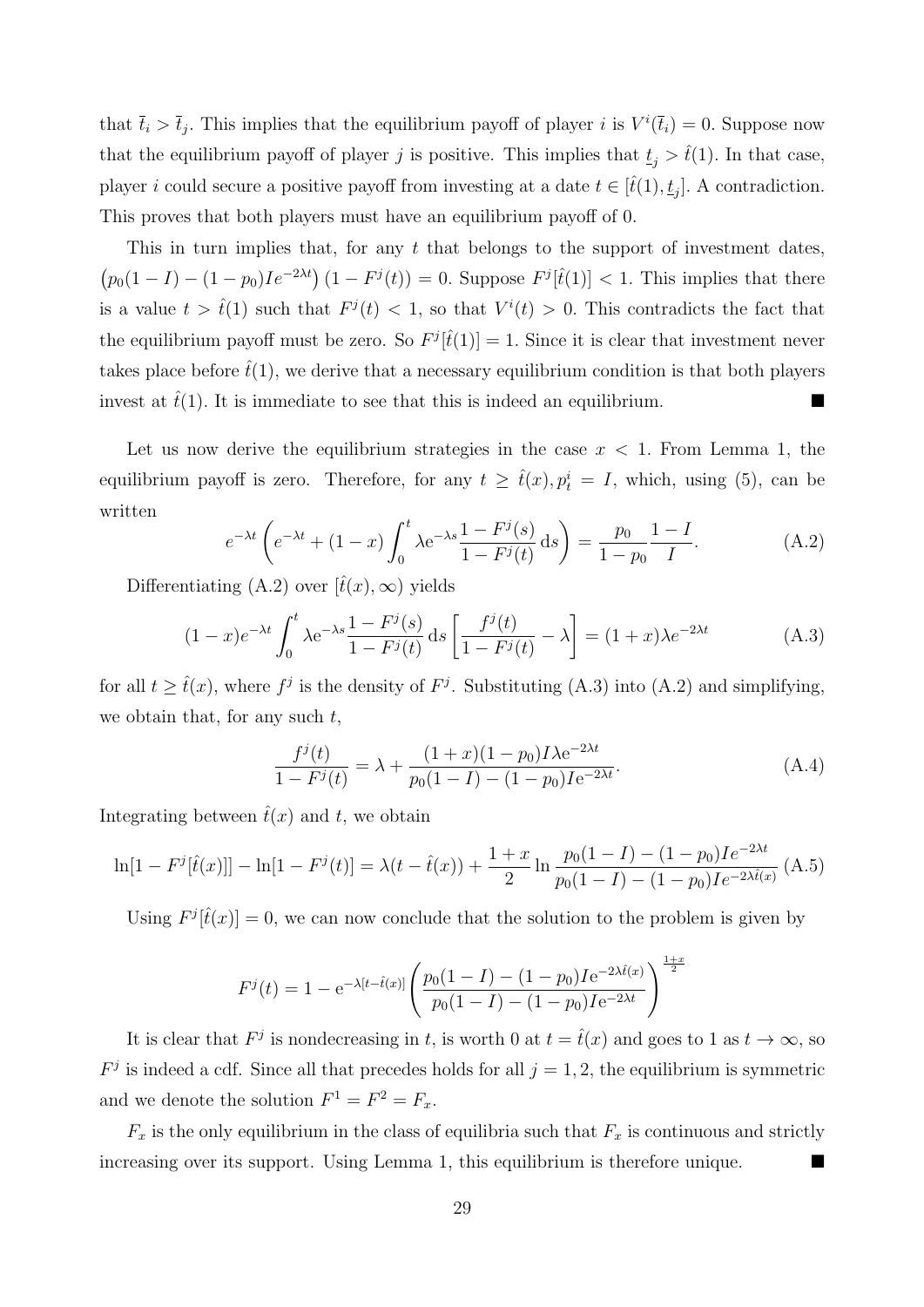**Proof of Proposition 2.** Suppose  $x' < x < 1$ . From (A.4), we have  $\frac{f_x(t)}{1-F_x(t)} > \frac{f_{x'}(t)}{1-F_{x'}(t)}$  $\frac{J_{x'}(t)}{1-F_{x'}(t)}$ . Note that this inequality also holds on the interval  $[\hat{t}(x), \hat{t}(x')]$  where  $f_x(t) > 0 = f_{x'}(t)$ . This immediately implies that the investment time under  $x$  is smaller than the investment time under  $x'$  in the hazard-rate order.

 $\blacksquare$ 

Proof of Proposition 4. Let us first remark that the various claims of Lemma 1 equally hold with  $n$  players, so at equilibrium all players get 0 and play according to a continuous and increasing cdf. For simplicity, let us focus here on symmetric equilibria where all players follow the same strategy, which we denote  $F_{x,n}$ .

Let us denote by  $V_{x,n}(t)$  the expected payoff from investing at t when all other players follow the strategy  $F_{x,n}$ . It equals

$$
V_{x,n}(t) = e^{-rt} \left\{ p_0(1-I)[1 - F_{x,n}(t)]^{n-1} - (1-p_0)I e^{-\lambda t} \left( (1-x) \int_0^t \lambda e^{-\lambda s} [1 - F_{x,n}(s)] ds + e^{-\lambda t} [1 - F_{x,n}(t)] \right)^{n-1} \right\}
$$

As long as  $F_{x,n}(t) = 0$ ,

$$
V_{x,n}(t) = e^{-rt} \left\{ p_0(1-I) - (1-p_0)I e^{-\lambda t} ((1-x)(1-e^{-\lambda t}) + e^{-\lambda t})^{n-1} \right\}.
$$

Therefore, it must be the case that the lower bound of the support is the first date at which the NPV of the project becomes nonnegative, that is,  $\hat{t}(x, n)$  such that

$$
p_0(1 - I) - (1 - p_0)I e^{-\lambda \hat{t}(x, n)} \left[ 1 - x + x e^{-\lambda \hat{t}(x, n)} \right]^{n-1} = 0
$$

In addition,  $V_{x,n}(t) = 0$  over  $[\hat{t}(x,n),\infty)$ , that is,

$$
p_0(1-I)[1-F_{x,n}(t)]^{n-1} - (1-p_0)I e^{-\lambda t} \left( (1-x) \int_0^t \lambda e^{-\lambda s} [1-F_{x,n}(s)] ds + e^{-\lambda t} [1-F_{x,n}(t)] \right)^{n-1} = 0
$$

$$
\Leftrightarrow e^{-\lambda t} \left( (1-x) \int_0^t \lambda e^{-\lambda s} \frac{1 - F_{x,n}(s)}{1 - F_{x,n}(t)} ds + e^{-\lambda t} \right)^{n-1} = \frac{p_0}{1 - p_0} \frac{1 - I}{I}.
$$
 (A.6)

Differentiating  $(A.6)$  over  $[\hat{t}(x, n), \infty)$  yields

$$
(1-x)\int_0^t \lambda e^{-\lambda s} \frac{1-F_{x,n}(s)}{1-F_{x,n}(t)} ds \left[ (n-1) \frac{f_{x,n}(t)}{1-F_{x,n}(t)} - \lambda \right] = [1 + (n-1)x] \lambda e^{-\lambda t} \tag{A.7}
$$

for all  $t \geq \hat{t}(x, n)$ , where  $f_{x,n}$  is the density of  $F_{x,n}$ . Substituting (A.7) into (A.6) and using  $\alpha = \frac{p_0}{1 - r}$  $1-p_0$  $1-I$  $\frac{-I}{I}$ , we obtain that, for any such t,

$$
(n-1)\frac{f_{x,n}(t)}{1-F_{x,n}(t)} = \lambda + [1+(n-1)x]\frac{\lambda e^{-\frac{n}{n-1}\lambda t}}{\alpha^{\frac{1}{n-1}} - e^{-\frac{n}{n-1}\lambda t}}
$$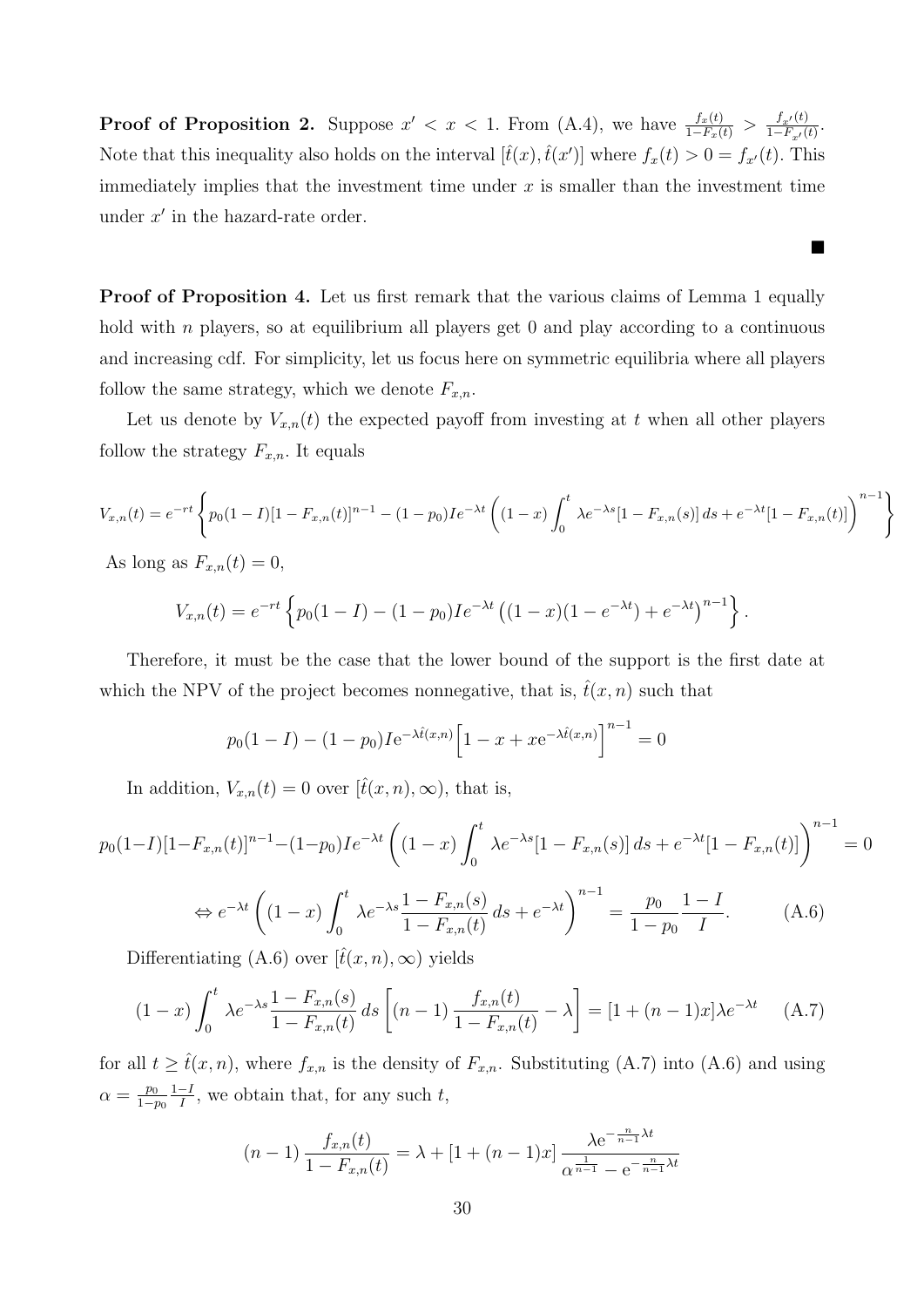Let us remark at this stage that, if  $x > x'$ , we can derive from the previous equality that  $\frac{f_{x,n}(t)}{1-F_{x,n}(t)} > \frac{f_{x',n}(t)}{1-F_{x',n}(t)}$  $\frac{J_{x',n}(t)}{1-F_{x',n}(t)}$ , which implies that the investment date under x is smaller than the investment time under  $x'$  in the hazard-rate order.

Finally, remarking that  $\int_{\hat{t}(x,n)}^t \frac{\lambda e^{-\frac{n}{n-1}\lambda s}}{\lambda e^{-\frac{n}{n-1}}\lambda e^{-\frac{n}{n-1}}}$  $\frac{\lambda e^{-\frac{1}{n-1}x}}{\lambda^{\frac{1}{n-1}}-e^{-\frac{n}{n-1}\lambda s}}ds = \frac{n-1}{n}$  $\frac{-1}{n}\ln\frac{\alpha^{\frac{1}{n-1}}-e^{-\frac{n}{n-1}\lambda t}}{\alpha^{\frac{1}{n-1}}-e^{-\frac{n}{n-1}\lambda t}}$  $\frac{\alpha^{\overline{n-1}}-e^{-\overline{n-1}}\lambda^{\overline{\alpha}}}{\alpha^{\overline{n-1}}-e^{-\overline{n-1}}\lambda^{\overline{\alpha}}(x,n)}$ , and using  $F[\hat{t}(x,n)] =$ 0, we conclude

$$
F_{x,n}(t) = 1 - e^{-\frac{1}{n-1}\lambda[t - \hat{t}(x,n)]} \left(\frac{\alpha^{\frac{1}{n-1}} - e^{-\frac{n}{n-1}\lambda\hat{t}(x,n)}}{\alpha^{\frac{1}{n-1}} - e^{-\frac{n}{n-1}\lambda t}}\right)^{\frac{1 + (n-1)x}{n}}
$$
(A.8)

If  $x < 1$ , the expected welfare  $W(x, n)$  equals

$$
p_0 W_S \int_{\hat{t}(x,n)}^{+\infty} n e^{-rt} \left[1 - F_{x,n}(t)\right]^{n-1} f_{x,n}(t) dt
$$
  
 
$$
- (1-p_0) W_F \int_{\hat{t}(x,n)}^{+\infty} n e^{-(r+\lambda)t} \left( (1-x) \int_0^t \lambda e^{-\lambda s} [1 - F_{x,n}(s)] ds + e^{-\lambda t} [1 - F_{x,n}(t)] \right)^{n-1} f_{x,n}(t) dt
$$

Using the fact that  $V_{x,n}(t) = 0$  for all  $t \geq \hat{t}(x,n)$ , we derive:

$$
W(x, n) = p_0 \left( W_S - W_F \frac{1 - I}{I} \right) \int_{\hat{t}(x, n)}^{+\infty} n e^{-rt} [1 - F_{x, n}(t)]^{n-1} f_{x, n}(t) dt \tag{A.9}
$$

 $\int_{\hat{t}(x,n)}^{+\infty} n e^{-rt} [1-F_{x,n}(t)]^{n-1} f_{x,n}(t) dt$  is the value at 0 of receiving 1 at the first date at which investment takes place conditional on the project being good. Suppose  $x' < x < 1$ . Since the investment date under x is smaller than the investment time under  $x'$  in the hazard-rate order, we have

$$
\int_{\hat{t}(x,n)}^{+\infty} n e^{-rt} [1 - F_{x,n}(t)]^{n-1} f_{x,n}(t) dt > \int_{\hat{t}(x',n)}^{+\infty} n e^{-rt} [1 - F_{x',n}(t)]^{n-1} f_{x',n}(t) dt.
$$
  
If  $x = 1$ ,

$$
W(1,n) = e^{-r\hat{t}(1,n)} \left( p_0 W_S - (1-p_0)e^{-\lambda \hat{t}(1,n)} W_F \right)
$$
  
=  $p_0 \left( W_S - W_F \frac{1-I}{I} \right) e^{-r\hat{t}(1,n)}.$ 

Since  $\hat{t}(1, n) < \hat{t}(x, n)$  for all  $x < 1$ , we conclude from all the above that

$$
W(x, n) > W(x', n) \Leftrightarrow \frac{W_S}{W_F} > \frac{1 - I}{I}.
$$

 $\blacksquare$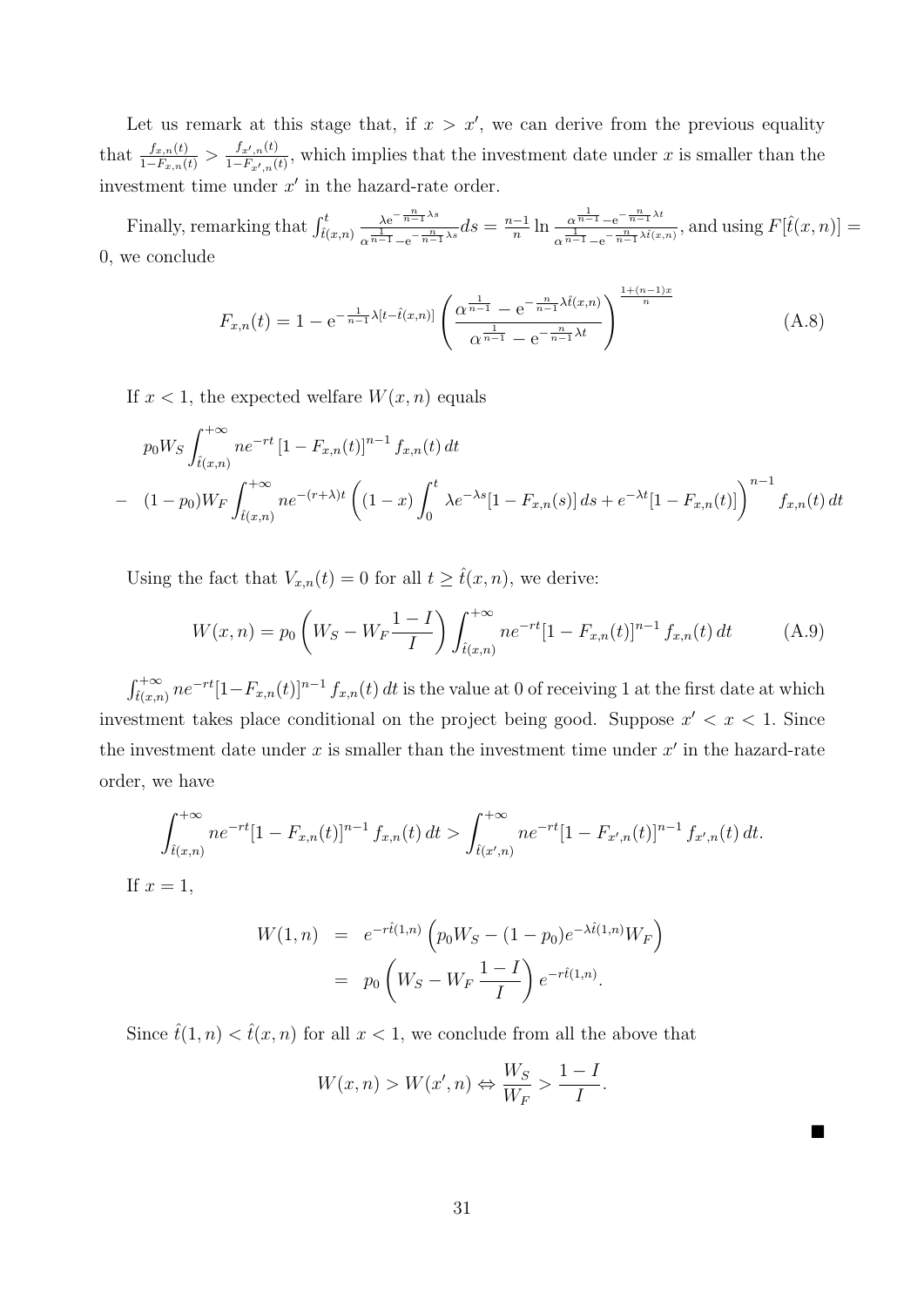**Proof of Proposition 5.** Let us first start with the case of public signals  $(x = 1)$ . As we have seen,

$$
W(1, n) = p_0(W_S - W_F \frac{1 - I}{I})e^{-r\hat{t}(1, n)}
$$

Since  $\hat{t}(1,n)$  decreases in n,  $W(1,n)$  is increasing in n if  $W_S \geq W_F \frac{1-l}{l}$  $\frac{-I}{I}$  and decreasing otherwise.

Let us now turn to the case of private signals  $(x = 0)$ . One checks that  $\hat{t}(0, n)$  is such that  $p_0(1-I) = (1-p_0)Ie^{-\lambda \hat{t}(0,n)},$  that is,  $\hat{t}(0,n) = \hat{t}(0)$  for all n.

$$
W(0,n) = p_0 \left( W_S - W_F \frac{1-I}{I} \right) \int_{\hat{t}(0)}^{+\infty} n e^{-rt} [1 - F_{0,n}(t)]^{n-1} f_{0,n}(t) dt \tag{A.10}
$$

Integrating by parts, one rewrites the integral as

$$
e^{-r\hat{t}(0)} - r \int_{\hat{t}(0)}^{+\infty} e^{-rt} [1 - F_{0,n}(t)]^n dt \qquad (A.11)
$$

Using (A.8), we derive

$$
[1 - F_{0,n}(t)]^n = e^{-\lambda \frac{n}{n-1}(t - \hat{t}(0))} \frac{\alpha^{\frac{1}{n-1}} - e^{-\lambda \frac{n}{n-1}\hat{t}(0)}}{\alpha^{\frac{1}{n-1}} - e^{-\lambda \frac{n}{n-1}t}}
$$
  

$$
= \frac{\alpha^{\frac{1}{n-1}} e^{\lambda \frac{n}{n-1}\hat{t}(0)} - 1}{\alpha^{\frac{1}{n-1}} e^{\lambda \frac{n}{n-1}t} - 1}
$$
  

$$
= \frac{\frac{1}{\alpha} - 1}{\alpha^{\frac{1}{n-1}} e^{\lambda \frac{n}{n-1}t} - 1}
$$

Differentiating the denominator with respect to  $n$ , one gets

$$
\frac{1}{(n-1)^2} \alpha^{\frac{1}{n-1}} e^{\lambda \frac{n}{n-1}t} \left(-\lambda t - \ln \alpha\right).
$$

Since  $t \geq \hat{t}(0)$ , we must have  $-\lambda t \leq -\lambda \hat{t}(0) = \ln \alpha$ . This implies that  $[1 - F_{0,n}(t)]^n$  is increasing in n. We can now conclude that  $W(0, n)$  is decreasing in n if  $W_S \geq W_F \frac{1-l}{l}$  $\frac{-I}{I}$  and increasing otherwise.

**Proof of Proposition 6** Let us first consider the situation where c is positive and signals are public. Suppose that j invests at  $t_1(L)$  whenever no one observes a failure. The expected payoff from investing at  $t$  for  $i$  is thus

$$
\begin{cases}\ne^{-rt}\left(p_0(1-I) - (1-p_0)Ie^{-2\lambda t}\right) + (1-p_0)c\int_0^t \lambda e^{-(r+2\lambda)s} ds & \text{if } t < t_1(L) \\
e^{-rt_1(L)}\left(\frac{p_0(1-I) - (1-p_0)Ie^{-2\lambda t_1(L)}}{2} + \frac{p_0L}{2}\right) + (1-p_0)c\int_0^{t_1(L)} \lambda e^{-(r+2\lambda)s} ds & \text{if } t = t_1(L) \\
e^{-rt}p_0L + (1-p_0)c\int_0^{t_1(L)} \lambda e^{-(r+2\lambda)s} ds & \text{if } t > t_1(L)\n\end{cases}
$$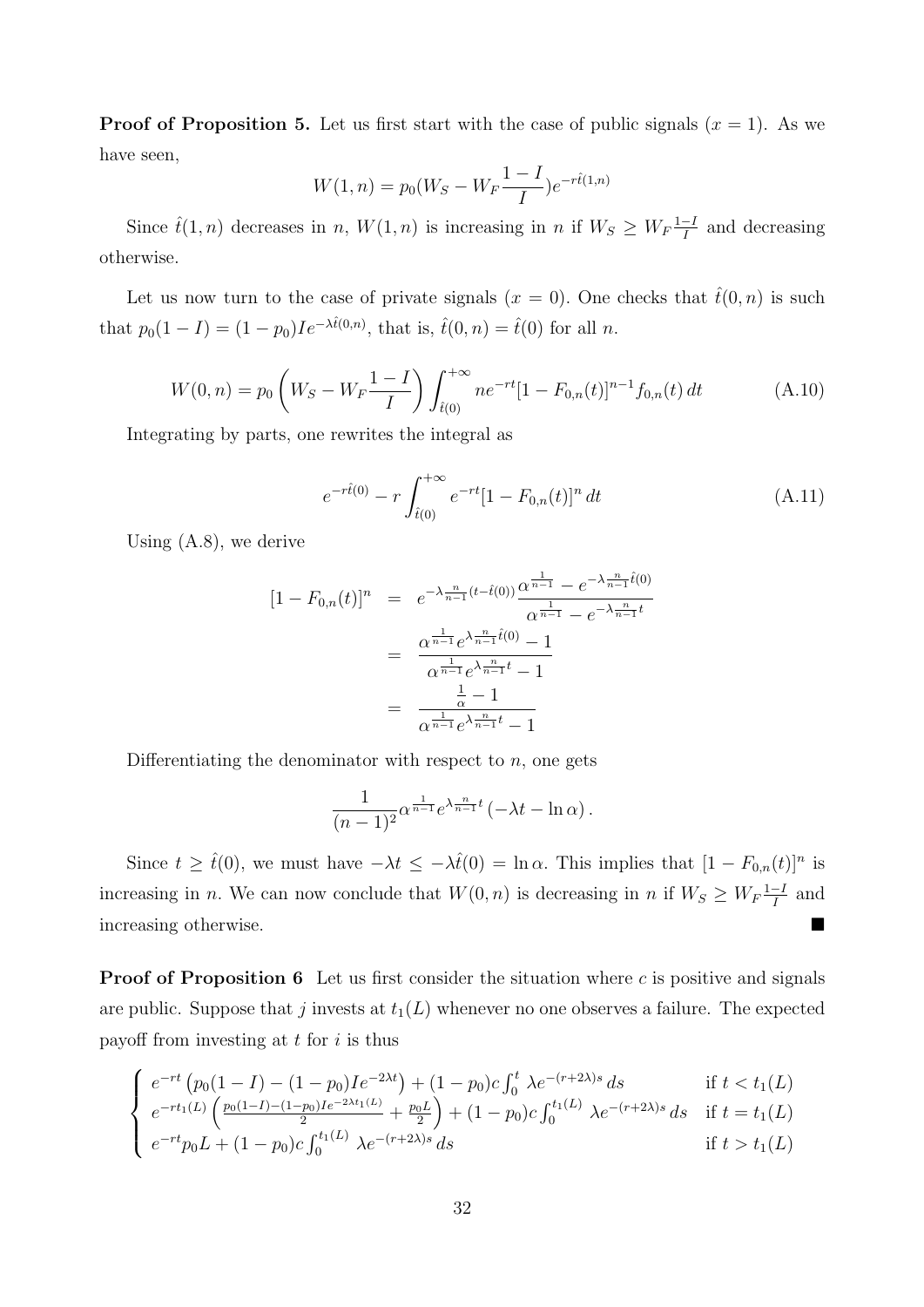Using the definition of  $t_1(L)$ , this expected payoff is continuous.

One can check that  $e^{-rt}(p_0(1-I)-(1-p_0)Ie^{-2\lambda t})$  is single-peaked in t and increasing at  $t = t_1(L)$ , so we can infer that  $e^{-rt} (p_0(1 - I) - (1 - p_0)Ie^{-2\lambda t}) + (1 - p_0)c \int_0^t \lambda e^{-(r+2\lambda)s} ds$ is a fortiori increasing on  $[0, t_1(L)]$ . We can conclude that investing at  $t_1(L)$  maximizes the expected payoff of player  $i$ , so such a pure-strategy equilibrium exists.

Let us now turn to the case where  $c = 0$  and signals are private. We look for a *regular* symmetric equilibrium in which the common distribution of investment dates  $\tilde{F}$  conditional on observing neither a failure nor one's rival's investing is continuous over  $[0, \infty)$  and strictly increasing and differentiable over the interior of its supporting interval. Let  $[t,\bar{t}]$  denote the support. In such an equilibrium, one should have for all  $t \in [\underline{t}, \overline{t}]$ :

$$
e^{-rt} \left\{ p_0(1-I)[1-\tilde{F}(t)] + p_0 L\tilde{F}(t) - (1-p_0)I e^{-\lambda t} \left( \int_0^t \lambda e^{-\lambda s} [1-\tilde{F}(s)] ds + e^{-\lambda t} [1-\tilde{F}(t)] \right) \right\} = \tilde{V},\tag{A.12}
$$

where  $\tilde{V}$  denote the equilibrium payoff.<sup>29</sup> Differentiating with respect to t yields

$$
-r\left\{p_0(1-I)[1-\tilde{F}(t)]+p_0L\tilde{F}(t)-(1-p_0)Ie^{-\lambda t}\left(\int_0^t\lambda e^{-\lambda s}[1-\tilde{F}(s)]ds+e^{-\lambda t}[1-\tilde{F}(t)]\right)\right\}
$$

$$
-p_0(1-I)\tilde{F}'(t)+p_0L\tilde{F}'(t)+\lambda(1-p_0)Ie^{-\lambda t}\left(\int_0^t\lambda e^{-\lambda s}[1-\tilde{F}(s)]ds+e^{-\lambda t}[1-\tilde{F}(t)]\right)+(1-p_0)Ie^{-2\lambda t}\tilde{F}'(t)=0
$$

Using (A.12), one can rewrite this as

$$
(p_0(1 - I - L) - (1 - p_0)e^{-2\lambda t}I) \tilde{F}'(t) = \lambda p_0(1 - I - L)[1 - \tilde{F}(t)] + \lambda p_0 L - (\lambda + r)e^{rt}\tilde{V} \quad (A.13)
$$

Before going further, let us derive the following lemma, which provides conditions on  $\underline{t}$ and  $\bar{t}$ .

**Lemma 3**  $\bar{t}$  and  $\bar{t}$  must satisfy the following conditions:

1.  $t > t_1(L)$ 

2. 
$$
\bar{t} = h(\underline{t}) \equiv \frac{1}{r} \ln \frac{\lambda p_0 L}{(\lambda + r)V^m(\underline{t})}
$$

<sup>&</sup>lt;sup>29</sup>Notice that, in this formulation, we implicitly assume that the second-mover obtains the payoff of  $L$ at the date at which his strategy prescribes him to invest, and not at the date at which the first mover actually invests. This allows to find a solution to the problem, which would be impossible otherwise. If L were obtained at the date of the first investment, incentives to invest later would be increased, so that the main result we underline, namely that investment takes place later with private signals, would be even reinforced. Note that we made a similar assumption in deriving the pure-strategy equilibrium in the case  $x = 1$  for consistency, but in that case it is irrelevant.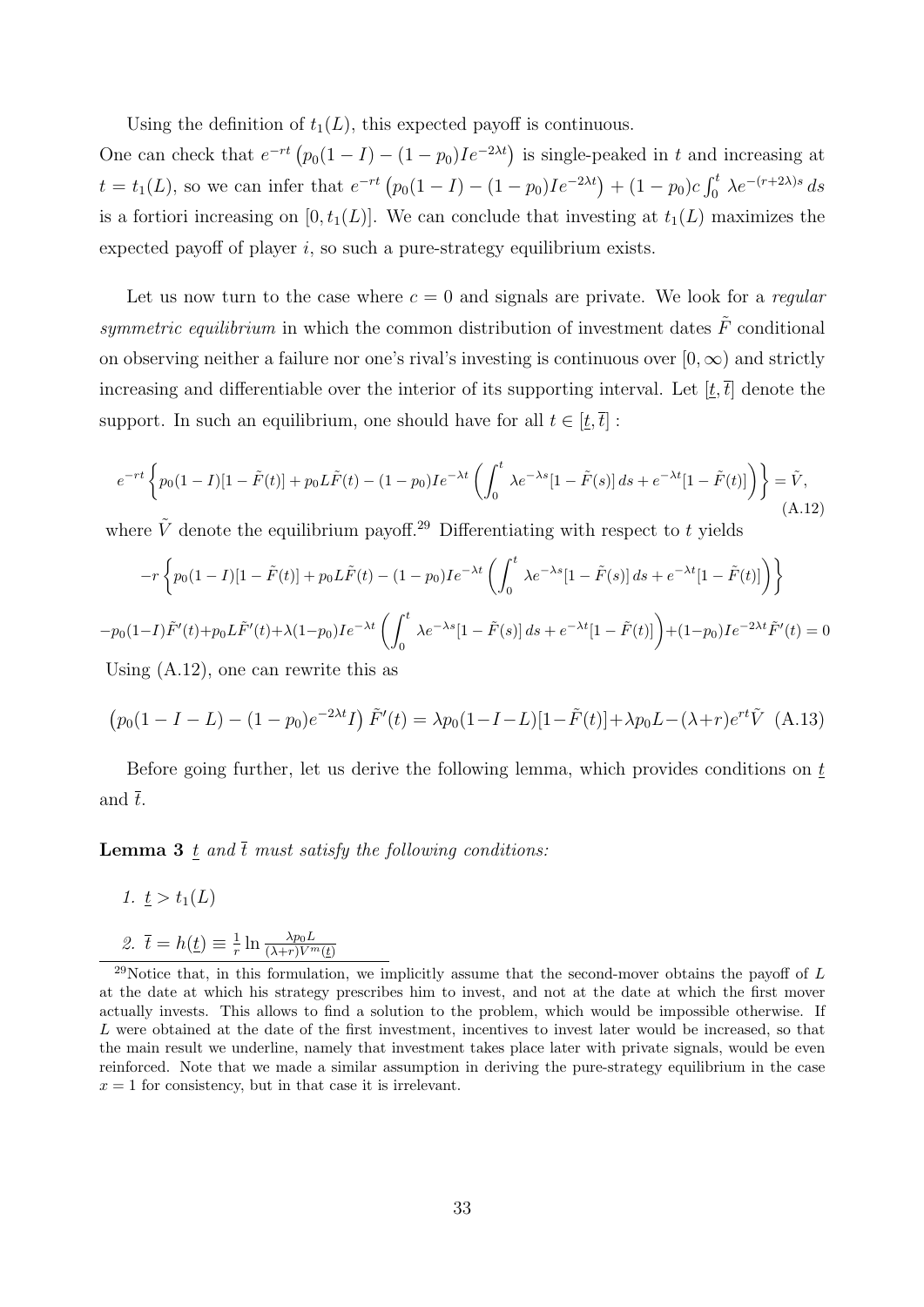*Proof:* Let us first remark that, as long as  $t < t$ , the expected payoff of a player equals the single-player payoff  $V^m(t)$ , which implies that  $\tilde{V} = V^m(\underline{t})$ . To show the first part, let us take (A.13) at  $t = \underline{t}$ , which gives

$$
(p_0(1 - I - L) - (1 - p_0)e^{-2\lambda t}I) \tilde{F}'(\underline{t}) = -rp_0(1 - I) + (\lambda + r)(1 - p_0)I e^{-\lambda \underline{t}}
$$
  
=  $e^{rt}V^{m'}(\underline{t})$ 

A necessary equilibrium condition is  $t \leq t^m$ . Otherwise, investing at  $t^m$  would yield strictly more than investing at  $\underline{t}$ . This implies  $V^{m'}(\underline{t}) > 0$ .

Hence,  $\tilde{F}'(\underline{t}) \geq 0 \implies p_0(1 - I - L) - (1 - p_0)e^{-2\lambda} \leq I \geq 0$ , that is,  $\underline{t} \geq t_1(L)$ .

To show the second point, let us take (A.13) at  $t = \overline{t}$ . This gives

$$
\left(p_0(1 - I - L) - (1 - p_0)e^{-2\lambda \bar{t}}I\right)\tilde{F}'(\bar{t}) = \lambda p_0 L - (\lambda + r)e^{r\bar{t}}\tilde{V}
$$
\n(A.14)

Since  $\bar{t} \geq \underline{t} \geq t_1(L)$ ,  $\tilde{F}'(\bar{t}) \geq 0$  imposes

$$
\lambda p_0 L - (\lambda + r) e^{r\bar{t}} \tilde{V} \ge 0 \tag{A.15}
$$

Now let us consider the objective function of a player for  $t \geq \overline{t}$ . It is equal to

$$
e^{-rt} \left( p_0 L - (1 - p_0) I e^{-\lambda t} \int_0^{\bar{t}} \lambda e^{-\lambda s} [1 - \tilde{F}(s)] ds \right)
$$

Since we are looking for a regular equilibrium where the objective function is continuous, an equilibrium condition is that it is locally decreasing in the right neighbourhood of  $\bar{t}$  for otherwise  $\bar{t}$  could not be payoff-maximizing. This reads

$$
(\lambda + r)(1 - p_0)I e^{-(r+\lambda)\overline{t}} \int_0^{\overline{t}} \lambda e^{-\lambda s} [1 - \tilde{F}(s)] ds - r p_0 L e^{-r\overline{t}} \le 0
$$

But since by definition the objective function is worth  $\tilde{V}$  at  $\bar{t}$ , we can write

$$
(1 - p_0)I e^{-(r + \lambda)\bar{t}} \int_0^{\bar{t}} \lambda e^{-\lambda s} [1 - \tilde{F}(s)] ds = e^{-r\bar{t}} p_0 L - \tilde{V}
$$

Accordingly, we derive from the two previous equations

$$
\lambda p_0 L - (\lambda + r) e^{r\bar{t}} \tilde{V} \le 0 \tag{A.16}
$$

Taking together (A.15) and (A.16), we derive

$$
\lambda p_0 L - (\lambda + r) e^{r\bar{t}} \tilde{V} = 0 \tag{A.17}
$$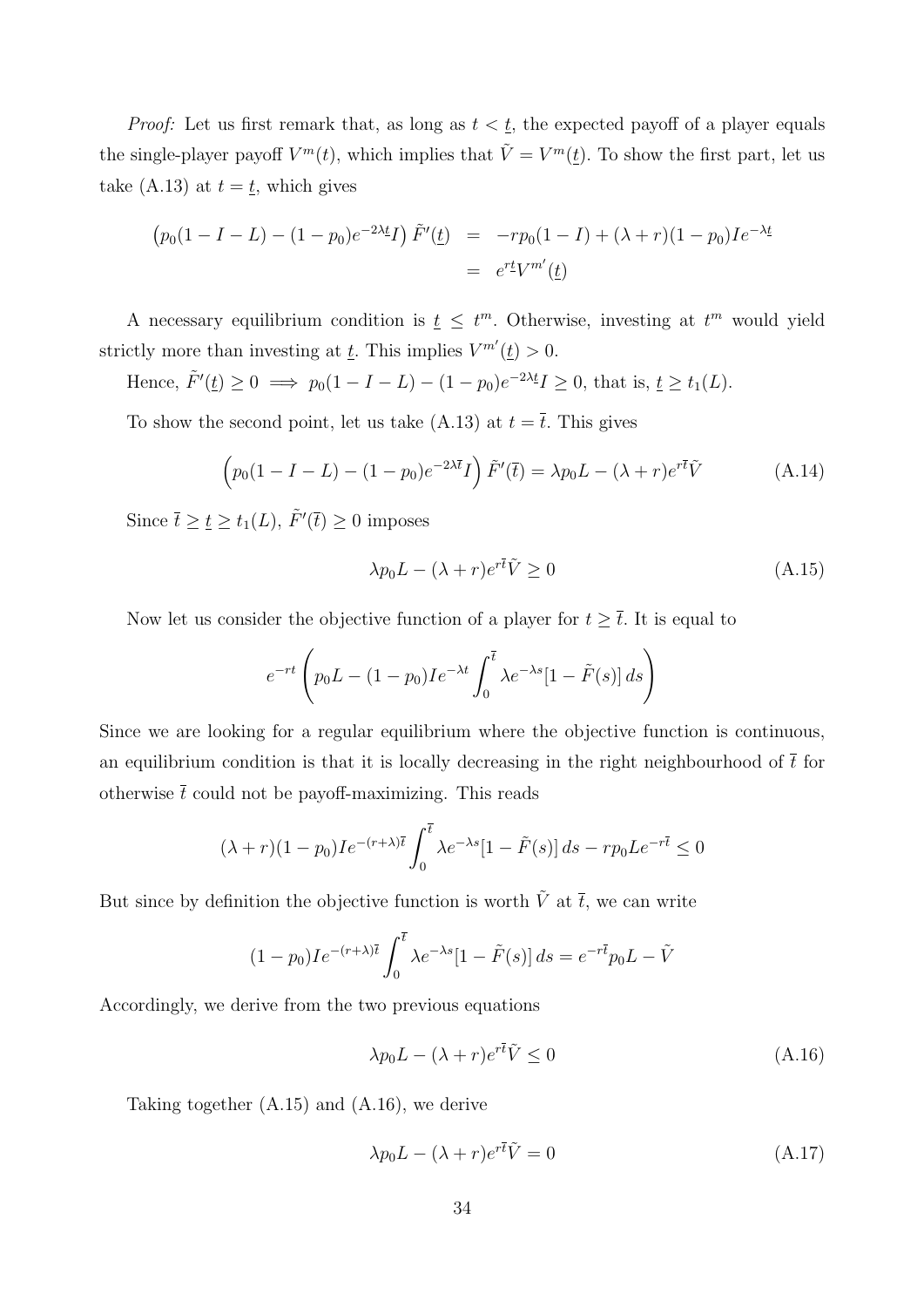Notice that (A.17) is equivalent to  $\tilde{F}'(\bar{t}) = 0$ .

Using  $\tilde{V} = V^m(\underline{t})$  we derive the second point.

In order for  $\bar{t}$  to be actually defined by  $h(\underline{t})$ , one needs to make sure that  $h(\underline{t}) \geq \underline{t}$ . It is easy to see that h is decreasing. Since  $h[\hat{t}(0)] = \infty$  and  $h(t^m) = \frac{1}{r} \ln \frac{L}{1-t} + t^m < t^m$ , there exists a cutoff date  $t^c$  such that  $h(t^c) = t^c$ . Since we must have  $\underline{t} > t_1(L)$ , we also need to check that  $t_1(L) < t^c$ . This inequality holds true if  $t_1(L) - h[t_1(L)] < 0 \Leftrightarrow (\lambda +$  $\exp\left(p_0(1-I) - \sqrt{p_0(1-p_0)I(1-I-L)}\right) - \lambda p_0L < 0.$  This function is either increasing or U-shaped, and negative at  $L = 0$  so there exists a value  $L_{max}$  such that  $t_1(L) \leq h[t_1(L)]$  for all  $L \le L_{max}$ . We assume henceforth that  $L \le L_{max}$ .

Let 
$$
b(t) \equiv \frac{\lambda p_0 (1 - I - L)}{p_0 (1 - I - L) - (1 - p_0) I e^{-2\lambda t}}
$$
 and let  $C(t)$  be the function such that  
\n
$$
1 - \tilde{F}(t) = C(t) e^{-\int_t^t b(s) ds}
$$
\n(A.18)

Differentating  $(A.18)$  wrt t yields

$$
-\tilde{F}'(t) = C'(t)e^{-\int_{\underline{t}}^t b(s) ds} - [1 - \tilde{F}(t)]b(t)
$$

Using (A.13), one derives that

$$
C'(t)e^{-\int_{\underline{t}}^t b(s) ds} = -\frac{\lambda p_0 L - (\lambda + r)e^{rt}\tilde{V}}{p_0(1 - I - L) - (1 - p_0)e^{-2\lambda t}I}
$$

This gives

$$
C(t) = C(\underline{t}) - \int_{\underline{t}}^{t} \frac{\lambda p_0 L - (\lambda + r) e^{rz} \tilde{V}}{p_0 (1 - I - L) - (1 - p_0) e^{-2\lambda z} I} e^{\int_{\underline{t}}^{z} b(s) ds} dz
$$

From (A.18), it is clear that  $\tilde{F}(\underline{t}) = 0 \implies C(\underline{t}) = 1$ . It follows that

$$
1 - \tilde{F}(t) = \left(1 - \int_{\underline{t}}^{t} \frac{\lambda p_0 L - (\lambda + r) e^{rz} \tilde{V}}{p_0 (1 - I - L) - (1 - p_0) e^{-2\lambda z} I} e^{\int_{\underline{t}}^{z} b(s) ds} dz\right) e^{-\int_{\underline{t}}^{t} b(s) ds}
$$
(A.19)

Recalling  $\tilde{V} = V^m(\underline{t})$ , and using  $F(\overline{t}) = 1$ , we conclude that  $\underline{t}$  is determined by the solution of the following equation:

$$
g(\underline{t}) \equiv \int_{\underline{t}}^{h(\underline{t})} \frac{\lambda p_0 L - (\lambda + r) e^{rz} V^m(\underline{t})}{p_0 (1 - I - L) - (1 - p_0) e^{-2\lambda z} I} e^{\int_{\underline{t}}^z b(s) ds} dz = 1
$$
 (A.20)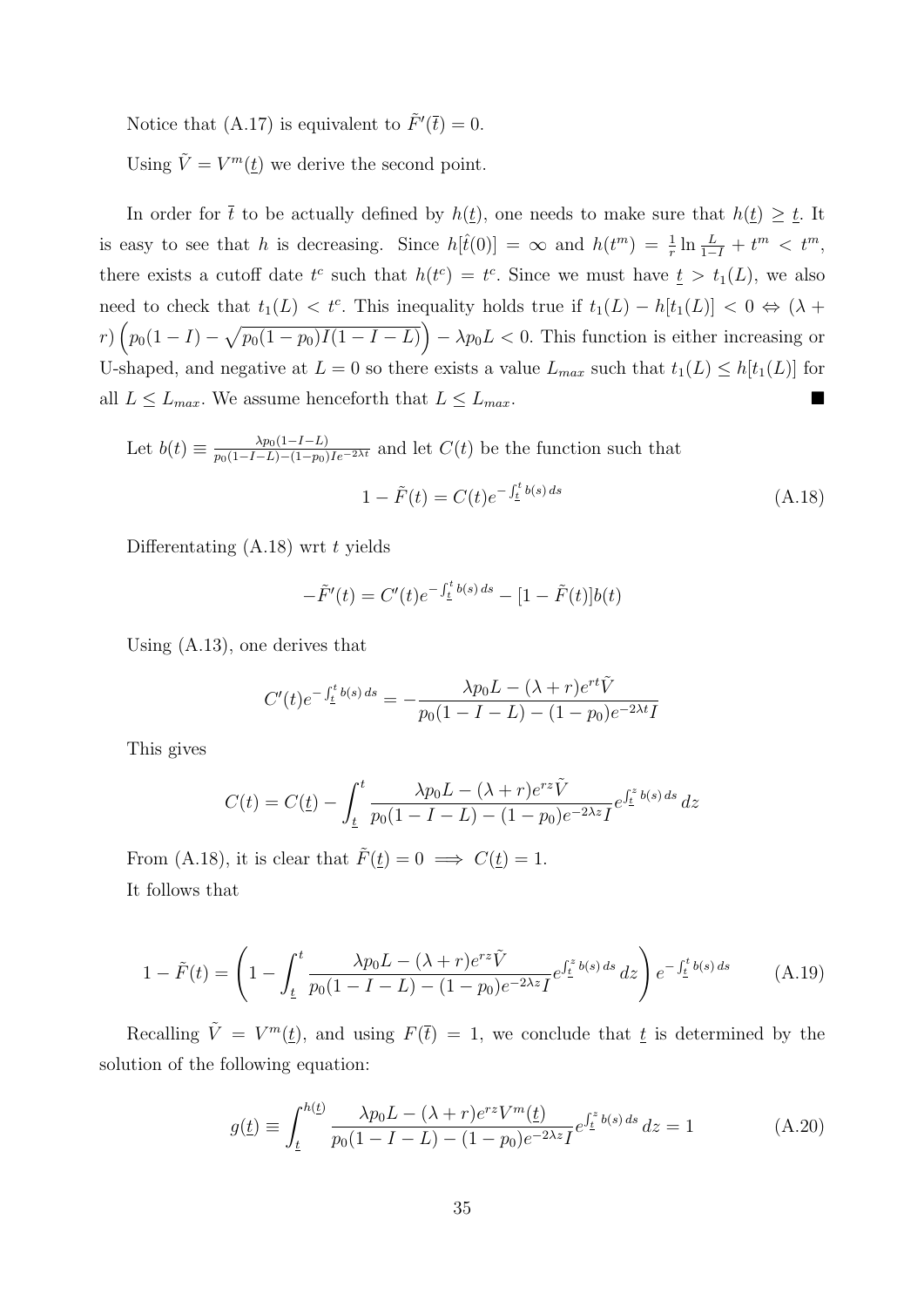Differentiating g, we derive

$$
g'(t) = b(t) - V^{m'}(t) \left( \frac{e^{rt}}{p_0(1 - I - L) - (1 - p_0)Ie^{-2\lambda t}} + \int_t^{h(t)} \frac{(\lambda + r)e^{rz}e^{\int_t^z b(s) ds} dz}{p_0(1 - I - L) - (1 - p_0)Ie^{-2\lambda z}} \right) - b(t)g(t)
$$

At the solution  $\underline{t}$ , we have  $g(\underline{t}) = 1$ , which implies

$$
g'(\underline{t}) = -V^{m'}(\underline{t}) \left( \frac{e^{r\underline{t}}}{p_0(1 - I - L) - (1 - p_0)Ie^{-2\lambda \underline{t}}} + \int_{\underline{t}}^{h(\underline{t})} \frac{(\lambda + r)e^{rz}e^{\int_{\underline{t}}^{z}b(s)ds} dz}{p_0(1 - I - L) - (1 - p_0)Ie^{-2\lambda z}} \right)
$$

Since we have seen that  $t < t^m$ , we know that  $V^{m'}(t) > 0$ , which implies that  $g'(t) < 0$ . Since  $g$  is continuous in  $t$ , this implies that if  $g$  has a root, it is unique.

Let us show that there is a root in  $[t_1(L), t^c]$ .

Remarking that

$$
\int_{\underline{t}}^{z} b(s)ds = \frac{1}{2} \ln \frac{(1 - p_0)I - p_0(1 - I - L)e^{2\lambda z}}{(1 - p_0)I - p_0(1 - I - L)e^{2\lambda \underline{t}}}
$$
(A.21)

one can rewrite

$$
g(t) = \frac{1}{\sqrt{p_0(1 - I - L) - (1 - p_0)e^{-2\lambda t}I}} \int_t^{h(t)} \frac{\lambda p_0 L - (\lambda + r)e^{rz}V^m(t)}{\sqrt{p_0(1 - I - L) - (1 - p_0)e^{-2\lambda z}I}} e^{\lambda(z - t)} dz
$$
\n(A.22)

This implies that  $g[t_1(L)] = \infty$ . In turn,  $g(t^c) = 0$ . Because g is continuous, there exists a root to  $g(t) = 1$  in  $[t_1(L), t^c]$ .

It is clear that from (A.19) that  $\tilde{F}$  is nondecreasing in t. By construction, it is worth 0 at  $t=\underline{t}$  and to 1 at  $\overline{t}$  so  $\tilde{F}$  is indeed a cdf.

Notice that, rearranging (A.19), and relabelling  $\underline{t} = \underline{t}(L)$ ,  $\tilde{F}$  can be rewritten

$$
\tilde{F}(t) = 1 - e^{-\lambda[t - \underline{t}(L)]} \sqrt{\frac{p_0(1 - I - L) - (1 - p_0)I e^{-2\lambda \underline{t}(L)}}{p_0(1 - I - L) - (1 - p_0)I e^{-2\lambda t}}}
$$
\n
$$
+ \frac{e^{-\lambda t}}{\sqrt{p_0(1 - I - L) - (1 - p_0)I e^{-2\lambda t}}} \int_{\underline{t}(L)}^t \frac{\lambda p_0 L e^{\lambda z} - (\lambda + r) e^{(r + \lambda)z} V^m[\underline{t}(L)]}{\sqrt{p_0(1 - I - L) - (1 - p)I e^{-2\lambda z}}} dz
$$
\n
$$
\blacksquare
$$

Proof of Proposition 7 That investment takes place sooner with public news for all c is a direct consequence of  $t_1(L) < \underline{t}(L)$ , which is proven in Lemma 3 above.

Let us now compare equilibrium payoffs. In the public news case, the equilibrium payoff is given by

$$
e^{-rt_1(L)}p_0L + (1-p_0)c\frac{\lambda}{r+2\lambda}\left(1-e^{-(r+2\lambda)t_1(L)}\right),
$$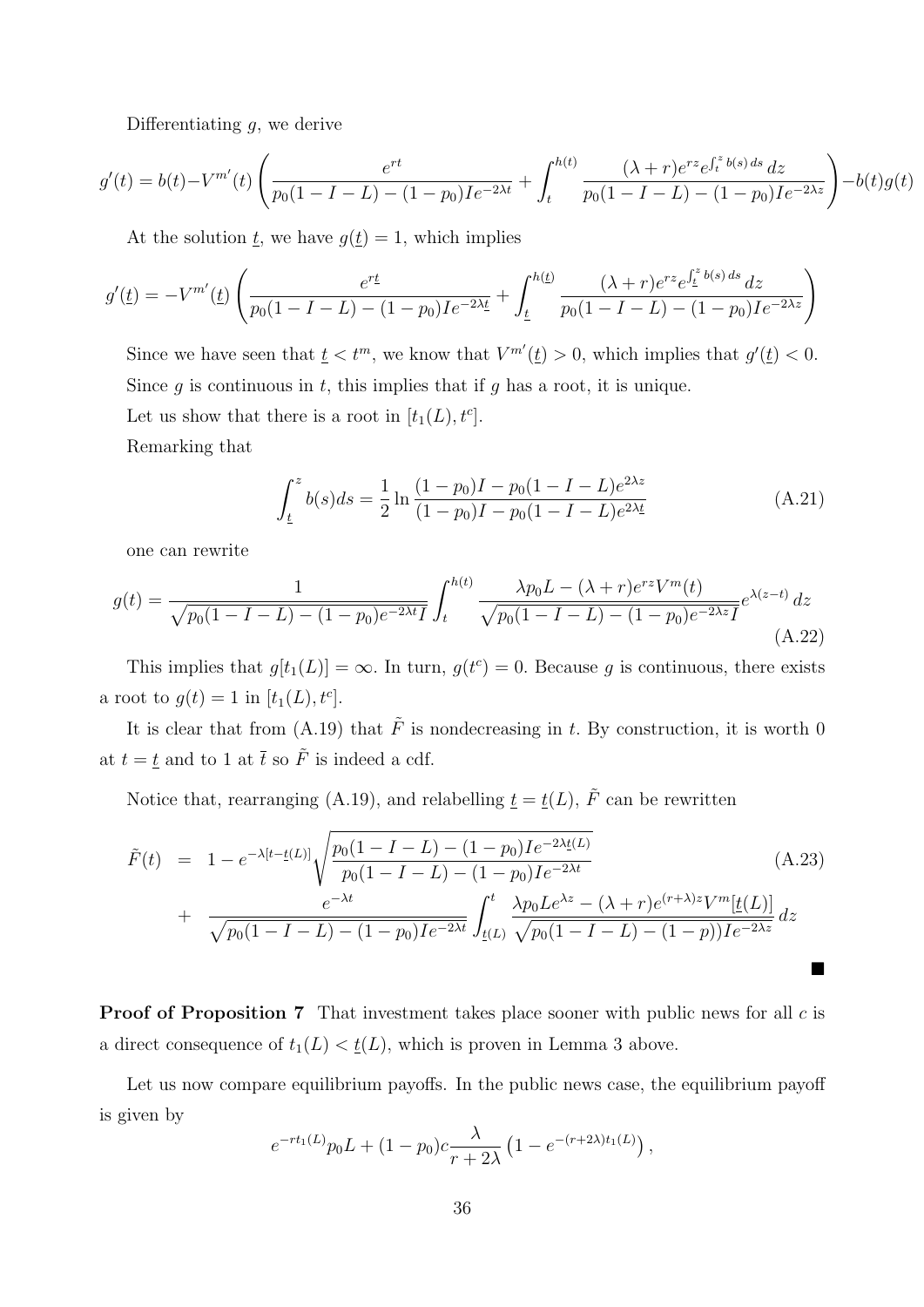In the private news case, using (A.17), the equilibrium payoff  $\tilde{V}$  equals

$$
\frac{\lambda}{\lambda + r} p_0 L e^{-r\overline{t}(L)}
$$

.

Since  $\bar{t}(L) \geq \underline{t}(L) \geq t_1(L)$ , we derive

$$
\frac{\lambda}{\lambda + r} p_0 L e^{-r\overline{t}(L)} \leq \frac{\lambda}{\lambda + r} p_0 L e^{-rt_1(L)} \leq p_0 L e^{-rt_1(L)} \leq p_0 L e^{-rt_1(L)} + (1 - p_0) c \frac{\lambda}{r + 2\lambda} \left(1 - e^{-(r + 2\lambda)t_1(L)}\right).
$$

Therefore, for any c, the equilibrium payoff is larger with public signals.

Let us now compare the NPV of investment in the two regimes. With public signals, beliefs at equilibrium are

$$
\frac{p_0}{p_0 + (1 - p_0)e^{-2\lambda t_1(L)}} = \frac{I}{1 - L},
$$
\n(A.24)

using the definition of  $t_1(L)$ .

With private signals, using (5), beliefs are given by

$$
\frac{p_0}{p_0 + (1 - p_0)e^{-\lambda t} \left(e^{-\lambda t} + \int_0^t \lambda e^{-\lambda s} \frac{1 - \tilde{F}(s)}{1 - \tilde{F}(t)} ds\right)}
$$
(A.25)

The difference  $(A.25)-(A.24)$  has the same sign as

$$
p_0(1 - I - L) - (1 - p_0)I e^{-\lambda t} \left( e^{-\lambda t} + \int_0^t \lambda e^{-\lambda s} \frac{1 - \tilde{F}(s)}{1 - \tilde{F}(t)} ds \right)
$$

From (A.12), this is equal to  $\frac{e^{rt}\tilde{V}-p_0L}{1-\tilde{E}(t)}$  $\frac{\hbar V - p_0 L}{1 - \tilde{F}(t)}$ . In turn, using (A.17), this equals  $\frac{p_0 L}{1-\tilde{F}(t)}$  $\frac{\lambda}{\lambda}$  $\frac{\lambda}{\lambda+r}e^{r(t-\overline{t}(L))}-1\Big)\leq 0.$ This proves that the NPV is larger with public signals.

Let us now turn to the comparison of the planner's welfare across regimes. With public signals, the welfare of the planner reads

$$
e^{-rt_1(L)} \left( p_0 W_S - (1 - p_0) e^{-2\lambda t_1(L)} W_F \right)
$$
  
=  $p_0 e^{-rt_1(L)} \left( W_S - \frac{1 - I}{I} W_F + \frac{W_F}{I} L \right)$   

$$
\equiv \tilde{W}(1, L).
$$

Note that the planner's welfare does not depend on c since  $t_1(L)$  is independent of c.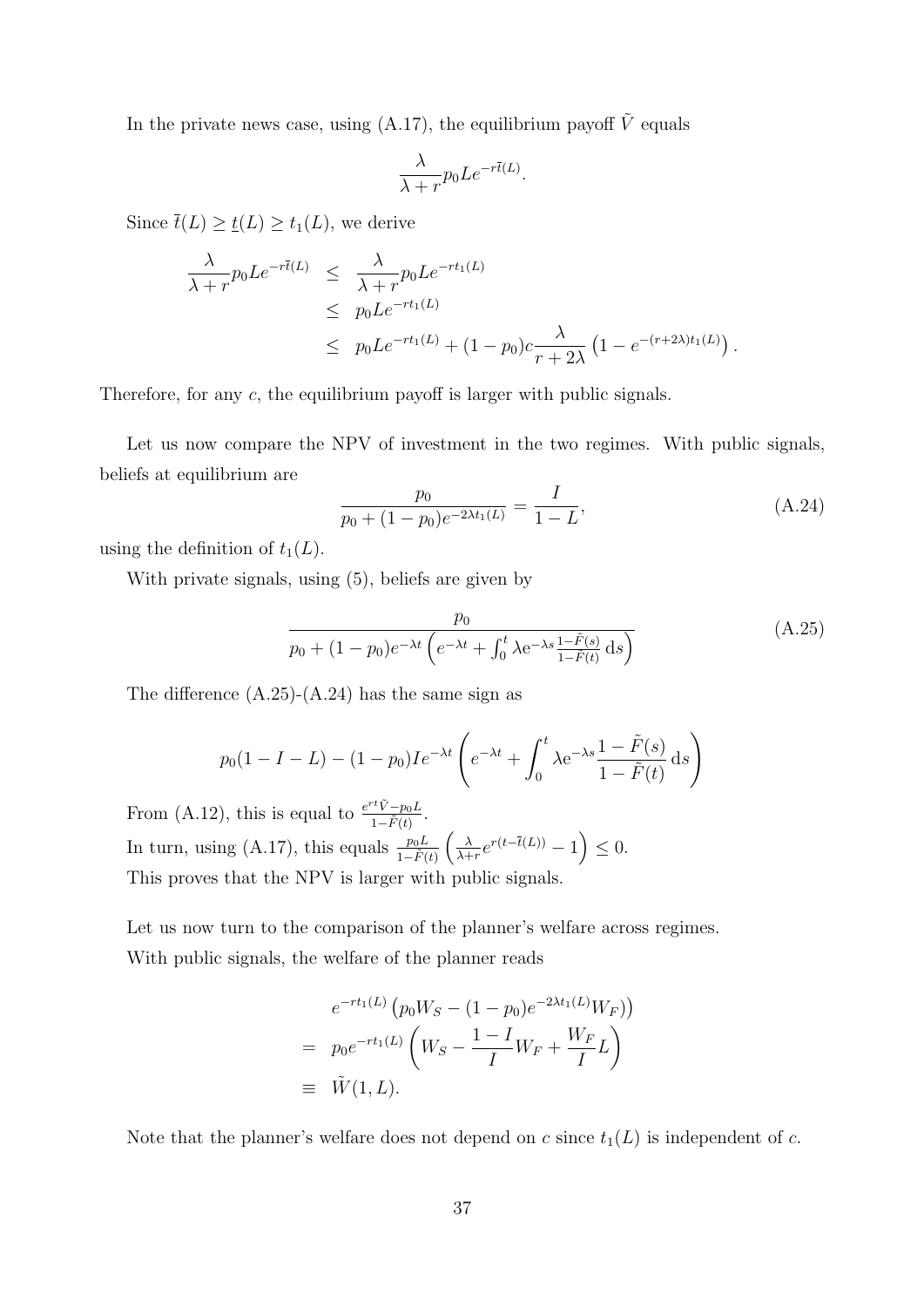Let  $\tilde{W}(0,L)$  denote the welfare of the planner when signals are private  $(x = c = 0)$ . It equals

$$
p_0 W_S \int_{\underline{t}(L)}^{\overline{t}(L)} 2e^{-rt} [1 - \tilde{F}(t)] \tilde{f}(t) dt - (1 - p_0) W_F \int_{\underline{t}(L)}^{\overline{t}(L)} 2e^{-(r+\lambda)t} \left( \int_0^t \lambda e^{-\lambda s} [1 - \tilde{F}(s)] ds + e^{-\lambda t} [1 - \tilde{F}(t)] \right) \tilde{f}(t) dt
$$

Using (A.12), we can rewrite it

$$
\tilde{W}(0,L) = p_0 W_S \int_{\underline{t}(L)}^{\overline{t}(L)} 2e^{-rt} [1 - \tilde{F}(t)] \tilde{f}(t) dt - \frac{W_F}{I} \int_{\underline{t}(L)}^{\overline{t}(L)} 2 \left( e^{-rt} [p_0(1 - I - L)(1 - \tilde{F}(t)) + p_0 L] - \tilde{V} \right) \tilde{f}(t) dt
$$
\n
$$
= p_0 \left( W_S - \frac{W_F}{I} (1 - I) + \frac{W_F}{I} L \right) \int_{\underline{t}(L)}^{\overline{t}(L)} 2e^{-rt} [1 - \tilde{F}(t)] \tilde{f}(t) dt - 2 \frac{W_F}{I} \left( p_0 L \int_{\underline{t}(L)}^{\overline{t}(L)} e^{-rt} \tilde{f}(t) dt - \tilde{V} \right)
$$

Let us write the difference in the planner's welfare in the two situations:

$$
\tilde{W}(1, L) - \tilde{W}(0, L) = p_0 \left( W_S - \frac{1 - I}{I} W_F + \frac{W_F}{I} L) \right) \left( e^{-rt_1(L)} - \int_{\underline{t}(L)}^{\overline{t}(L)} 2e^{-rt} [1 - \tilde{F}(t)] \tilde{f}(t) dt \right) \n+ 2 \frac{W_F}{I} \left( p_0 L \int_{\underline{t}(L)}^{\overline{t}(L)} e^{-rt} \tilde{f}(t) dt - \tilde{V} \right).
$$

Since investment takes place earlier when signals are public, i.e.,  $t_1(L) < \underline{t}(L)$ , we must have

$$
e^{-rt_1(L)} > \int_{\underline{t}(L)}^{\overline{t}(L)} 2e^{-rt}[1 - \tilde{F}(t)]\tilde{f}(t) dt.
$$

We derive that  $\tilde{W}(1, L) - \tilde{W}(0, L)$  is increasing in  $W_S$ . This implies that there exists a cutoff  $\overline{W_S}$  such that

$$
\tilde{W}(1,L) \ge \tilde{W}(0,L) \Leftrightarrow W_S \ge \overline{W_S}.
$$

In addition, using (A.17), we note that

$$
\tilde{V} = \frac{\lambda}{\lambda + r} p_0 L e^{-r\tilde{t}(L)} \le \frac{\lambda}{\lambda + r} p_0 L \int_{\underline{t}(L)}^{\overline{t}(L)} e^{-rt} \tilde{f}(t) dt \le p_0 L \int_{\underline{t}(L)}^{\overline{t}(L)} e^{-rt} \tilde{f}(t) dt.
$$

 $\blacksquare$ 

This implies that  $\overline{W_S} < \frac{1-I}{I} W_F - \frac{W_F}{I}$  $\frac{V_F}{I}L$ .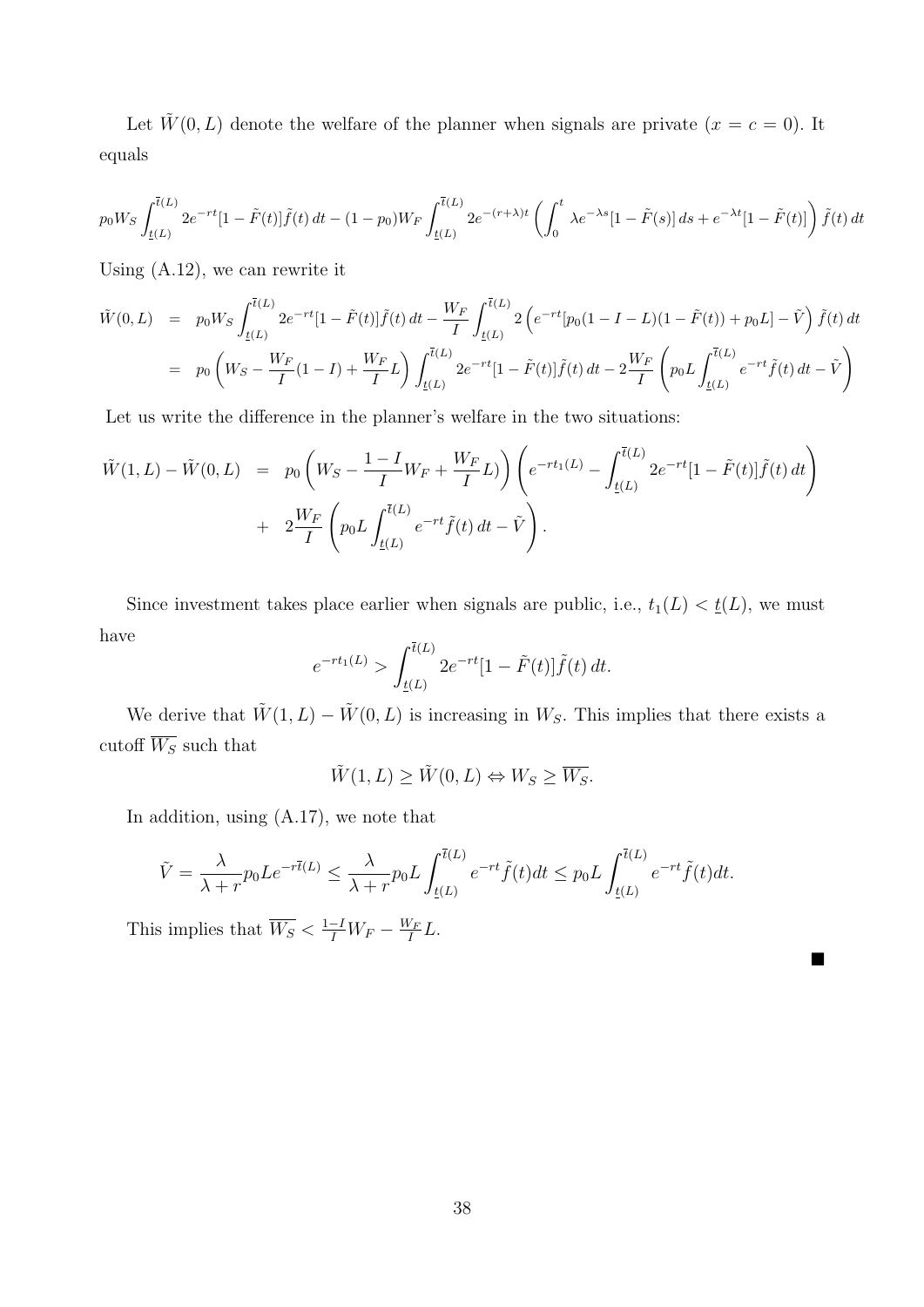## References

- Akcigit, Ufuk, and Qingmin Liu. 2015. "The role of information in innovation and competition." Journal of the European Economic Association, 14(4): 828–870.
- Argenziano, Rossella, and Philipp Schmidt-Dengler. 2014. "Clustering in-Player Preemption Games." Journal of the European Economic Association, 12(2): 368–396.
- Ashenfelter, Orley, and Michael Greenstone. 2004. "Estimating the value of a statistical life: The importance of omitted variables and publication bias." American Economic Review, 94(2): 454–460.
- Bernard, Olga. 2020. "Refutation in Research: How to Improve Publication Quality." Annals of Economics and Statistics, 138: 21–48.
- Bobtcheff, Catherine, and Raphaël Levy. 2017. "More haste, less speed? signaling through investment timing." American Economic Journal: Microeconomics, 9(3): 148–86.
- Bobtcheff, Catherine, and Thomas Mariotti. 2012. "Potential competition in preemption games." Games and Economic Behavior, 75(1): 53–66.
- Bobtcheff, Catherine, Jérôme Bolte, and Thomas Mariotti. 2017. "Researcher's dilemma." The Review of Economic Studies, 84(3): 969–1014.
- Card, David, and Alan B Krueger. 1995. "Time-series minimum-wage studies: a meta-analysis." The American Economic Review, 85(2): 238–243.
- Chamley, Christophe, and Douglas Gale. 1994. "Information Revelation and Strategic Delay in a Model of Investment." Econometrica, 62(5): 1065–85.
- Chen, Chia-Hui, Junichiro Ishida, and Arijit Mukherjee. 2018. "An entry game with learning and market competition." Working paper ISER DP 1043.
- Christensen, Garret, and Edward Miguel. 2018. "Transparency, reproducibility, and the credibility of economics research." Journal of Economic Literature, 56(3): 920–80.
- Décamps, Jean-Paul, and Thomas Mariotti. 2004. "Investment timing and learning externalities." Journal of Economic Theory, 118(1): 80–102.
- Dutta, Prajit K, and Aldo Rustichini. 1993. "A theory of stopping time games with applications to product innovations and asset sales." Economic Theory, 3(4): 743–763.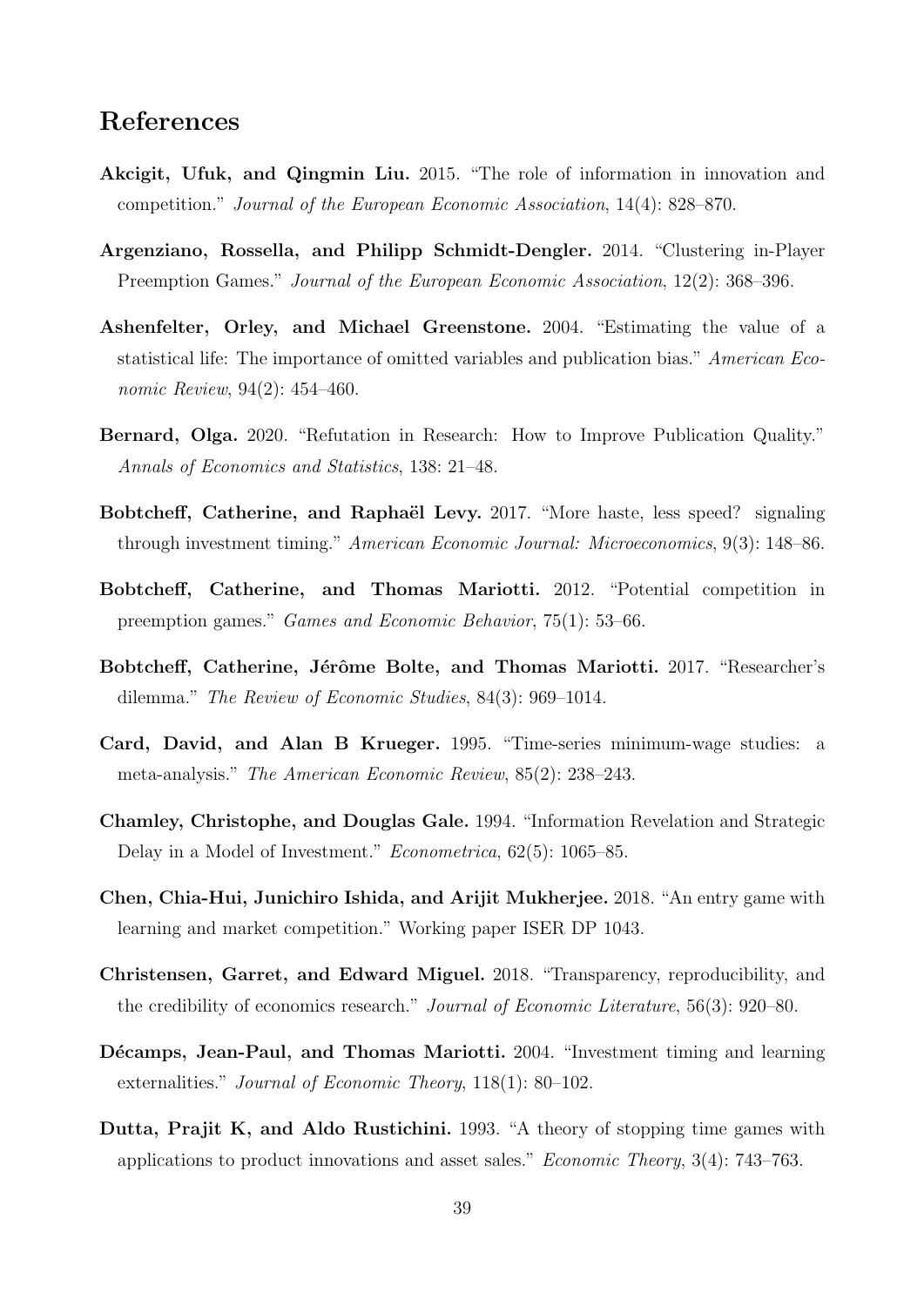- Fanelli, Daniele. 2012. "Negative results are disappearing from most disciplines and countries." Scientometrics, 90(3): 891–904.
- Franco, Annie, Neil Malhotra, and Gabor Simonovits. 2014. "Publication bias in the social sciences: Unlocking the file drawer." Science, 345(6203): 1502-1505.
- Fudenberg, Drew, and Jean Tirole. 1985. "Preemption and rent equalization in the adoption of new technology." The Review of Economic Studies, 52(3): 383–401.
- Halac, Marina, Navin Kartik, and Qingmin Liu. 2017. "Contests for experimentation." Journal of Political Economy, 125(5): 1523–1569.
- Henry, Emeric. 2009. "Strategic disclosure of research results: The cost of proving your honesty." The Economic Journal, 119(539): 1036–1064.
- Herresthal, Claudia. 2017. "Hidden testing and selective disclosure of evidence." Working paper.
- Hopenhayn, Hugo A, and Francesco Squintani. 2011. "Preemption games with private information." The Review of Economic Studies, 78(2): 667–692.
- Hoppe, Heidrun C, and Ulrich Lehmann-Grube. 2005. "Innovation timing games: a general framework with applications." Journal of Economic theory, 121(1): 30–50.
- Hoppe-Wewetzer, Heidrun C, Georgios Katsenos, and Emre Ozdenoren. 2019. "Experimentation, Learning, and Preemption." Working paper SSRN 3321231.
- Kanaan, Ziad, Susan Galandiuk, Margaret Abby, Katherine V Shannon, Daoud Dajani, Nathan Hicks, and Shesh N Rai. 2011. "The value of lesser-impact-factor surgical journals as a source of negative and inconclusive outcomes reporting." Annals of surgery, 253(3): 619–623.
- Kirpalani, Rishabh, and Erik Madsen. 2019. "Information acquisition and strategic investment timing." Working paper.
- Klein, Nicolas, and Peter Wagner. 2018. "Strategic investment and learning with private information." Working paper SSRN 3302677.
- Margaria, Chiara. 2020. "Learning and payoff externalities in an investment game." Games and Economic Behavior, 119: 234–250.